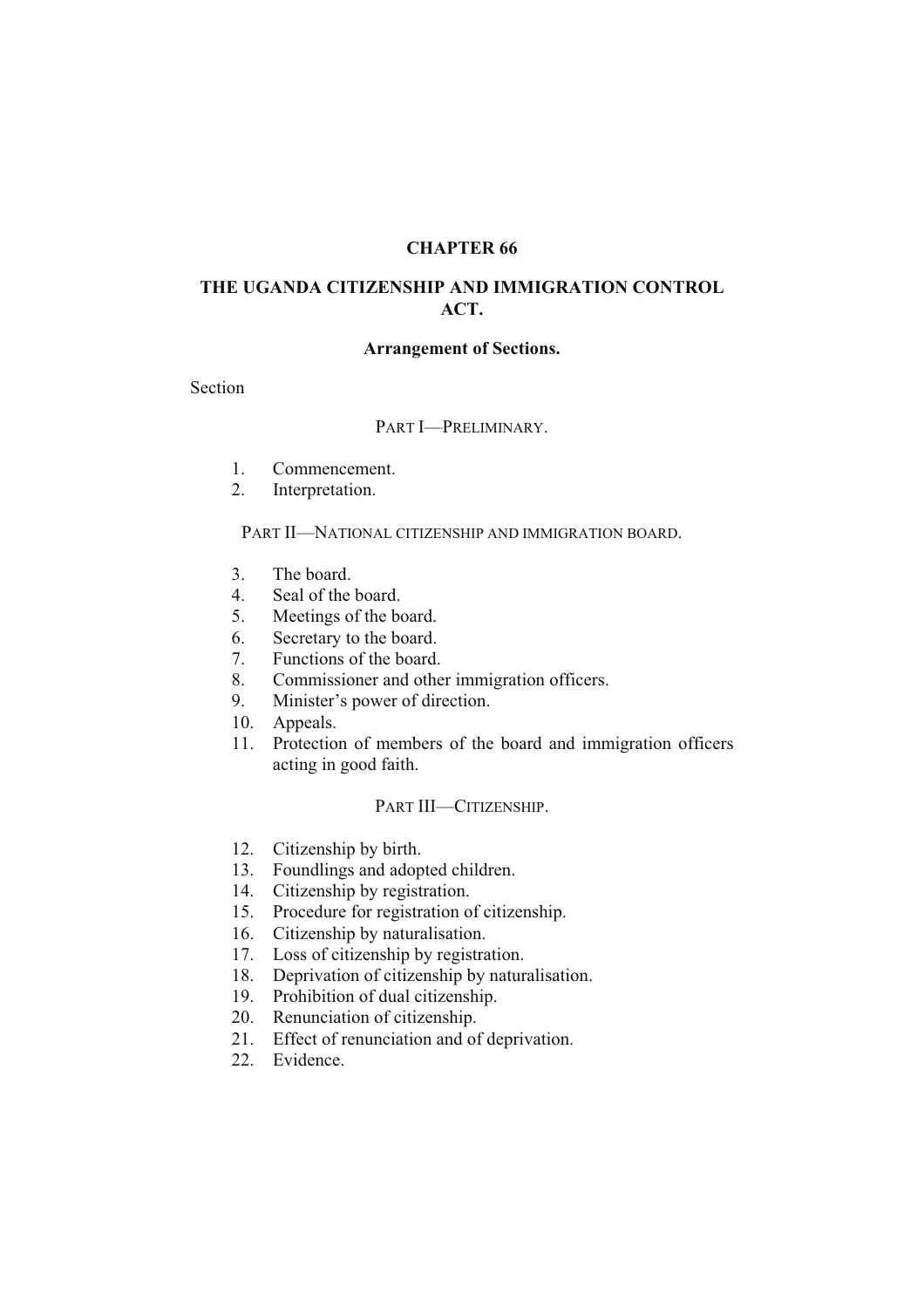- 23. Offences and penalties under Part III.
- 24. Revocation and cancellation of citizenship.
- 25. Residence under authority of certain passes not to be residence for acquisition of citizenship by registration or naturalisation.
- 26. Regulations under Part III.

PART IV—REGISTRATION OF CITIZENS AND ISSUE OF NATIONAL IDENTIFICATION NUMBERS AND NATIONAL IDENTITY CARDS.

- 27. Registration of citizens and issue of national identification numbers and national identity cards.
- 28. Duty to apply for and hold national identity cards.
- 29. Contents of application.
- 30. National identity cards to be issued only to Ugandans.
- 31. National registration secretariat.
- 32. Verification of application and authentication.
- 33. Proof of Ugandan citizenship.
- 34. Proof of renunciation.
- 35. Persons eligible for public service.
- 36. Registration centres.
- 37. Offences and penalties under Part IV.
- 38. Regulations under Part IV.

### PART V—PASSPORTS.

- 39. Ugandan entitled to a passport.
- 40. Power to issue passports.
- 41. Types of passports.
- 42. Period of validity.
- 43. Passport to be valid for all countries.<br>44. Endorsement of children.
- Endorsement of children.
- 45. Requirements before issue of a passport.
- 46. Grounds for refusal to grant a passport.
- 47. Withdrawal of passports.
- 48. Offences and penalties under Part V.
- 49. Regulations under Part V.

### PART VI—IMMIGRATION CONTROL.

- 50. Powers and duties of immigration officers.
- 51. Inspectors and investigators.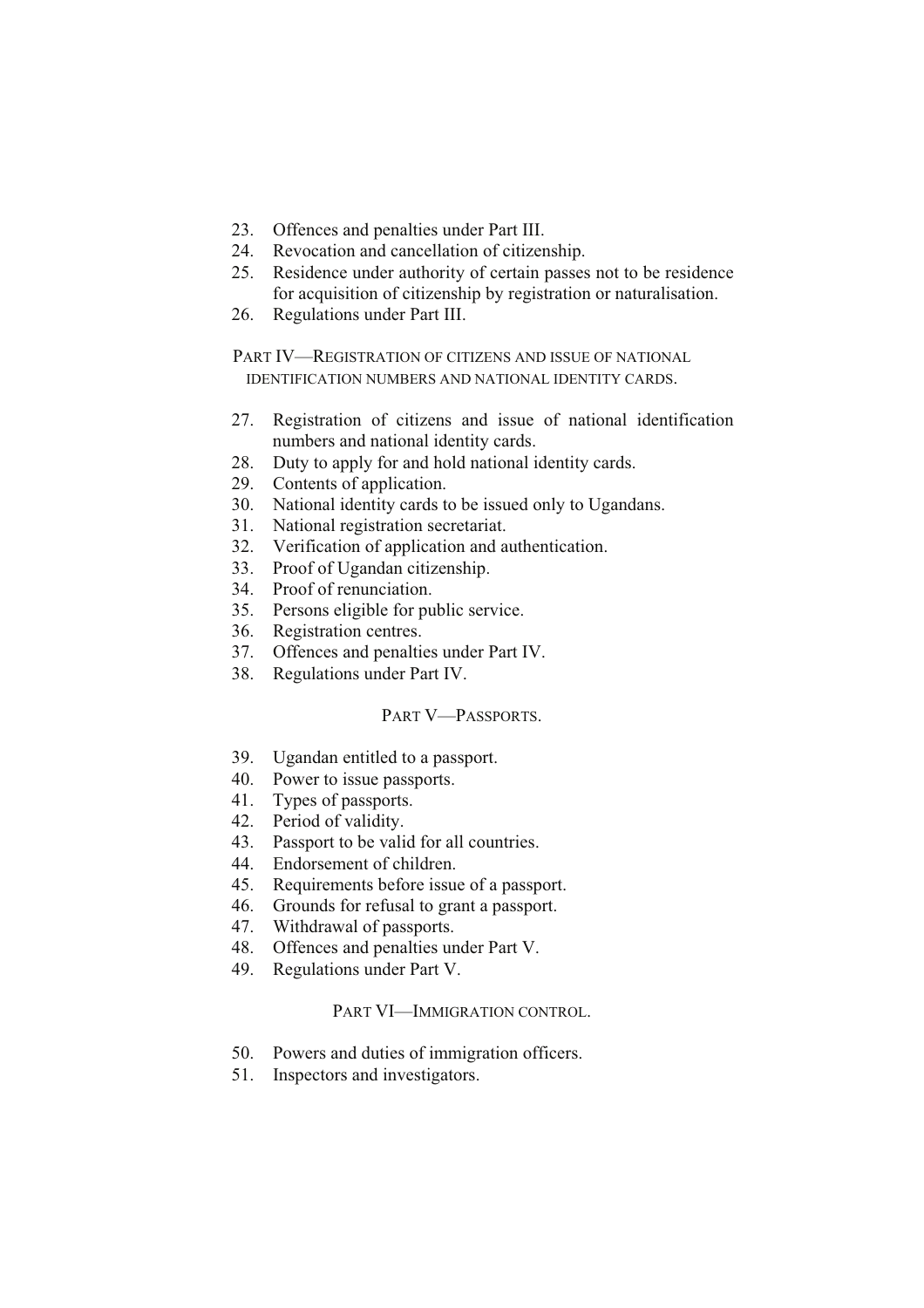- 52. Prohibited immigrants.
- 53. Entry into Uganda.
- 54. Entry permits.
- 55. Certificate of permanent residence.
- 56. Issue of aliens identity cards.
- 57. Registers.
- 58. Production of entry permit, etc.
- 59. Employment without entry permit.
- 60. Deportation orders.
- 61. Application of the Interpretation Act modified.
- 62. Place of deportation.
- 63. Arrest of deportees.
- 64. Power of the commissioner to order an organised departure.
- 65. Application of Part VI.
- 66. Offences and penalties under Part VI.

### PART VII—REGISTRATION AND CONTROL OF ALIENS.

- 67. Board to be responsible for registration of aliens.
- 68. Registration of aliens.
- 69. Aliens identity card.
- 70. Board to issue identification numbers to aliens.
- 71. Application of sections 69 and 70.
- 72. Registration centres.
- 73. Registers of aliens.
- 74. Withdrawal of aliens identity cards.
- 75. Registrar of companies to furnish returns concerning alien registered businesses.
- 76. Prohibition from membership of certain organisations.
- 77. Offences and penalties under Part VII.
- 78. Employment disputes.
- 79. Definition.

# PART VIII—MISCELLANEOUS.

- 80. General penalty.
- 81. Effect of declarations, returns and statements.
- 82. General power to make regulations.<br>83. Minister's powers to amend the Firs
- Minister's powers to amend the First Schedule.
- 84. Repeals.
- 85. Transitional provision.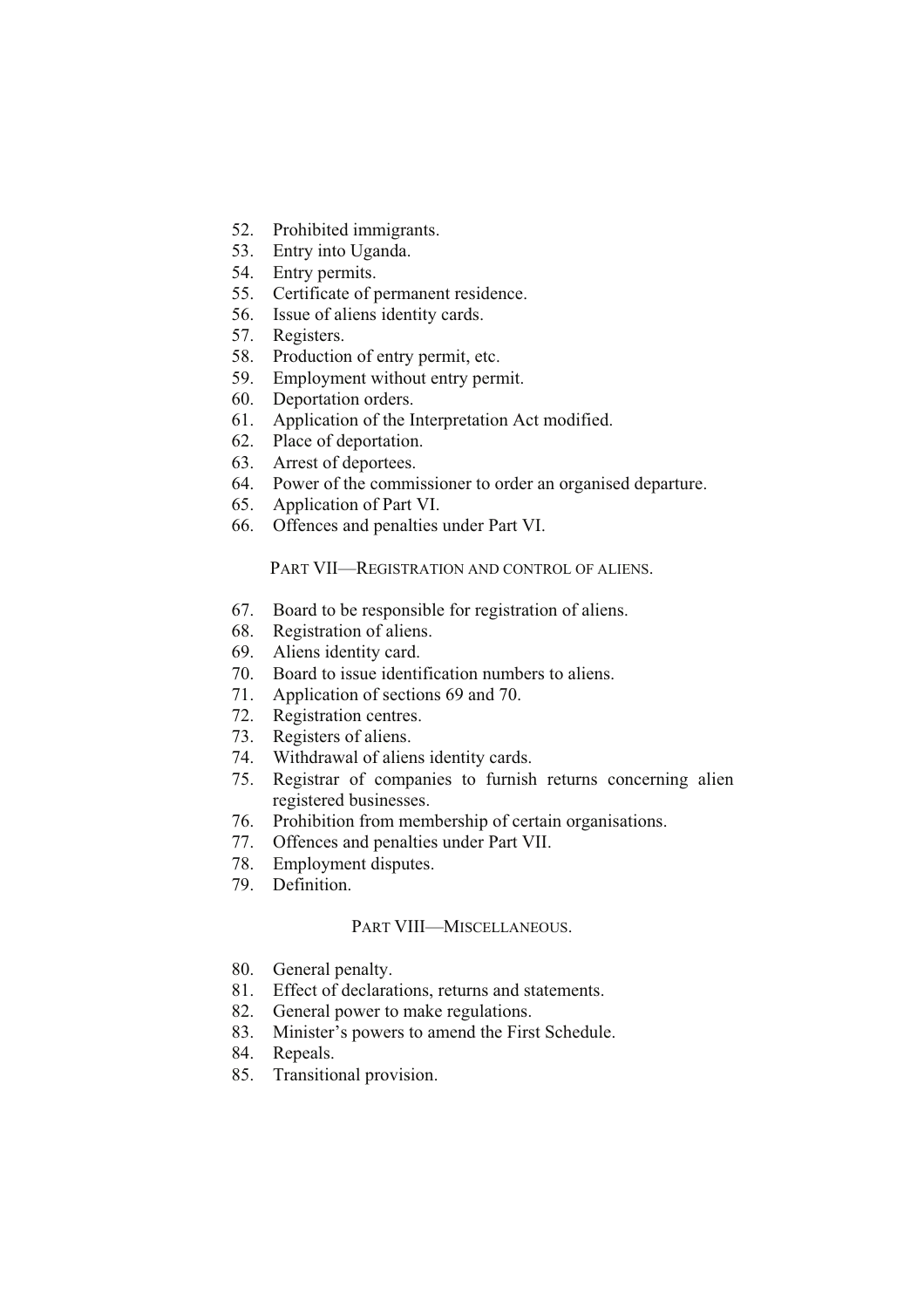# **Schedules**

| First Schedule  | Currency point.           |
|-----------------|---------------------------|
| Second Schedule | Meetings of the board.    |
| Third Schedule  | Forms.                    |
| Fourth Schedule | Classes of entry permits. |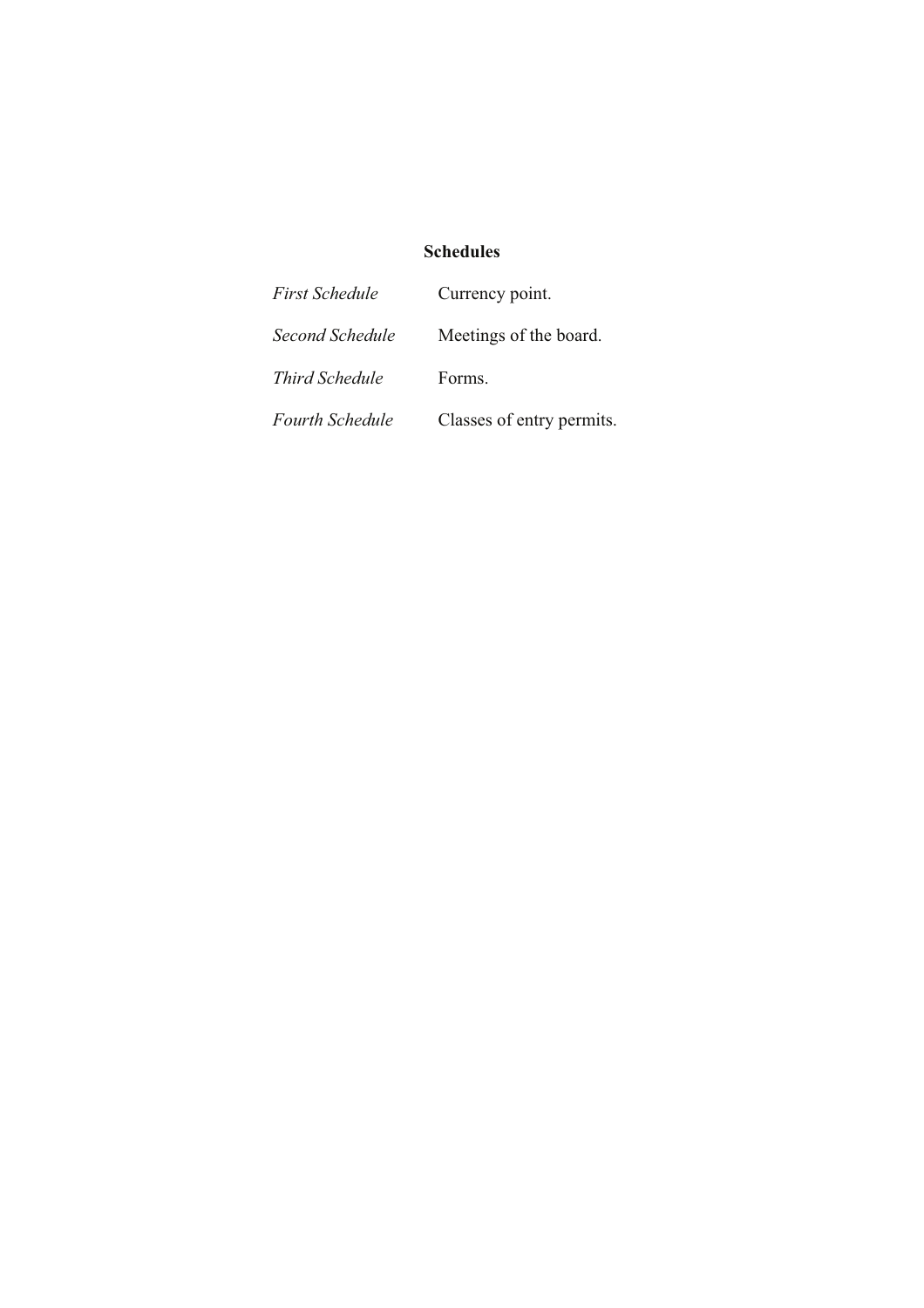# **CHAPTER 66**

# **THE UGANDA CITIZENSHIP AND IMMIGRATION CONTROL ACT.**

*Commencement*: see section 2.

**An Act to make provision for acquisition of citizenship of Uganda pursuant to the Constitution, to provide for the compulsory registration of all Ugandans and the issue of national identification numbers and the issue of national identity cards to citizens of Uganda; to regulate the issue of passports to citizens of Uganda, to provide for the regulation and control of aliens in Uganda; to repeal the Uganda Citizenship Act, the Immigration Act, the Passports Act and the Aliens (Registration and Control) Act; and to provide for other matters incidental or connected with the foregoing.**

PART I—PRELIMINARY.

#### **1. Commencement.**

This Act shall come into force on a date appointed by the Minister by statutory instrument; and the Minister may appoint different dates for different provisions of this Act to come into force.

#### **2. Interpretation.**

In this Act, unless the context otherwise requires—

- (a) "alien" means any person who is not a citizen of Uganda;
- (b) "board" means the National Citizenship and Immigration Board established under article 16 of the Constitution;
- (c) "chairperson" means the chairperson of the board;
- (d) "child" means a person below the age of eighteen years and includes an adopted child;
- (e) "Civil Aviation Authority" means any aviation body governing airline operations in Uganda;
- (f) "commissioner" means the commissioner for immigration established under section 8;
- (g) "convention travel document" means a travel document issued to a refugee under the relevant refugee instruments and the Control of Alien Refugees Act;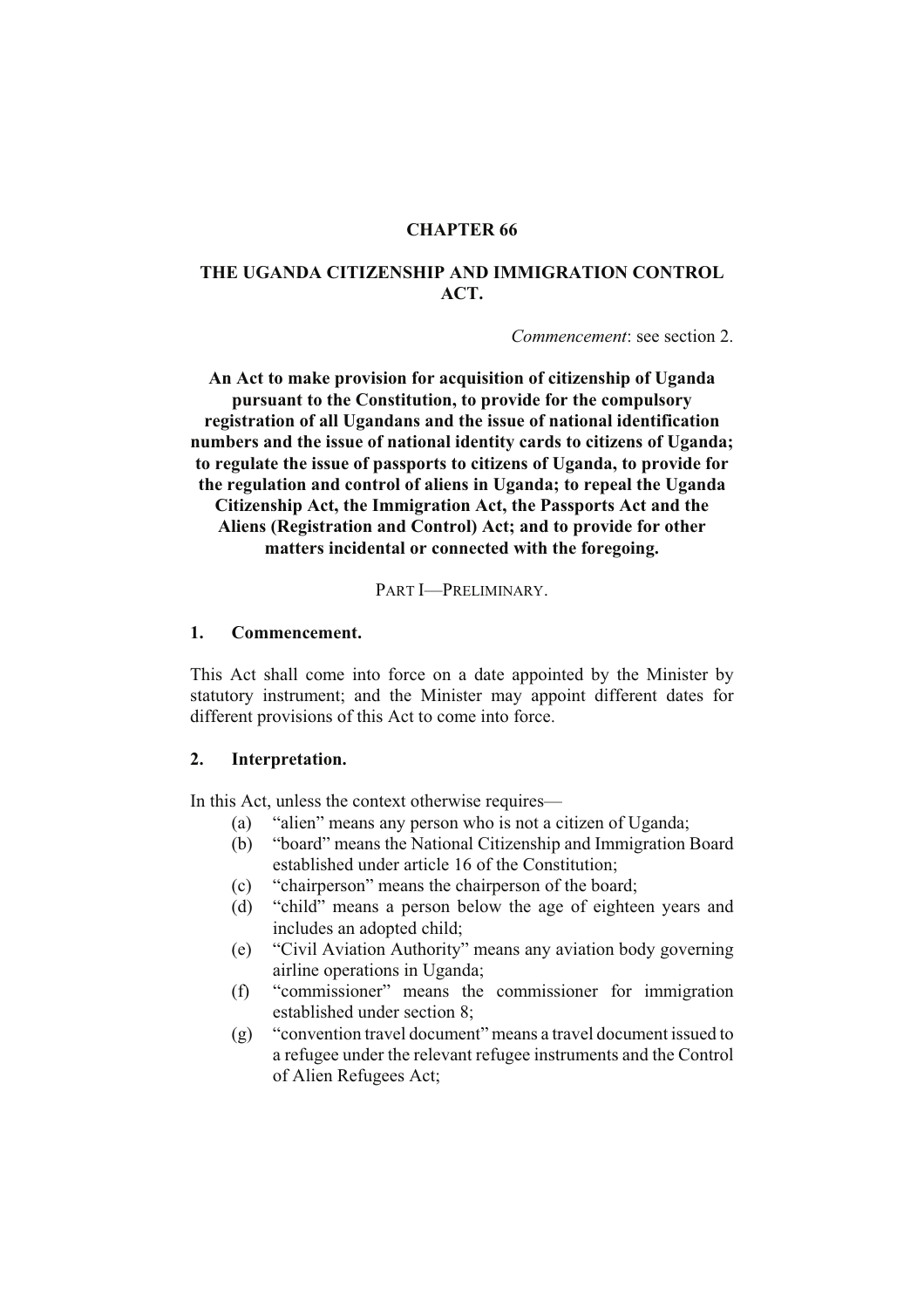- (h) "currency point" means the value specified in relation to a currency point in the First Schedule to this Act;
- (i) "destitute person" means a person who is, in the opinion of the commissioner, incapable of supporting himself or herself;
- (j) "document of identity" means a document establishing the nationality and identity of the holder for the time being in force issued or renewed by the government of the State of which the holder is a subject or citizen, or some valid document of identity satisfactorily establishing the holder's nationality or identity;
- (k) "entry permit" means a permit granted under section 54;
- (l) "function" includes a power and a duty;
- (m) "habitual criminal" means a person who is not less than thirty years of age and who has been convicted at least four times since attaining the age of sixteen years of offences punishable with imprisonment of two years or more and on at least two of those occasions has been sentenced to imprisonment;
- (n) "immigration officer" includes the commissioner;
- (o) "Minister" means the Minister responsible for internal affairs;
- (p) "pass" means a special pass, pupils or students pass, prohibited immigrant pass, interstate pass, visitors pass, in-transit pass, dependent pass and reentry pass;
- (q) "parastatal" means a body in which the Government owns a controlling interest;
- (r) "prescribed country" means a country declared by the Minister by statutory order with the approval of Parliament to be a prescribed country for the purposes of this Act;
- (s) "refugee" means, subject to the Constitution, a person who is recognised as a refugee by the Government and the United Nations High Commissioner for Refugees (UNHCR) under the relevant refugee instruments and the Control of Alien Refugees Act;
- (t) "relevant refugee instruments" means the 1951 United Nations Convention relating to the status of refugees, as amended by the 1967 protocol relating to the status of refugees and the 1969 Organisation of African Unity Convention governing specific aspects of refugees problems in Africa and any other international convention or other instrument prescribed by the Minister by statutory instrument;
- (u) "undesirable immigrant" is an undesirable immigrant within the meaning of section  $52(g)$  and (h).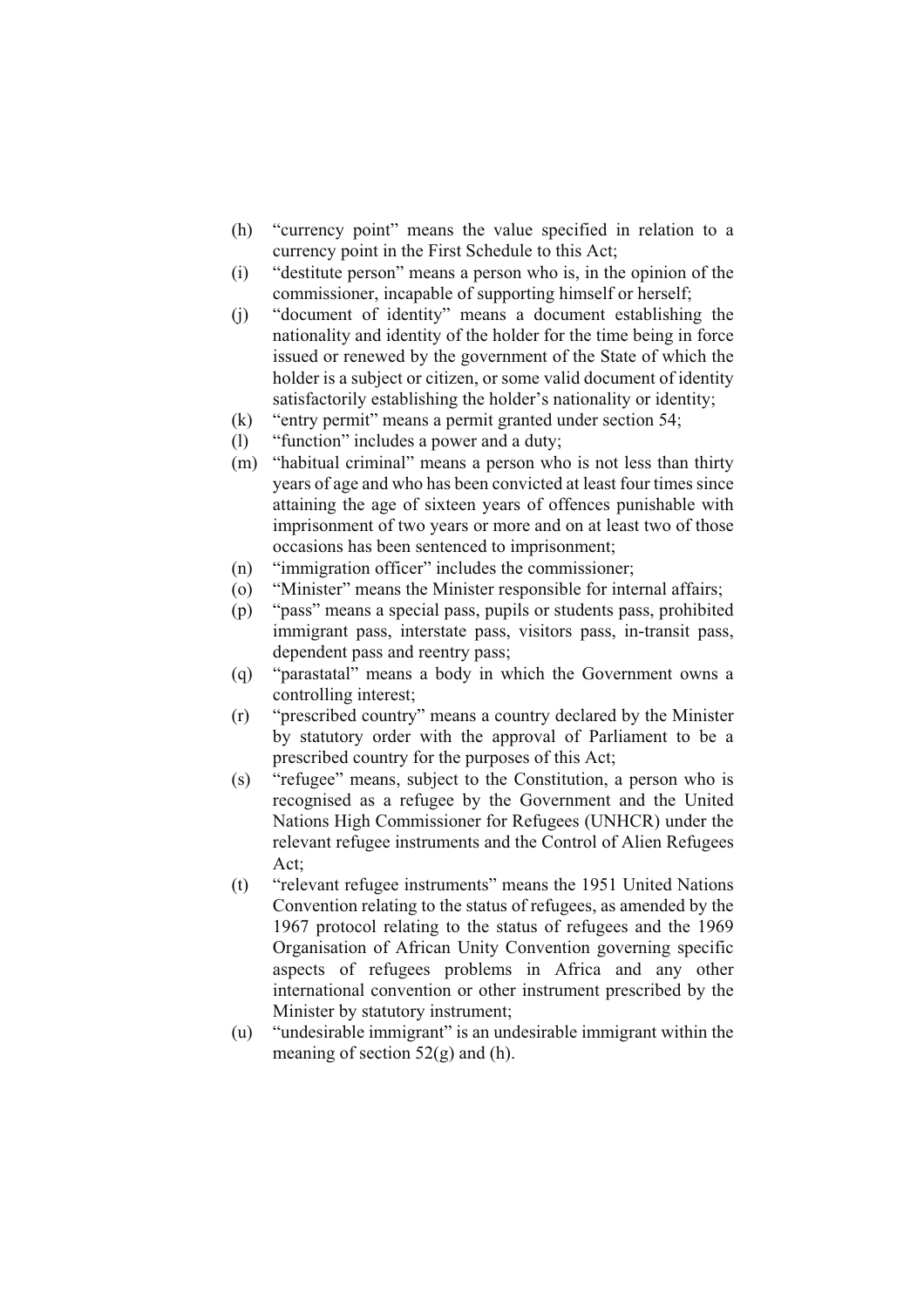### PART II—NATIONAL CITIZENSHIP AND IMMIGRATION BOARD.

### **3. The board.**

(1) The National Citizenship and Immigration Board established by article 16 of the Constitution shall consist of a chairperson, and not more than six other persons appointed by the President with the approval of Parliament.

(2) Each member of the board shall be a citizen of Uganda and a person of high moral character and proven integrity.

(3) A member of the board may be removed from office by the President only for—

- (a) inability to perform the functions of his or her office arising out of physical or mental incapacity;
- (b) misbehaviour or misconduct; or
- (c) incompetence.

(4) Subject to subsection (3), a member of the board shall hold office for a period of four years and is eligible for reappointment for one term only.

(5) A member of the board may be paid such remuneration as the Minister may, in consultation with the Minister responsible for finance, determine.

(6) Members of the board shall, subject to the other provisions of this section, hold office on such terms as may be determined by the Minister.

### **4. Seal of the board.**

The board shall have a seal which shall be in such a form as the board may determine and shall, subject to the provisions of any law, be applied in such circumstances as the board may determine.

### **5. Meetings of the board.**

The provisions of the Second Schedule to this Act shall have effect in relation to meetings of the board.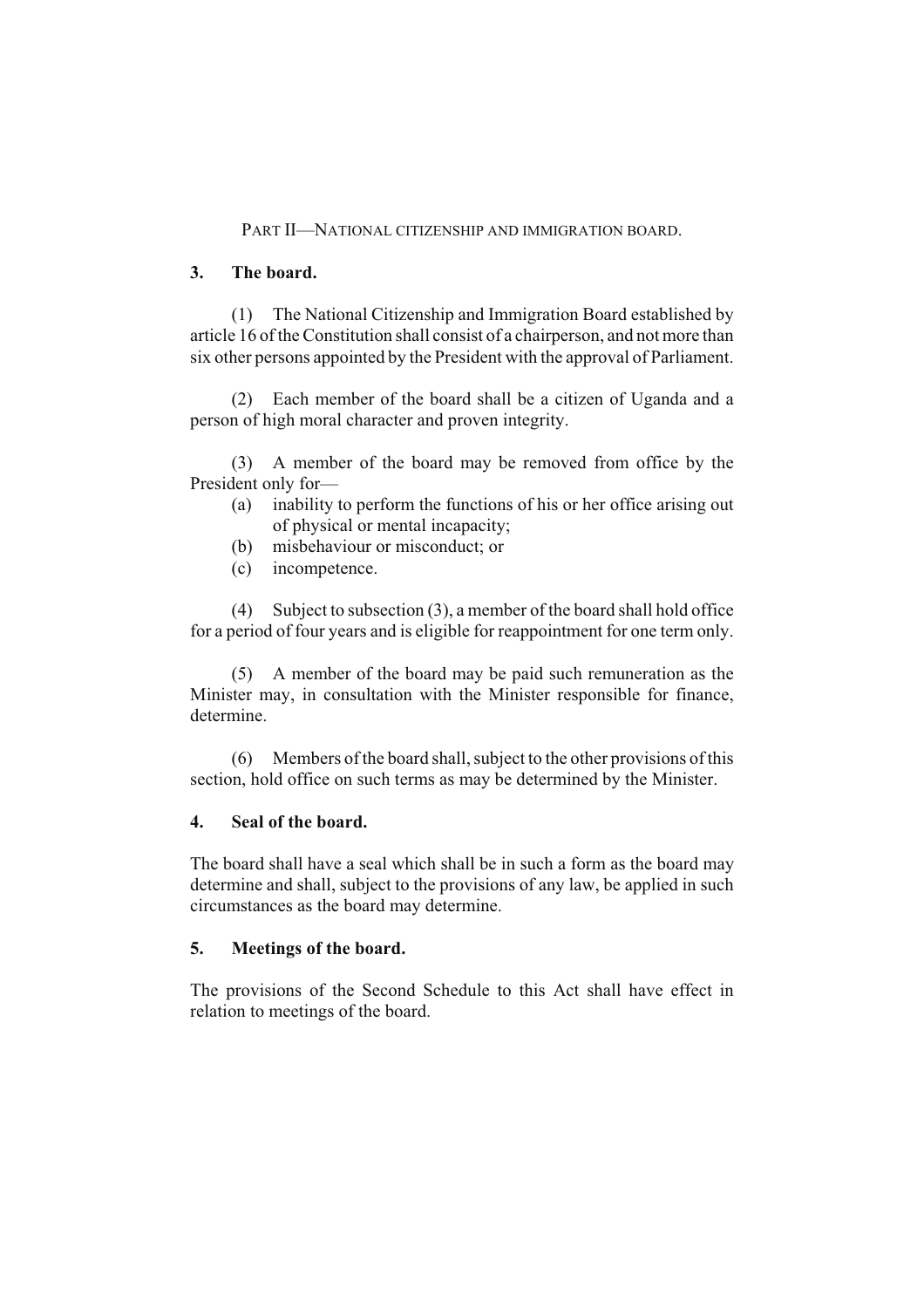# **6. Secretary to the board.**

The commissioner shall act as secretary to the board and shall perform such functions in relation to meetings of the board as the board may direct.

## **7. Functions of the board.**

- (1) The functions of the board shall be—
- (a) registering and issuing national identity cards to citizens of Uganda;
- (b) issuing Uganda passports and other travel documents;
- (c) granting and cancelling citizenship by registration and naturalisation;
- (d) granting and cancelling immigration permits;
- (e) registering and issuing identity cards to aliens;
- (f) determining any questions which may arise in the implementation of this Act or any questions which may be referred to it by the Minister;
- (g) performing such other functions as may be assigned to it by or under this Act or any other enactment; and
- (h) performing any other function determined by the Minister.

(2) The functions of the board set out in subsection  $(1)(a)$ ,  $(b)$  and  $(d)$ may be decentralised to the district level.

### **8. Commissioner and other immigration officers.**

(1) There shall be a commissioner for immigration and such number of other immigration officers as may be necessary for the efficient implementation of this Act.

(2) The commissioner shall be responsible for giving effect to the decisions of the board and shall be assisted by immigration officers all of whom shall assist the board in the performance of its functions under this Act and shall perform such duties in relation to them as the board may direct.

(3) Any functions conferred on the commissioner and other immigration officers by this Act shall be performed on behalf of and subject to the directions of the board.

(4) Subject to this Act, the board may review any action taken by an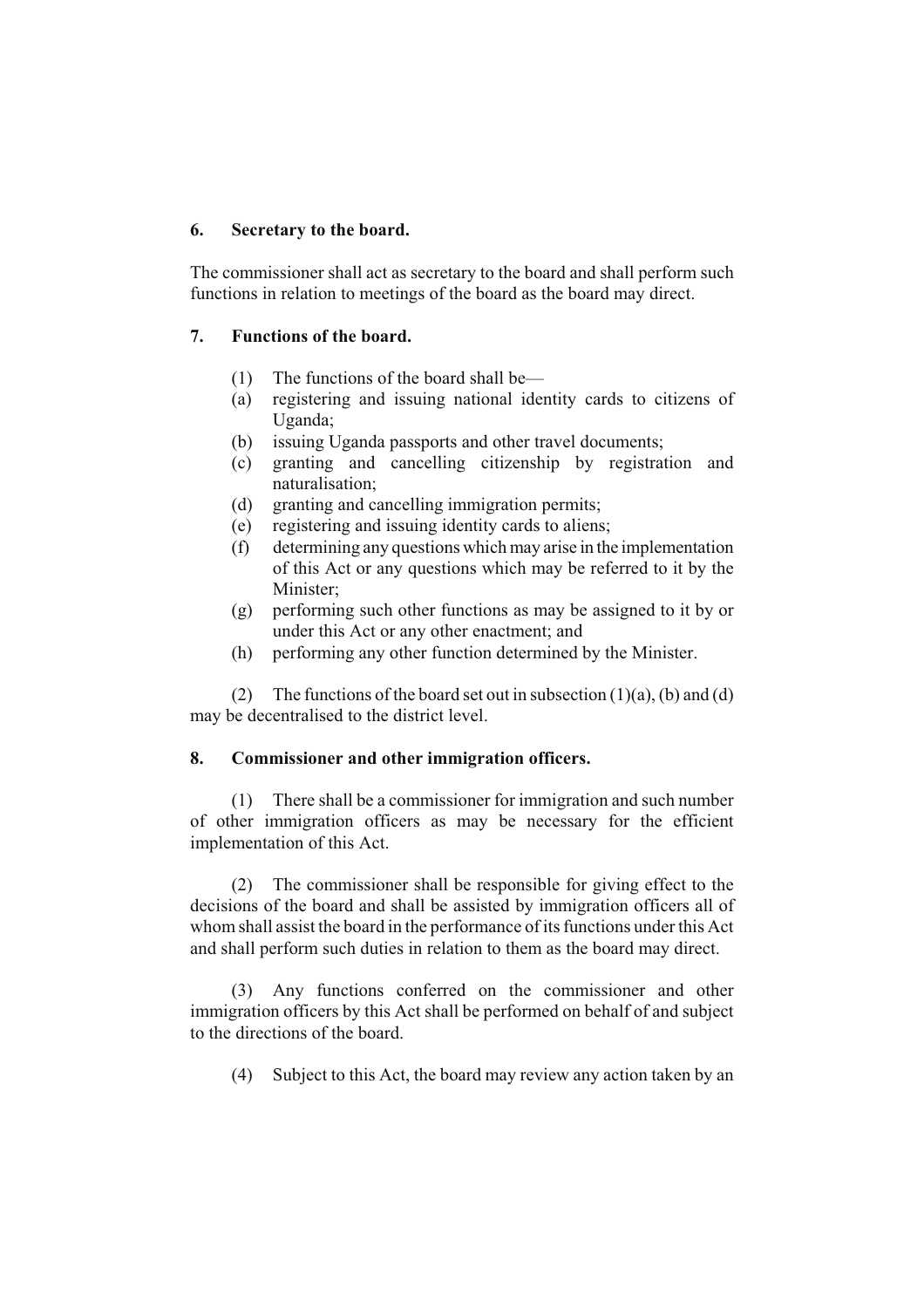immigration officer on behalf of the board.

### **9. Minister's power of direction.**

The Minister may, subject to this Act, give general policy directions to the board or any immigration officer, and the board or immigration officer shall comply with such directions.

### **10. Appeals.**

(1) Any person aggrieved by any decision of the board under this Act may, within thirty days after the decision is communicated to him or her, appeal to the Minister against the decision.

(2) The Minister may, where it appears to him or her to be just, extend the period within which an appeal may be made under this section.

(3) The Minister may, upon application by the person aggrieved by the decision, extend the period within which any appeal may be made under subsection (2) if it appears to the Minister just so to do.

(4) The Minister may on appeal under this section confirm or reverse the decision of the board or refer the matter to the board for reconsideration.

(5) Any person aggrieved by a decision of the Minister on an appeal from a decision of the board under Part IV or V of this Act may, within thirty days after the decision is communicated to him or her, appeal to the High Court against the Minister's decision; and the decision of the High Court shall be final.

# **11. Protection of members of the board and immigration officers acting in good faith.**

No member of the board or immigration officer or person acting on the directions of such a person shall be subject to any civil or criminal liability for anything done or omitted to be done in good faith in the exercise of the functions of the board, or a member of the board or an immigration officer.

### PART III—CITIZENSHIP.

# **12. Citizenship by birth.**

The following persons shall be citizens of Uganda by birth—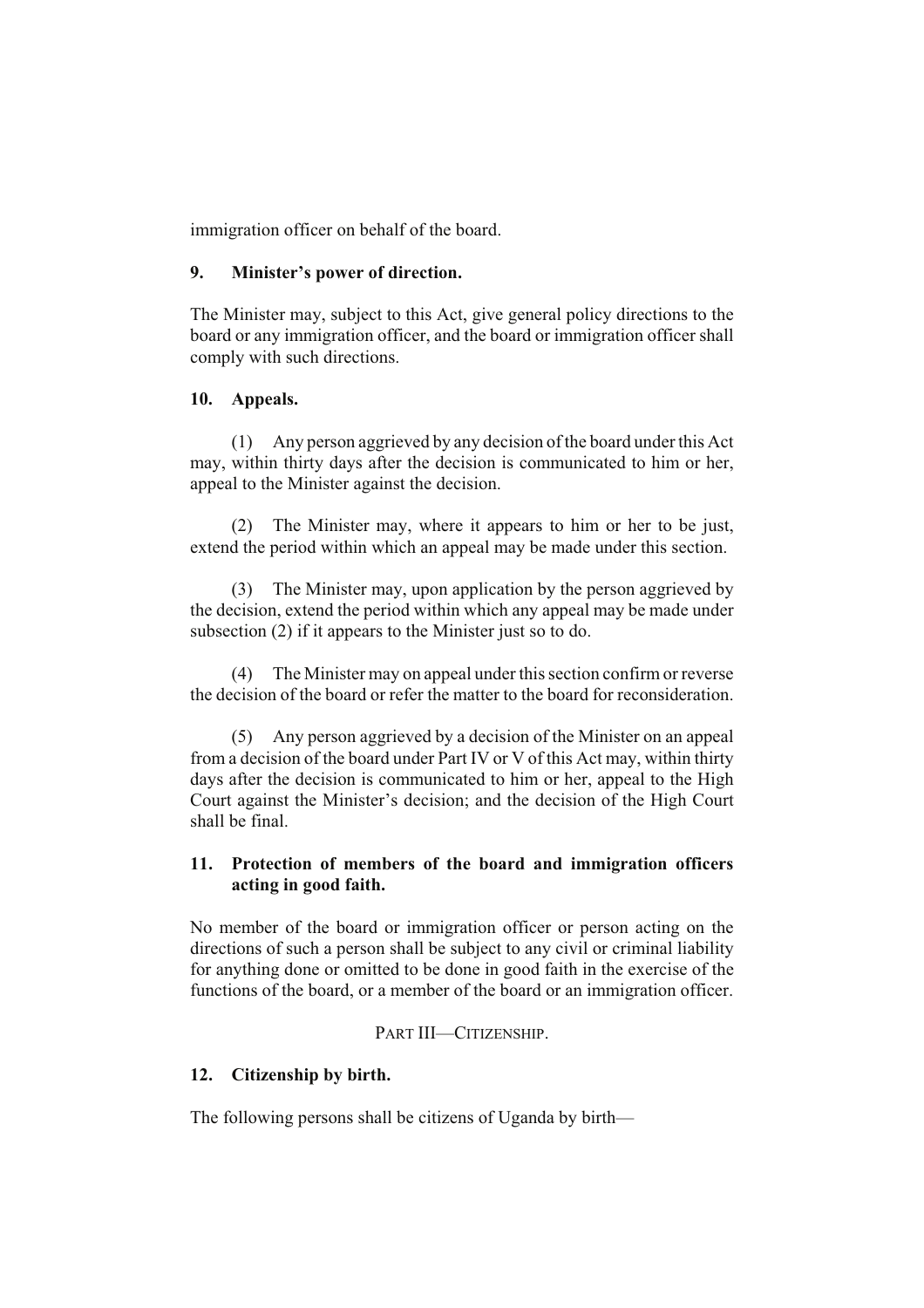- (a) every person born in Uganda one of whose parents or grandparents is or was a member of any of the indigenous communities existing and residing within the borders of Uganda as at the first day of February, 1926, and set out in the Third Schedule to the Constitution; and
- (b) every person born in or outside Uganda one of whose parents or grandparents was at the time of birth of that person a citizen of Uganda by birth.

### **13. Foundlings and adopted children.**

(1) A child of not more than five years of age found in Uganda whose parents are not known shall be presumed to be a citizen of Uganda by birth.

(2) A child under the age of eighteen years neither of whose parents is a citizen of Uganda, who is adopted by a citizen of Uganda, shall, on application, be registered as a citizen of Uganda.

(3) Subject to this Act, the procedure for registration as a citizen under subsection (2) shall be as prescribed by regulations made under section 82.

### **14. Citizenship by registration.**

- (1) Every person born in Uganda—
- (a) at the time of whose birth—
	- (i) neither of his or her parents and none of his or her grandparents had diplomatic status in Uganda; and
	- (ii) neither of his or her parents and none of his or her grandparents was a refugee in Uganda; and
- (b) who has lived continuously in Uganda since the ninth day of October 1962,

shall, on application, be entitled to be registered as a citizen of Uganda.

(2) The following persons shall, upon application, be registered as citizens of Uganda—

- (a) every person married to a Ugandan citizen, upon proof of a legal and subsisting marriage of five years or more;
- (b) every person who has legally and voluntarily migrated to and has been living in Uganda for at least twenty years;
- (c) every person who, on the commencement of the Constitution had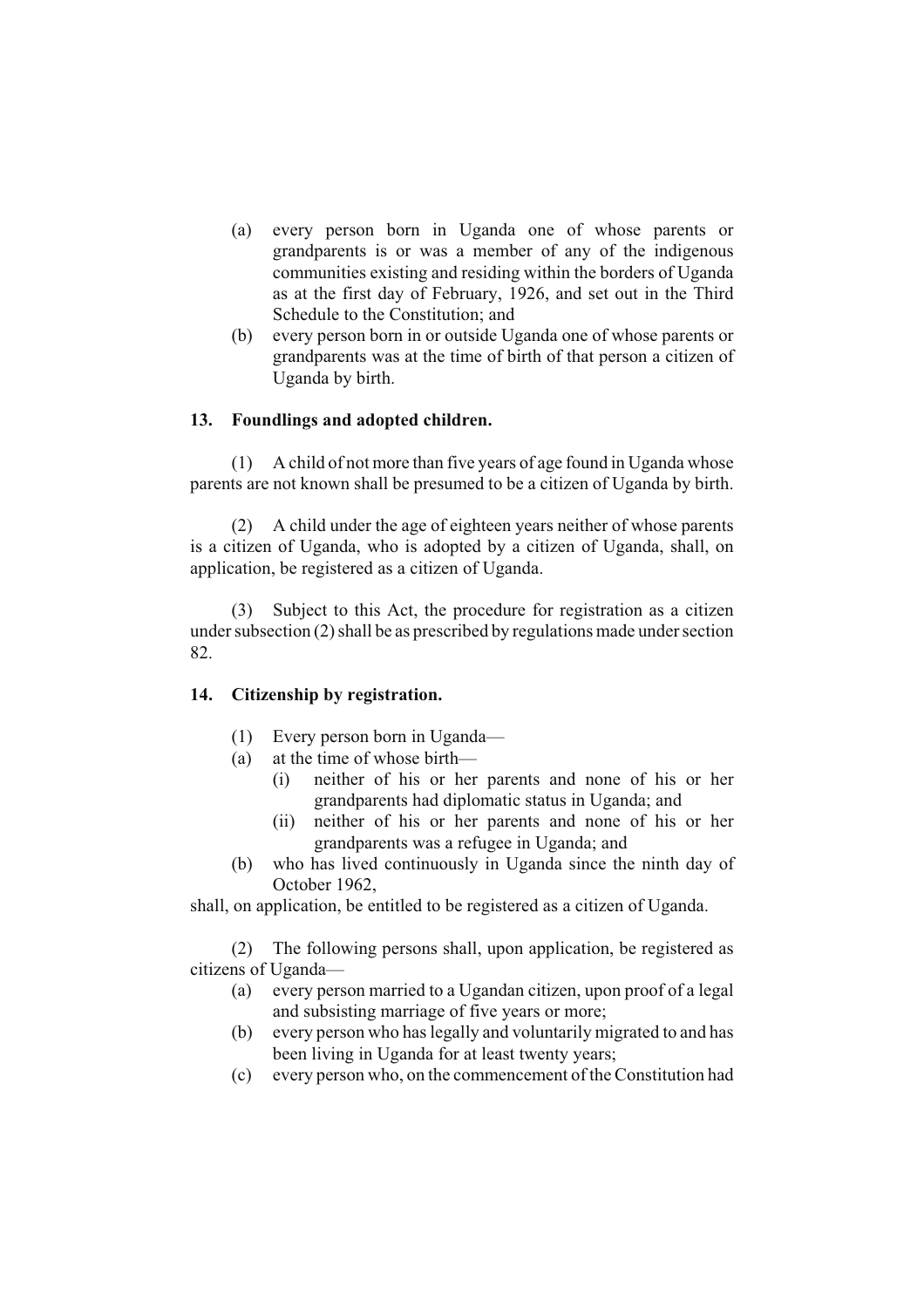lived in Uganda for at least twenty years.

(3) Subsection (2)(a) applies also to a person who was married to a citizen of Uganda who but for his or her death would have continued to be a citizen of Uganda under the Constitution.

(4) Where a person has been registered as a citizen of Uganda under subsection  $(2)(a)$  and the marriage by virtue of which that person was registered is—

- (a) annulled or otherwise declared void by a court or tribunal of competent jurisdiction; or
- (b) dissolved,

that person shall, unless he or she renounces that citizenship, continue to be a citizen of Uganda.

### **15. Procedure for registration of citizenship.**

(1) Any person to whom section 14(1) or (2) applies may apply to the board in writing in the prescribed form, and the board shall, on proof to its satisfaction that section 14 applies to that person, register that person as a citizen.

(2) The board shall upon registration of any person under subsection (1) issue to that person in the prescribed form a certificate of registration as a citizen of Uganda.

(3) A person shall not be registered as a citizen of Uganda unless he or she—

- (a) has made a declaration in writing in the form specified in Form B of the Third Schedule to this Act renouncing any other nationality or citizenship he or she may possess;
- (b) has taken the oath of allegiance specified in the Fourth Schedule to the Constitution and set out in Form A in the Third Schedule to this Act;
- (c) has made and registered a declaration of his or her intentions concerning residence as specified in Form C of the Third Schedule to this Act.

(4) Regulations made under section 82 may make further provision in respect of the registration of citizens by registration not inconsistent with the Constitution or this Act.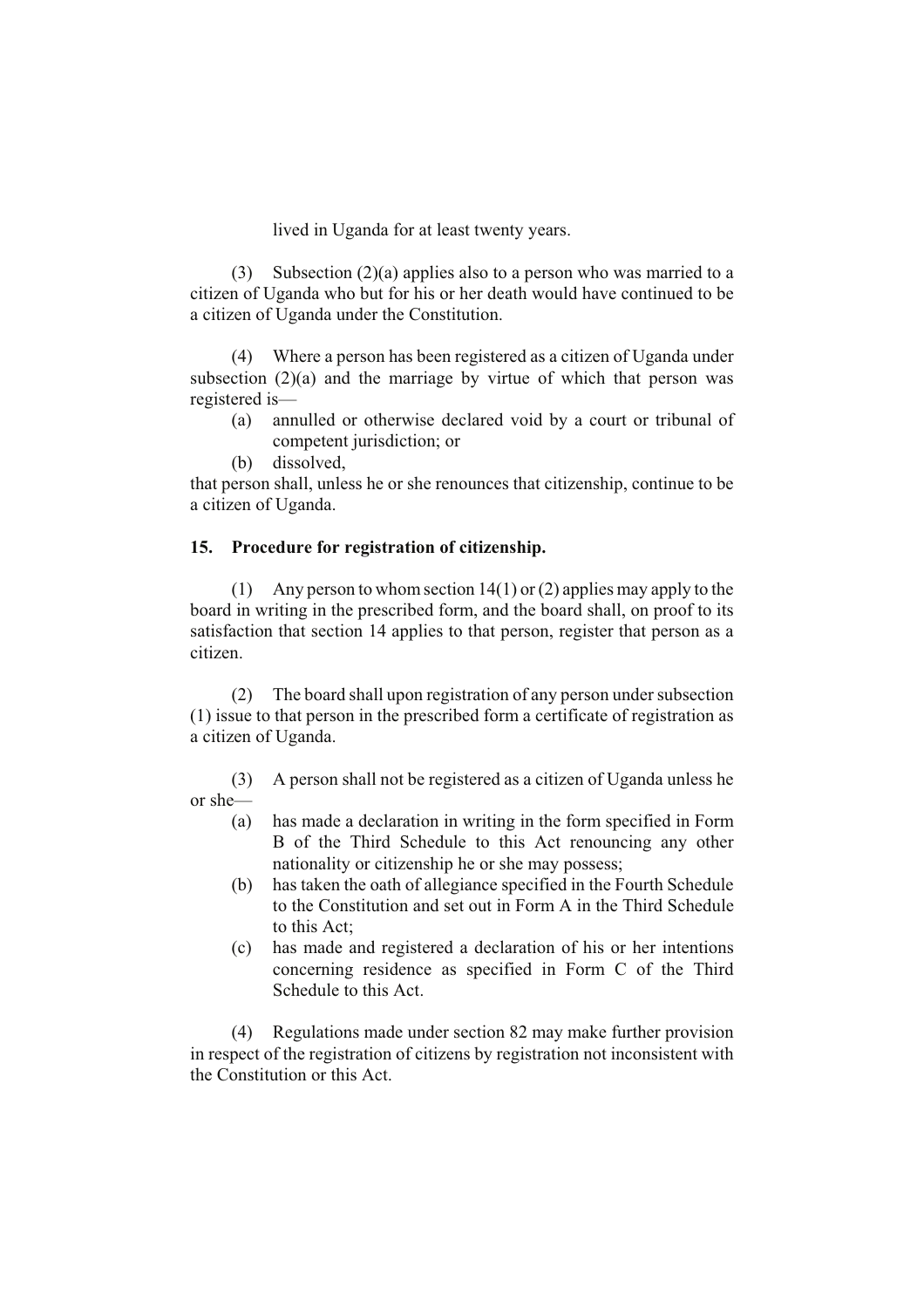### **16. Citizenship by naturalisation.**

(1) The board may grant to any alien citizenship by naturalisation subject to the provisions of this section.

(2) The board shall issue to a person granted citizenship under this section a certificate of naturalisation.

(3) An alien to whom a certificate of naturalisation is issued under this section shall become a citizen of Uganda by naturalisation from the date of the issue of the certificate of naturalisation.

(4) A person who wishes to be granted citizenship by naturalisation shall make an application to the board in writing in the prescribed form and shall comply with the requirements of subsection (5).

- (5) The qualifications for naturalisation are that he or she—
- (a) has resided in Uganda for an aggregate period of twenty years;
- (b) has resided in Uganda throughout the period of twenty-four months immediately preceding the date of application;
- (c) has adequate knowledge of a prescribed vernacular language or of the English language;
- (d) is of a good character; and
- (e) intends, if naturalised, to continue to reside permanently in Uganda.

(6) A person shall not be granted citizenship of Uganda under this section unless—

- (a) he or she has made a declaration in writing in the prescribed form, renouncing any other nationality or citizenship he or she may possess; and
- (b) has taken an oath of allegiance in the form prescribed in the Fourth Schedule to the Constitution and set out in Form A of the Third Schedule to this Act.

(7) The board shall refuse to grant to any alien citizenship by naturalisation if his or her immigration file contains substantial inconsistencies as to put his or her demeanour in issue.

(8) Subject to the provisions of the Constitution, the Minister may,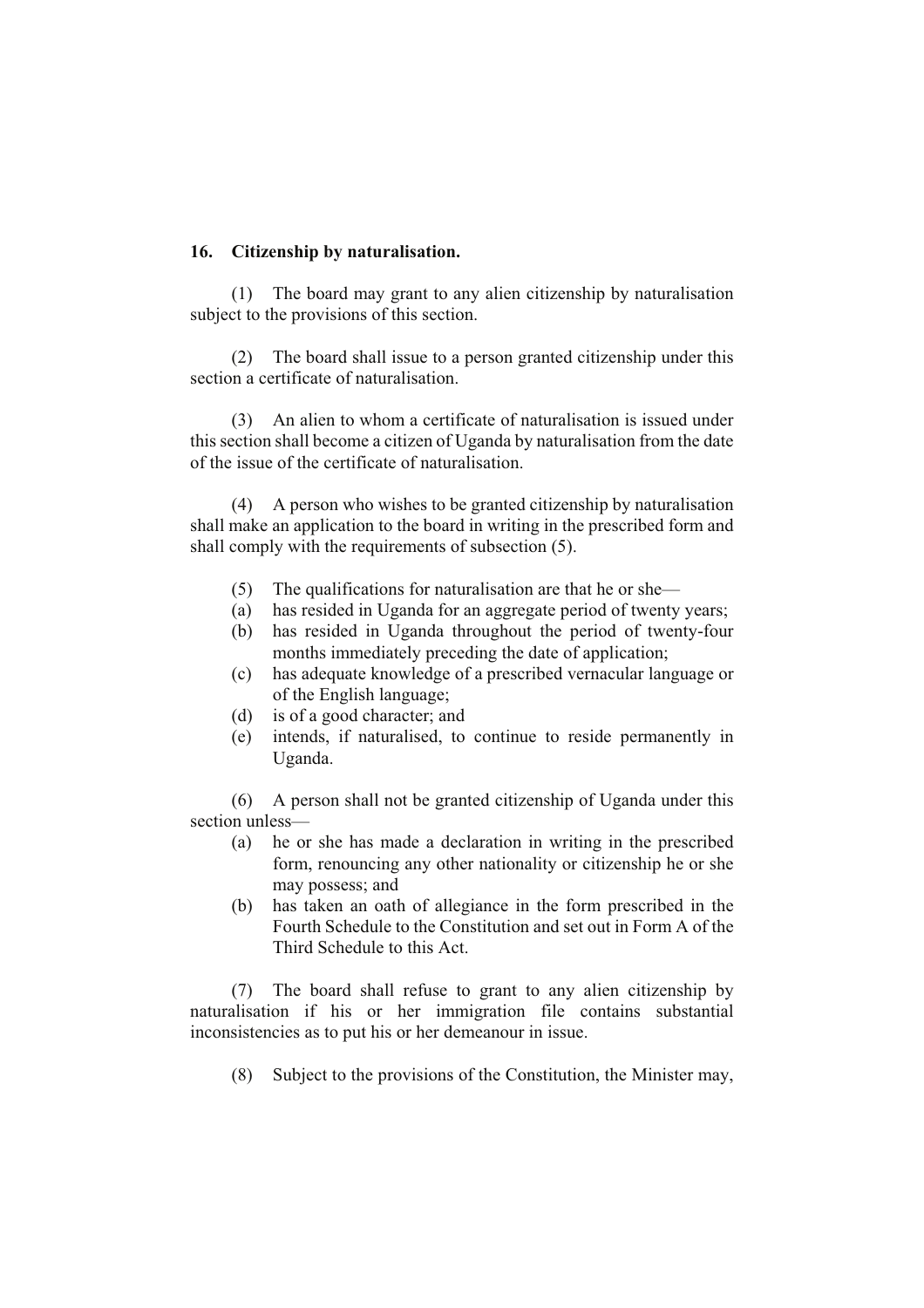where he or she is satisfied that reciprocal provisions are or may be made in respect of Uganda citizens under the law of any prescribed country, as regards acquisition of citizenship in the prescribed country, and that it is desirable so to do, by statutory order, make provision for reciprocal acquisitions of citizenship by citizens from that prescribed country.

# **17. Loss of citizenship by registration.**

(1) The board may deprive a person of his or her citizenship if acquired by registration, on any of the following grounds—

- (a) voluntary acquisition of the citizenship of another country;
- (b) voluntary service in the armed forces or security forces of a country hostile to or at war with Uganda;
- (c) acquisition of Uganda citizenship by fraud, deceit, bribery or having made intentional and deliberate false statements in his or her application for citizenship; and
- (d) espionage against Uganda.

(2) For the avoidance of doubt, this section applies to a person registered as a citizen of Uganda under section 13 or 14.

# **18. Deprivation of citizenship by naturalisation.**

(1) Subject to this section, the board may, by order, deprive of citizenship any citizen of Uganda who is such by naturalisation, if the board is satisfied that the naturalisation certificate was obtained by means of fraud, false representation or the concealment of any material fact.

(2) Subject to this section, the board may, by order, deprive a person of his or her citizenship by naturalisation on any of the following grounds—

- (a) voluntary acquisition of the citizenship of another country;
- (b) voluntary service in the armed forces or security forces of a country hostile to or at war with Uganda;
- (c) acquisition of Uganda citizenship by fraud, deceit, bribery or having made intentional and deliberate false statements in his or her application for citizenship; and
- (d) espionage against Uganda.

# **19. Prohibition of dual citizenship.**

(1) Subject to this section, a Uganda citizen shall not hold the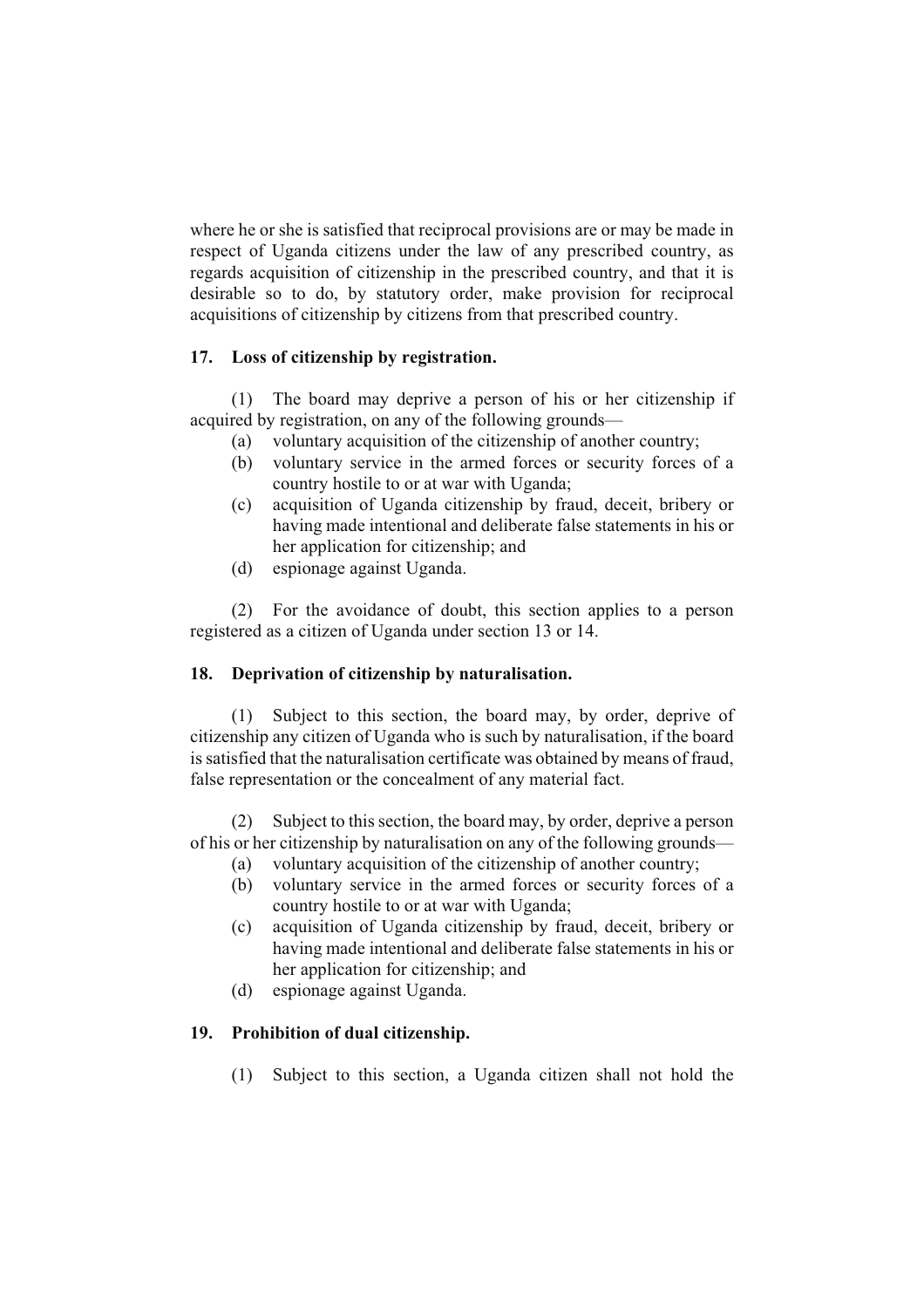citizenship of another country concurrently with his or her Uganda citizenship.

(2) A citizen of Uganda shall cease forthwith to be a citizen of Uganda if on or after attaining the age of eighteen years he or she, by voluntary act other than marriage, acquires or retains the citizenship of a country other than Uganda.

- (3) A person who—
- (a) becomes a citizen of Uganda by registration; and
- (b) upon becoming a citizen of Uganda, is also a citizen of another country, shall cease to be a citizen of Uganda unless he or she has—
	- (i) renounced his or her citizenship of that other country;
	- (ii) taken the oath of allegiance specified in the Fourth Schedule to the Constitution and set out in Form A of the Third Schedule to this Act;
	- (iii) made and registered such declaration of his or her intentions concerning residence as set out in Form C of the Third Schedule to this Act; or
	- (iv) obtained from the board extension of time for taking those steps and the extended period has not expired.

(4) A person shall not be required to comply with subsection  $(3)(b)(i)$ ,  $(ii)$  and  $(iii)$  if he or she has already complied with section 15(3)(a), (b) and (c).

(5) A Uganda citizen who loses his or her Uganda citizenship as a result of the acquisition or possession of the citizenship of another country shall, on the renunciation of his or her citizenship of that other country, become a citizen of Uganda.

(6) Where the law of a country, other than Uganda, requires a person who marries a citizen of that country to renounce the citizenship of his or her own country by virtue of that marriage, a citizen of Uganda who is deprived of his or her citizenship by virtue of that marriage shall, on the dissolution of that marriage, if he or she thereby loses his or her citizenship acquired by that marriage, become a citizen of Uganda.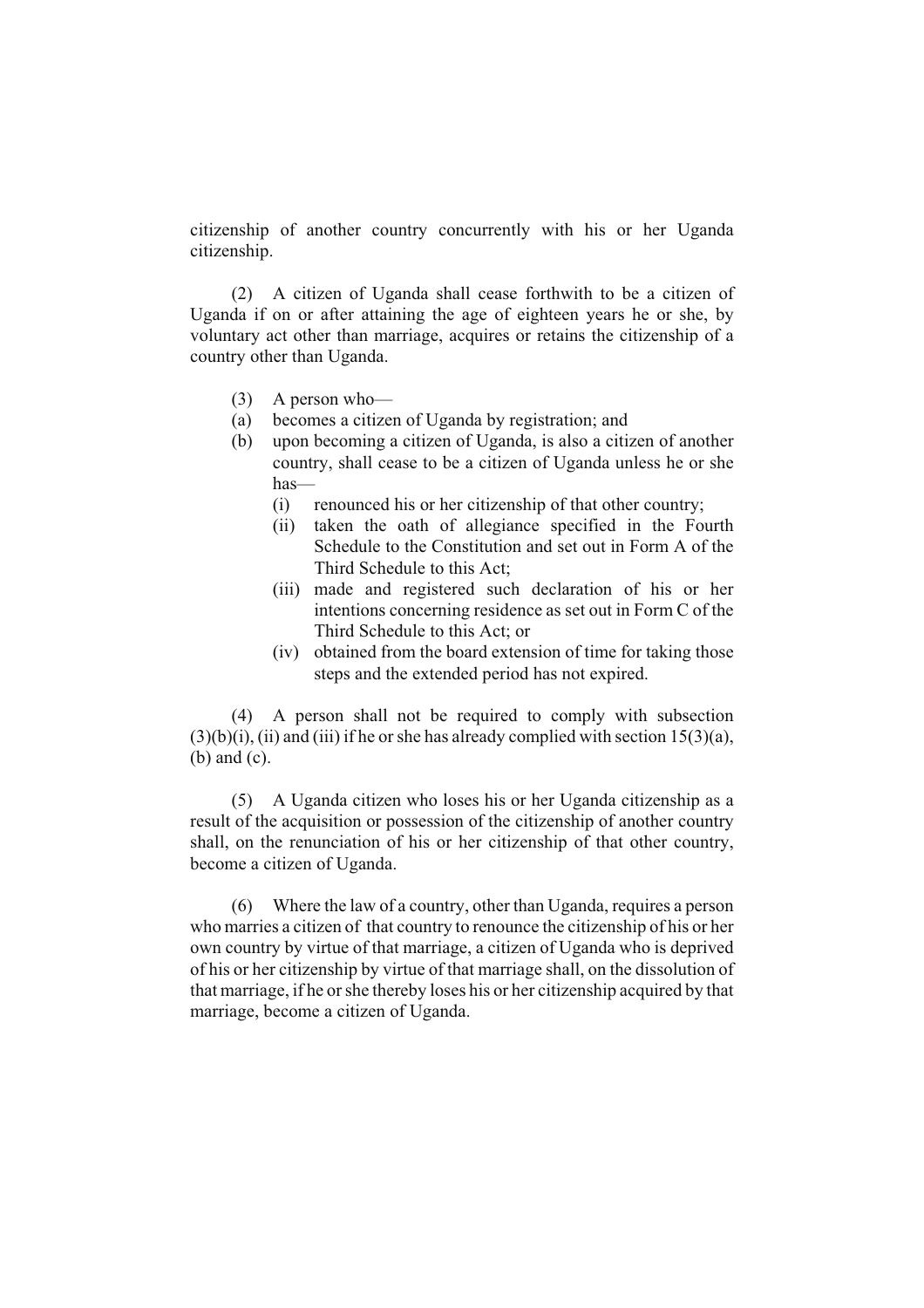### **20. Renunciation of citizenship.**

(1) If a citizen of Uganda of full age and capacity who acquires citizenship of a foreign country makes a declaration in the prescribed manner of renunciation of citizenship of Uganda, the board shall cause the declaration to be registered; and upon registration, that person shall cease to be a citizen of Uganda.

(2) The board may refuse to register any declaration of the kind mentioned in subsection (1) if it is made during any war in which Uganda may be engaged with that foreign country or if in the opinion of the board it is otherwise contrary to public policy.

### **21. Effect of renunciation and of deprivation.**

(1) A citizen of Uganda who is deprived of his or her citizenship by an order of the board under section 17 or 18 shall, upon the making of the order, cease to be a citizen of Uganda.

(2) The renunciation or deprivation by or of any person of his or her citizenship under this Part of this Act shall not affect the liability of that person for any offence committed by him or her before the renunciation or deprivation of his or her citizenship.

# **22. Evidence.**

(1) Every document purporting to be a notice, certificate, order or declaration, or any entry in a register, or a subscription of an oath of allegiance or declaration of renunciation, given, granted or made under the provisions of this Part shall be received in evidence and shall, unless the contrary is proved, be taken to have been given, granted or made by or on behalf of the person by whom or on whose behalf it purports to have been given, granted or made.

(2) Prima facie evidence of any document of the kind mentioned in subsection (1) may be given by production of a document purporting to be certified as a true copy of it by such person and in such manner as may be prescribed.

(3) Any entry in a register made under this Part, or a certified copy of such entry, shall be received as evidence of the matter stated in the entry.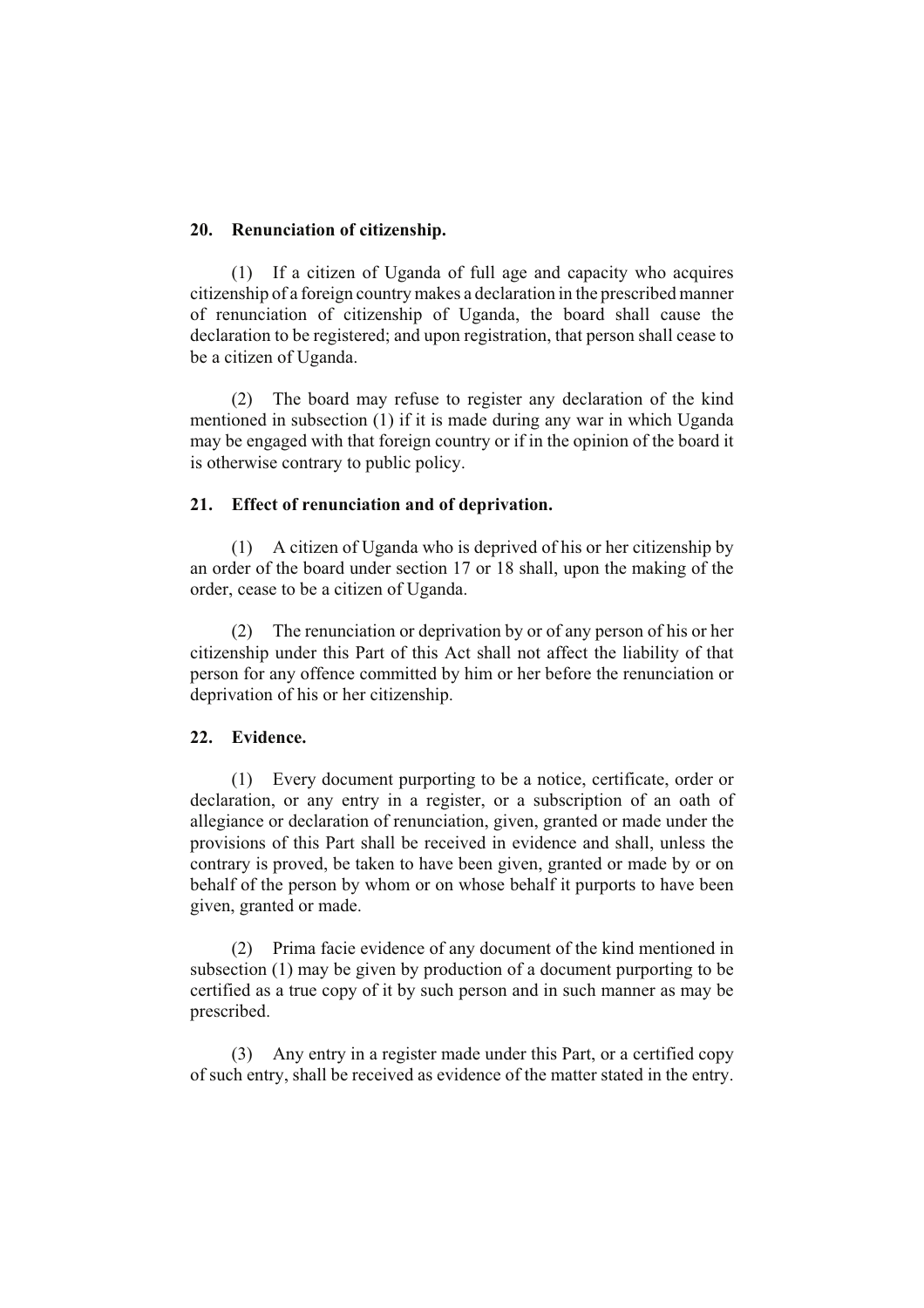- (4) Every application to the board under this Part shall—
- (a) be supported by such evidence of the statements made in it as may be prescribed;
- (b) be verified by an affidavit or declaration made before a magistrate or a commissioner of oaths.

### **23. Offences and penalties under Part III.**

(1) Any person who, for the purpose of procuring anything to be done under this Part, makes any statement which he or she knows to be false in a material particular commits an offence and is liable on conviction to a fine not exceeding one hundred and fifty currency points or imprisonment not exceeding two years or both.

(2) Any person who fails to comply with any requirement imposed on him or her by any regulations made under this Part of this Act with respect to the acquisition of a certificate of registration or naturalisation commits an offence and is liable on conviction to a fine not exceeding one hundred and fifty currency points or imprisonment not exceeding two years or both.

# **24. Revocation and cancellation of citizenship.**

Where a person to whom a certificate of registration or naturalisation as a citizen of Uganda has been granted under this Act does not produce within ninety days to an officer acting on behalf of the board sufficient evidence to satisfy the officer that he or she has renounced any other nationality or citizenship which he or she may have possessed, the registration or naturalisation of that person as a citizen of Uganda shall be cancelled; and he or she shall be taken never to have been so registered.

# **25. Residence under authority of certain passes not to be residence for acquisition of citizenship by registration or naturalisation.**

Notwithstanding any provision of this Act or of any other law, any period of residence in Uganda under the authority of any—

- (a) special pass;
- (b) dependent pass to a holder of an entry permit other than as wife or husband;
- (c) pupils pass;
- (d) visitors pass;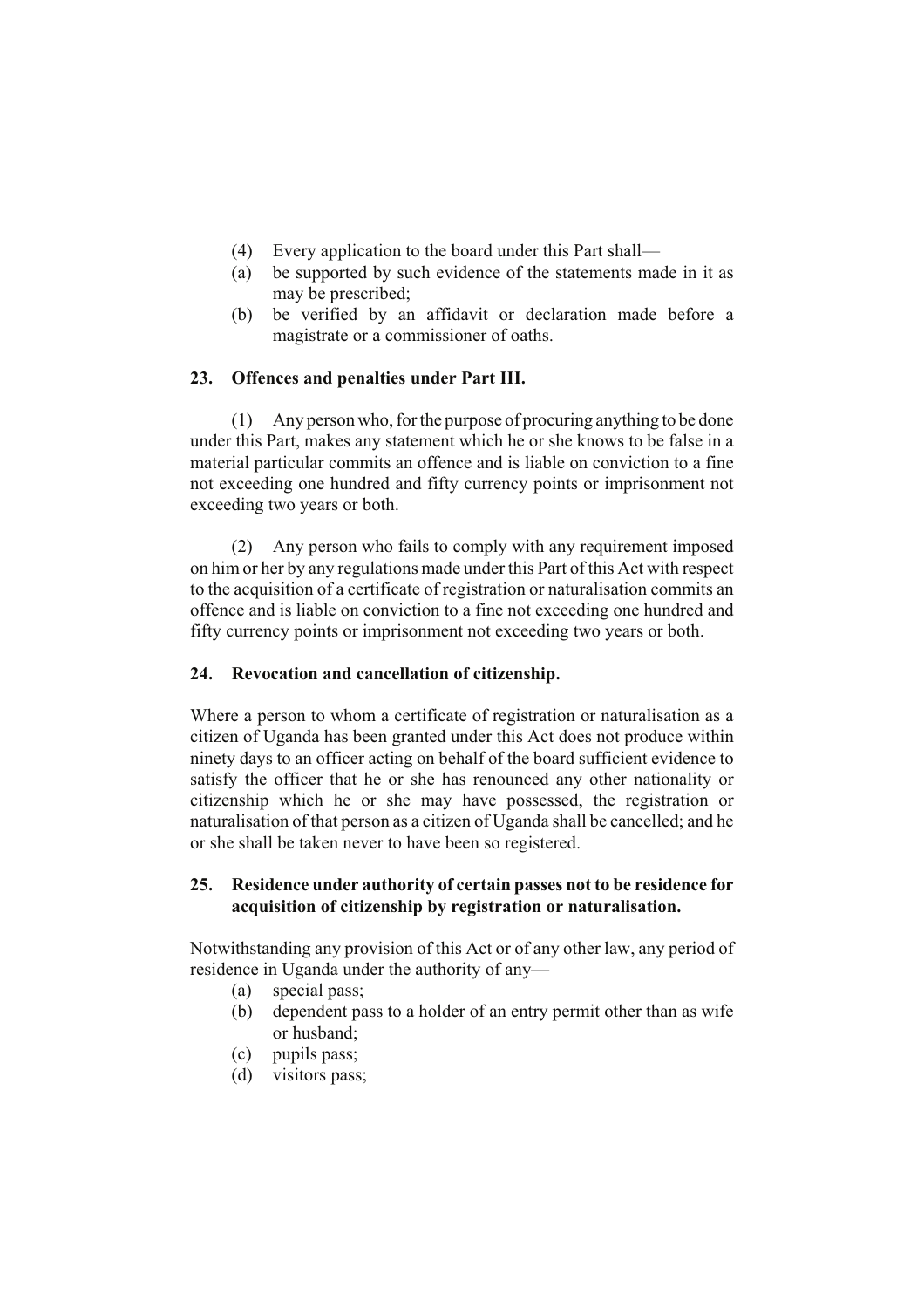### (e) convention travel document,

shall not be taken into account in computing the time of residence in Uganda for purposes of acquisition of citizenship by registration or naturalisation.

# **26. Regulations under Part III.**

The Minister may make regulations under section 82 in relation to the following—

- (a) prescribing any matter which is to be prescribed under this Part of this Act;
- (b) prescribing the forms for application for citizenship under this Act;
- (c) the registration of any matter required or authorised under this Part to be registered;
- (d) the administration of or taking of the oath of allegiance under this Part and the time within which the oath of allegiance shall be taken;
- (e) prescribing the procedure for applying to the board for and granting of extension of time for taking any of the steps described in section  $19(3)(b)$ ;
- (f) the giving of any notice required or authorised to be given to any person under this Part of the Act;
- (g) cancellation and amendment of registration or naturalisation relating to persons deprived of citizenship under this Part, and requiring such certificates of registration or naturalisation to be delivered up for those purposes;
- (h) prescribing forms to be used for the purposes of this Part;
- (i) prescribing the payment of fees to be paid in respect of anything to be done under this Part;
- (j) prescribing the evidence to be provided of any statement made in any application; and
- (k) for any matters incidental to and connected with the matters mentioned in this section.

PART IV—REGISTRATION OF CITIZENS AND ISSUE OF NATIONAL IDENTIFICATION NUMBERS AND NATIONAL IDENTITY CARDS.

### **27. Registration of citizens and issue of national identification numbers and national identity cards.**

(1) Every citizen of Uganda shall be registered as a citizen by the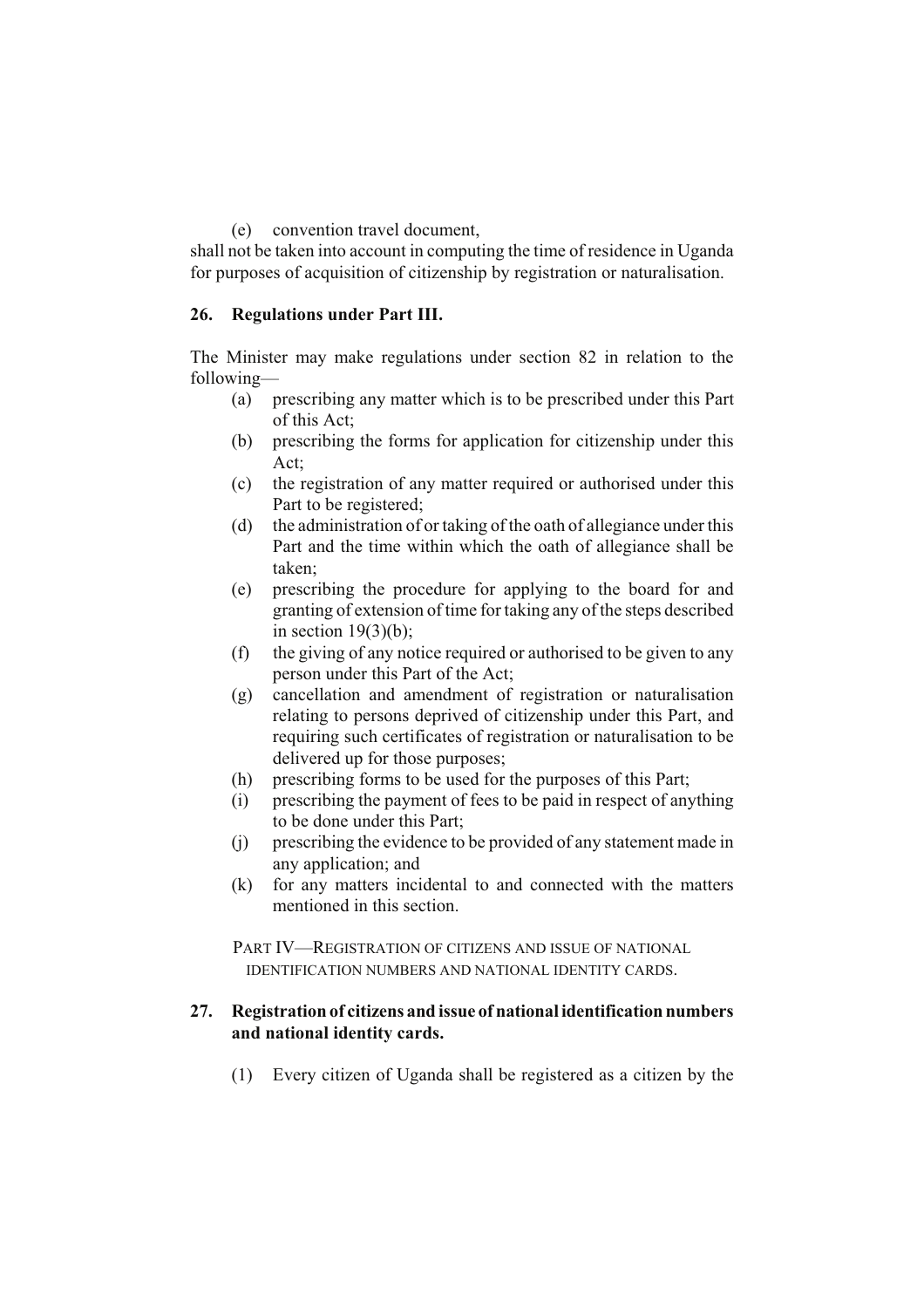board and shall, upon registration, be allocated by the board a national identification number.

(2) It shall be the duty of every citizen of Uganda to apply to the board to be registered under this section.

(3) In the case of a citizen of Uganda below the age of eighteen years, it is the duty of the parent, guardian or other person responsible for the supervision or welfare of the person to take steps to cause the person to be registered.

(4) In the case of any person incapacitated by illness, old age or other reason from applying for registration, it shall be the duty of the guardian or other person responsible for the supervision or welfare of the person to take steps to cause the person to be registered.

(5) It shall be the duty of any person or authority responsible for the registration of births under any enactment to give to the board any information that the board may reasonably require for carrying out the registration of citizens under this Part of this Act.

#### **28. Duty to apply for and hold national identity cards.**

(1) Every citizen of Uganda of or above the age of eighteen years shall apply to the board for a national identity card and upon being issued with it shall at all times hold a national identity card.

(2) The board shall issue a national identity card to every person who applies under this section if he or she is registered as a citizen under section 27 and otherwise satisfies the requirements of this Part of this Act.

(3) For the avoidance of doubt, nothing in this section shall prevent the board from issuing a national identity card to a person below the age of eighteen years who is registered as a citizen under section 27.

(4) In the case of any person incapacitated by illness, old age or other reason from applying for a national identity card, it shall be the duty of the guardian or other person responsible for the supervision or welfare of that person to take steps to cause the person to be issued with a national identity card.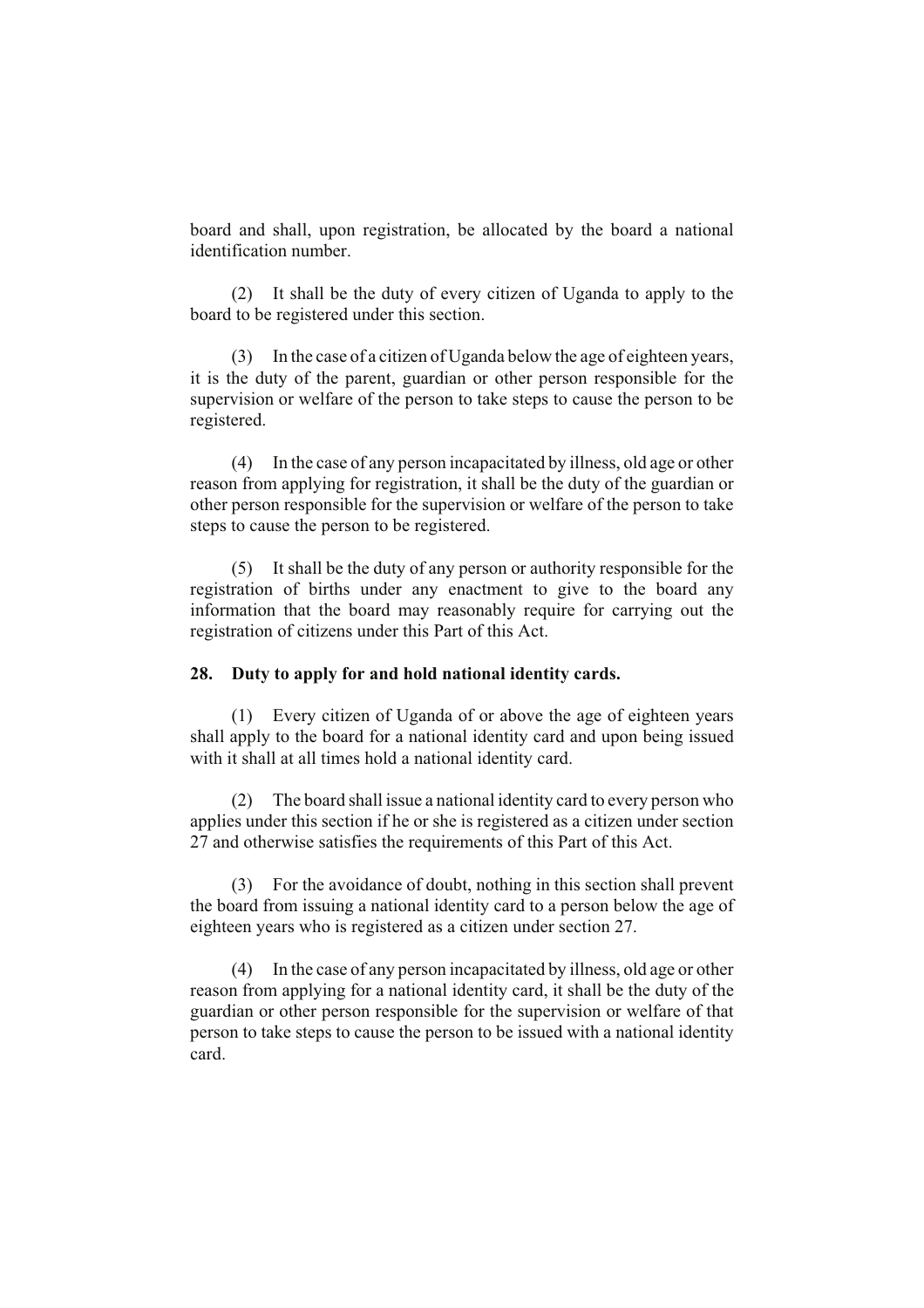(5) The national identification number allocated to a person when he or she was registered as a citizen shall be stated in the national identity card issued to that person under this section.

# **29. Contents of application.**

(1) Every application for registration as a citizen and for a national identity card shall be made in Form D specified in the Third Schedule to this Act.

(2) An application referred to in subsection (1) shall also contain such other information as may be prescribed by regulations made under section 82.

# **30. National identity cards to be issued only to Ugandans.**

National identity cards shall only be issued to citizens of Uganda.

### **31. National registration secretariat.**

Every application for registration as a citizen or for a national identity card under this Part shall be dealt with by a national registration secretariat which shall consist of immigration officers and such supporting staff as may be necessary, acting on behalf of and subject to the directions of the board.

# **32. Verification of application and authentication.**

(1) All applications referred to in section 29 shall bear three passport size photographs and shall be duly verified by a person prescribed by regulations.

(2) The board may, where necessary, call upon an applicant to authenticate any of the facts referred to in Form D in the Third Schedule and may also require the applicant to produce recommendatory letters from any persons prescribed by regulations.

# **33. Proof of Ugandan citizenship.**

Where the applicant for registration as a citizen or for a national identity card is a citizen of Uganda by registration or naturalisation, he or she may be required to prove his or her citizenship by accompanying his or her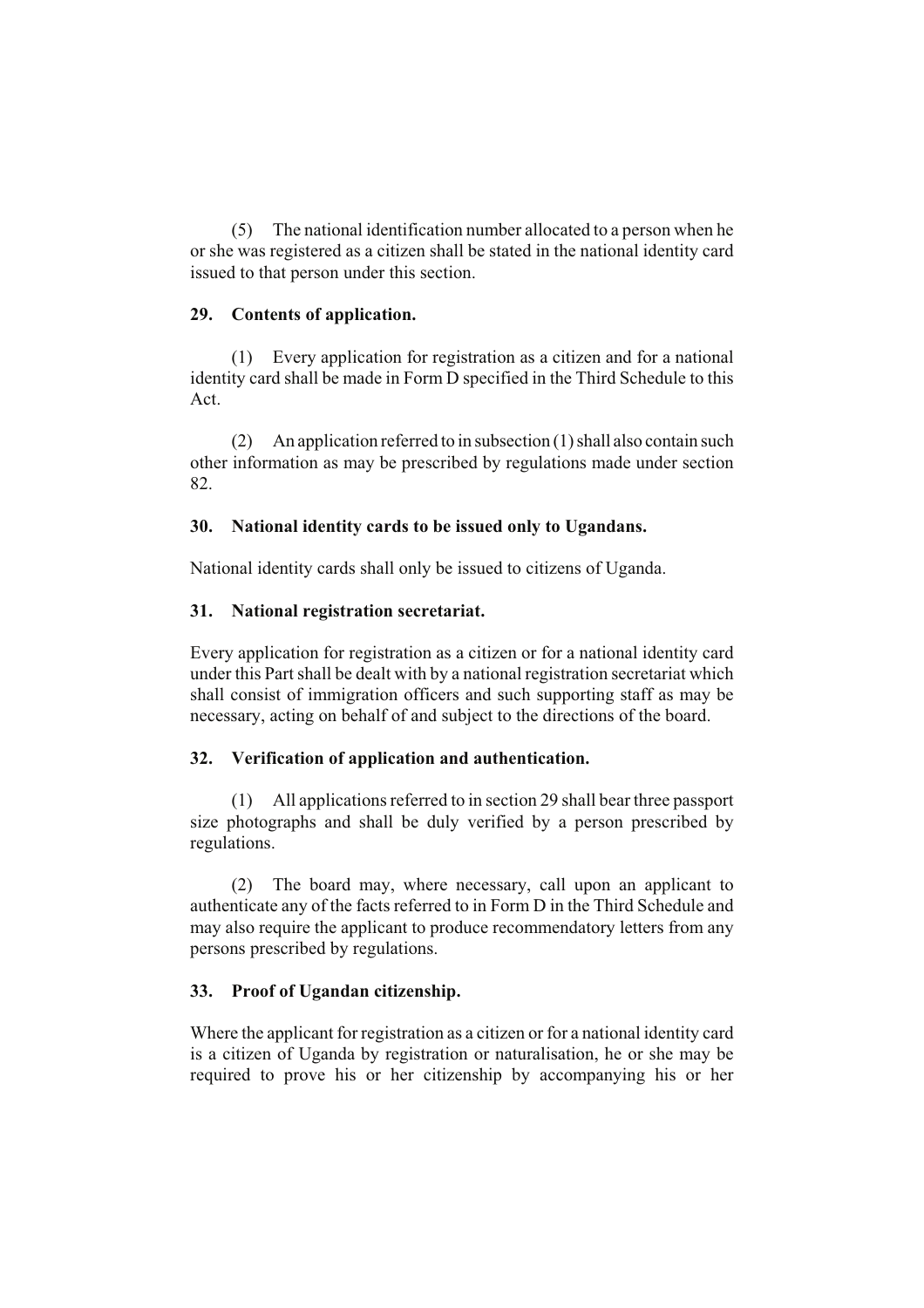application with a duly certified citizenship certificate.

# **34. Proof of renunciation.**

Where an applicant for registration or for a national identity card is a citizen of Uganda by registration or naturalisation, he or she shall provide proof of renunciation of the citizenship of any other country.

# **35. Persons eligible for public service.**

From such time as the Minister may prescribe by regulations, any person who is not a holder of a national identity card and who is not an expatriate in a government service shall not be eligible for service in any public office or in any employment in the private sector in Uganda.

# **36. Registration centres.**

The board may designate other places as registration centres for the purposes of processing registration of citizens and issue of national identity cards.

# **37. Offences and penalties under Part IV.**

- (1) Any person who fails without reasonable excuse—
- (a) to apply for registration as a citizen or, as the case may be, to take the necessary steps to cause a person for whose supervision or welfare he or she is responsible to be registered as a citizen under section 27; or
- (b) to apply for or hold a national identity card or, as the case may be, cause a person for whose supervision or welfare he or she is responsible to apply for or hold a national identity card under section 28

commits an offence and is liable on conviction to a fine not exceeding ten currency points or imprisonment not exceeding three months or both.

(2) Any person who, without lawful authority of the board, makes, prints or binds any material whether in part or in whole with intent to produce a national identity card, or any other document related to it, commits an offence and is liable on conviction to a fine not exceeding four hundred currency points or imprisonment not exceeding five years or both.

(3) Any person who unlawfully alters, forges, causes to be altered or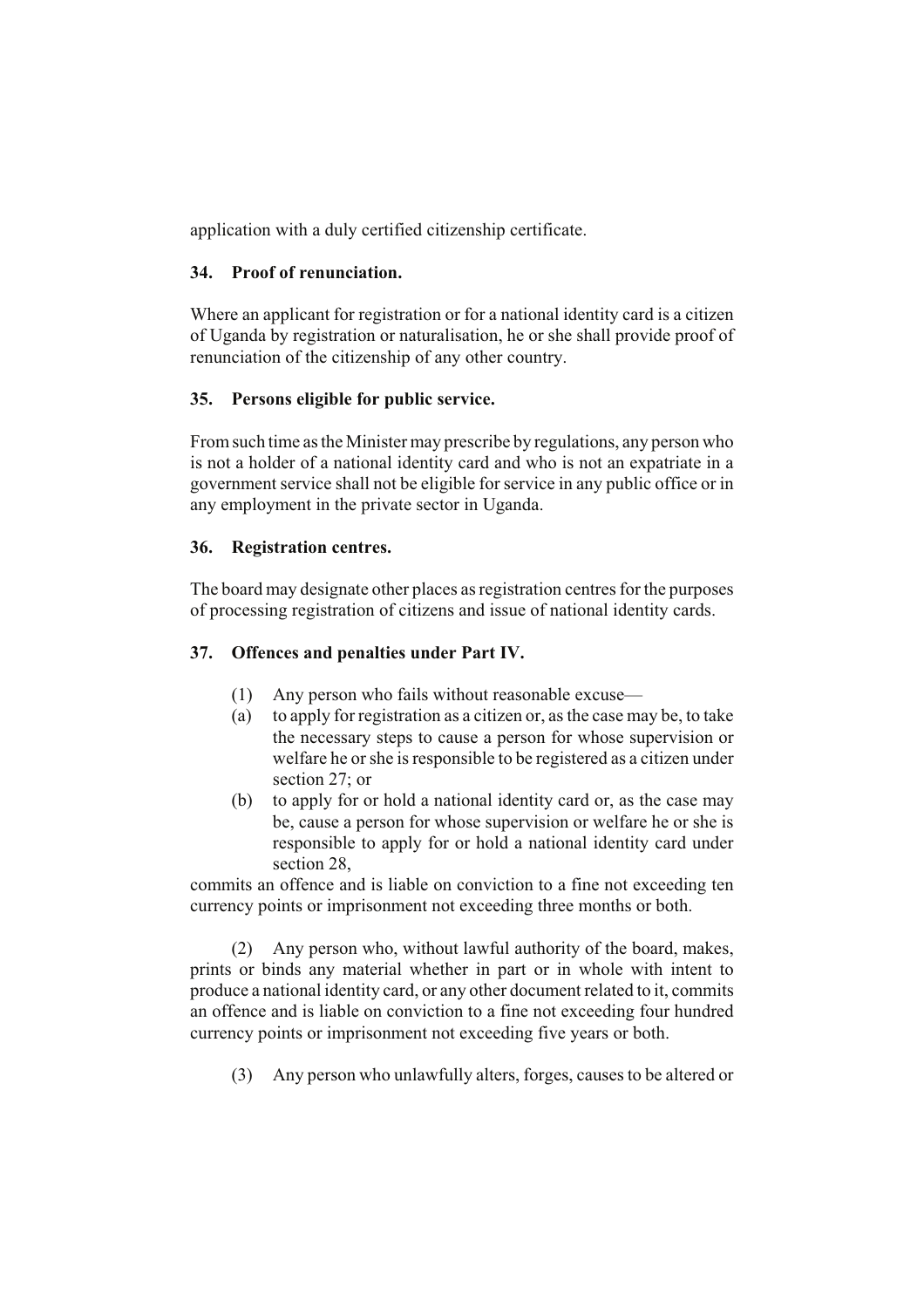forged any part of a national identity card commits an offence and is liable on conviction to a fine not exceeding one hundred and fifty currency points or imprisonment not exceeding five years or both.

(4) Any person who without lawful authority issues, distributes or has in his or her possession any national identity card commits an offence and is liable on conviction to a fine not exceeding one hundred currency points or imprisonment not exceeding two years or both.

# **38. Regulations under Part IV.**

Regulations made under section 82 of this Act may—

- (a) provide for an identity card to be issued free for the first time and prescribe a fee to be levied upon replacement;
- (b) prescribe the form of a national identity card;
- (c) provide for the replacement of lost, defaced or destroyed national identity cards;
- (d) provide for the time within which an application for registration of citizenship or for a national identity card shall be made;
- (e) prescribe the purposes for which a national identity card may be used;
- (f) provide for any other matter necessary or expedient for giving full effect to the provisions of this Part of this Act.

# PART V—PASSPORTS.

## **39. Ugandan entitled to a passport.**

Every Ugandan shall have the right to a passport or other travel documents.

### **40. Power to issue passports.**

(1) There shall be a passport control officer and a deputy passport control officer who shall be immigration officers.

(2) The passport control officer and the deputy passport control officer shall, subject to this section, issue or renew on behalf of the board passports and other travel documents to persons who qualify.

(3) The board may delegate its functions relating to the issue or renewal of passports and other travel documents to Uganda diplomatic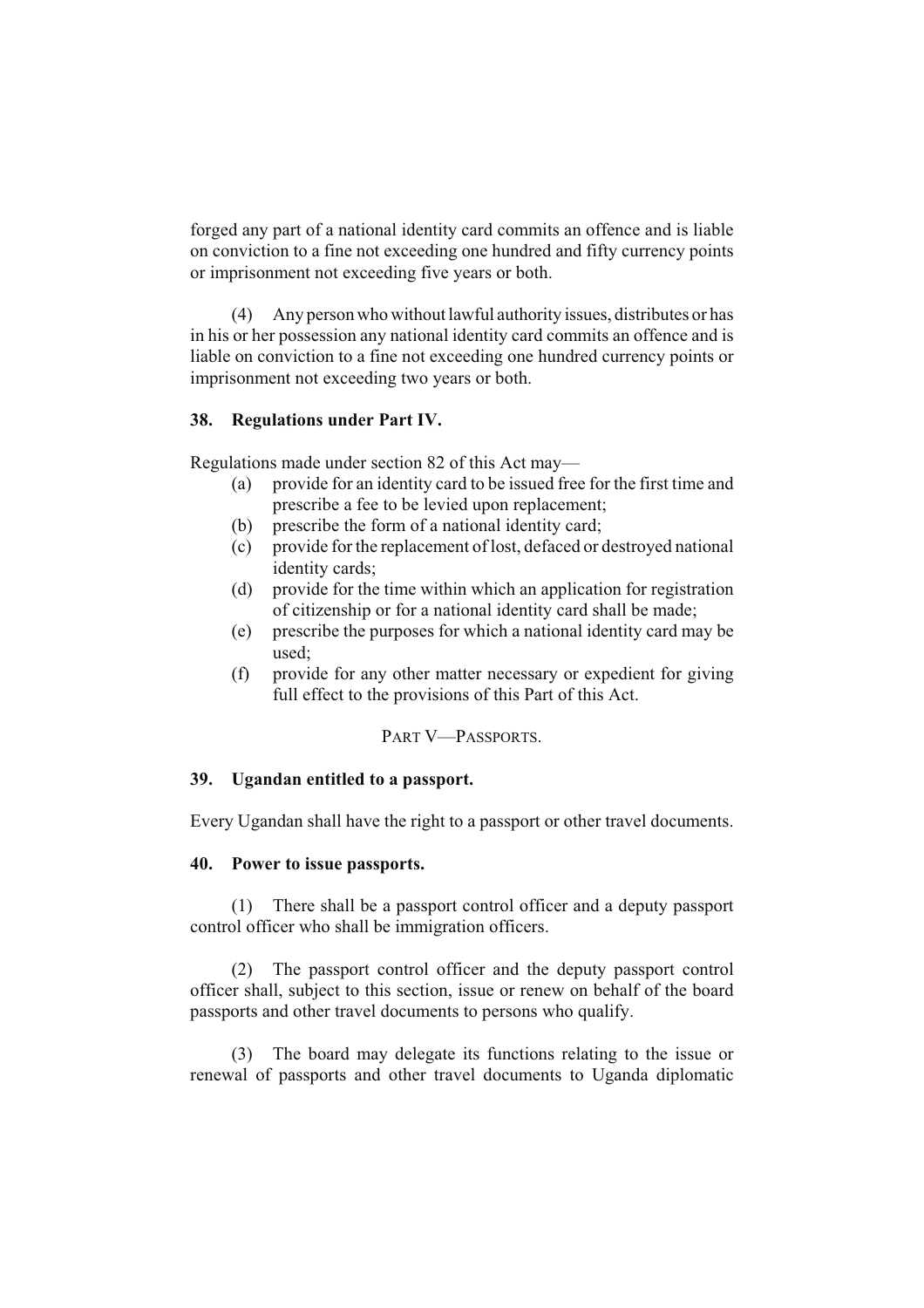missions abroad.

(4) The administration, control and supervision of all matters relating to passports and other travel documents shall be vested in the board.

(5) An application for a travel document shall be in Form G in the Third Schedule.

# **41. Types of passports.**

There shall be such types and categories of passports and other travel documents as the Minister may, from time to time, prescribe by regulations made under section 82.

# **42. Period of validity.**

(1) Any passport issued under this Act shall be valid for a period not exceeding ten years, but may be renewed for a period of ten years at a time.

(2) Other travel documents shall be valid for such period as the board may from time to time determine.

# **43. Passport to be valid for all countries.**

A passport issued under section 40 shall be valid for all countries except for any countries specified in the passport in respect of which it is stated not to be valid.

### **44. Endorsement of children.**

A holder of a passport may, on application, have his or her children endorsed in the passport, except a child of or above the age of sixteen years who shall hold a separate passport.

### **45. Requirements before issue of a passport.**

Any person who applies for a passport shall produce evidence to the effect that he or she is a citizen of Uganda and may be required by the board to comply with any of the following—

- (a) to produce his or her national identification number;
- (b) any other requirement which may be prescribed by the board.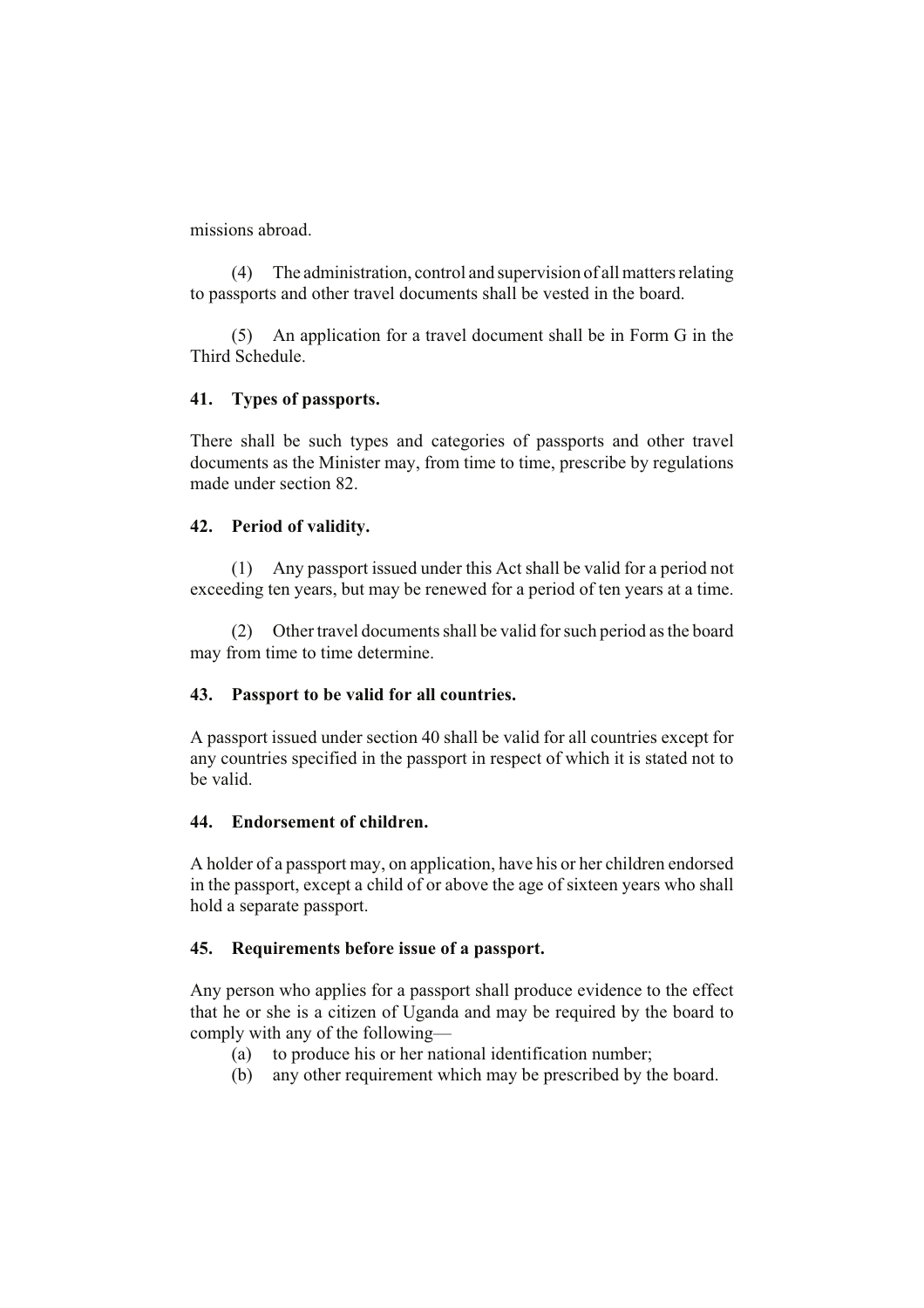### **46. Grounds for refusal to grant a passport.**

The board may refuse to issue a passport where, in its opinion, the issue of a passport to any person would be prejudicial to the public interest and, in particular, may refuse to issue a passport to any of the following—

- (a) a person against whom any criminal proceedings are pending in any court;
- (b) a habitual criminal.

# **47. Withdrawal of passports.**

(1) The board may order the withdrawal or temporary seizure of a passport from any holder in the following circumstances—

- (a) where the holder is lawfully charged with a felony;
- (b) where the holder is a habitual criminal;
- (c) where the holder is deported or repatriated to Uganda and the conditions or reasons for his or her deportation or repatriation are still standing; and
- (d) subject to the Constitution, any other circumstance which, in the opinion of the board, would be prejudicial to the interests of the State or of the holder of the passport.

(2) Where a passport is withdrawn under this section, the holder or any person responsible for the holder shall return the passport to the board.

(3) Any person who contravenes subsection (2) commits an offence and is liable on conviction to a fine not exceeding thirty currency points or imprisonment not exceeding six months or both.

# **48. Offences and penalties under Part V.**

(1) Any person who fails to surrender a passport or any travel document when required to do so by the board commits an offence and is liable on conviction to a fine not exceeding thirty currency points or imprisonment not exceeding six months or both.

(2) Any person who, without lawful authority of the board, makes, prints or binds any material, whether in part or in whole, with intent to produce a passport or any other travel document commits an offence and is liable on conviction to a fine not exceeding four hundred currency points or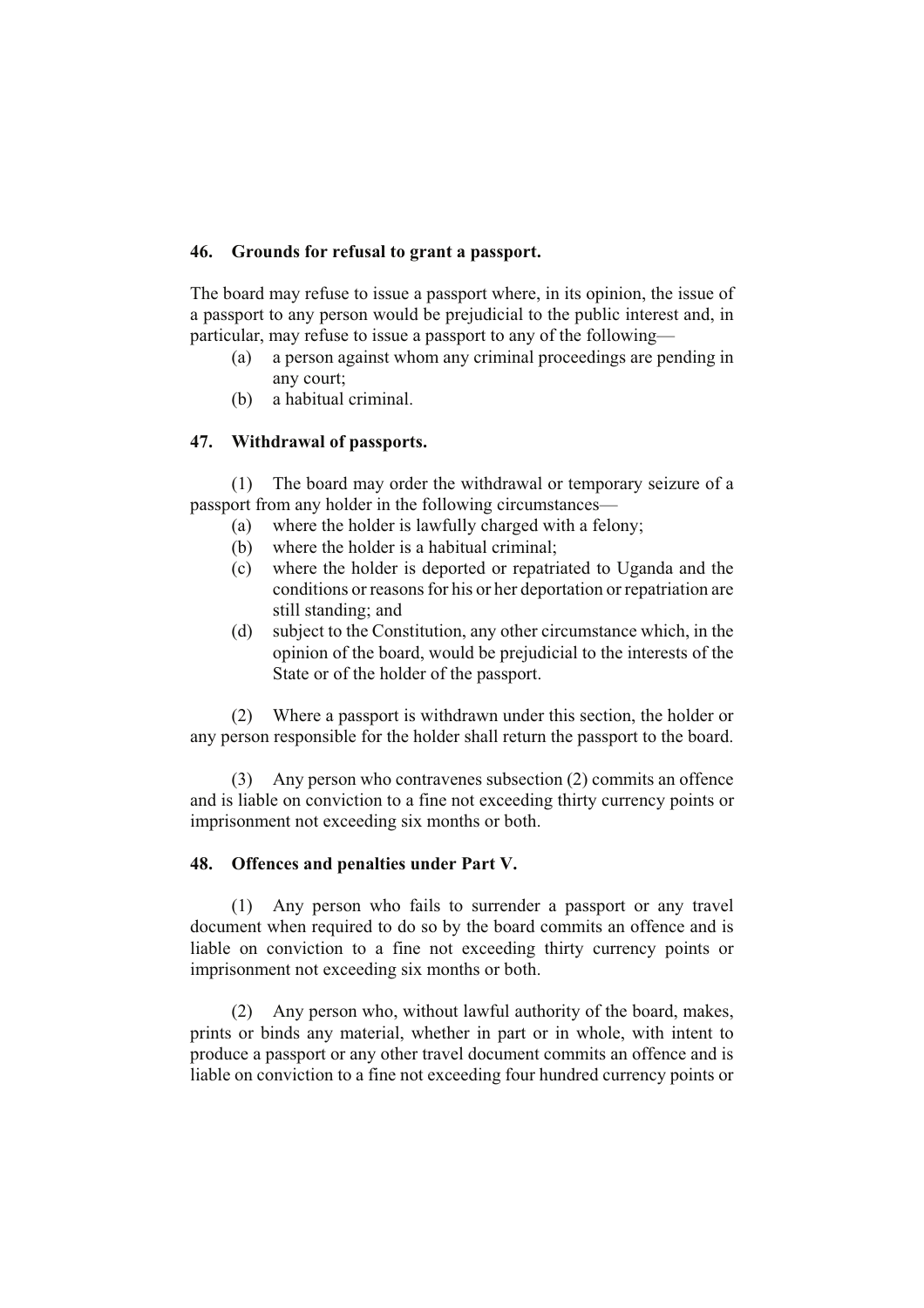imprisonment not exceeding five years or both.

(3) Any person who unlawfully alters, forges, causes to be altered or forged any part of a passport or other travel document commits an offence and is liable on conviction to a fine not exceeding one hundred currency points or imprisonment not exceeding two years or both.

(4) Any person who without lawful authority issues, renews, distributes or has in his or her possession any passport or other travel document commits an offence and is liable on conviction to a fine not exceeding sixty currency points or imprisonment not exceeding two years or both.

(5) Any person who fails to comply with the terms and conditions of the issue of a passport commits an offence and is liable on conviction to a fine not exceeding sixty currency points or imprisonment not exceeding two years or both.

### **49. Regulations under Part V.**

Regulations may be made under section 82—

- (a) prescribing the form of applications under this Part;
- (b) prescribing the fees to be paid on issuing of a passport and other travel documents; and
- (c) generally for better carrying out the provisions of this Part of this Act.

PART VI—IMMIGRATION CONTROL.

### **50. Powers and duties of immigration officers.**

(1) An immigration officer may, for the purposes of exercising his or her functions under this Act—

- (a) without a search warrant, enter upon and search any ship, aircraft, train or vehicle in Uganda;
- (b) interrogate a person whom he or she reasonably believes—
	- (i) is about to enter or leave Uganda;
	- (ii) is a prohibited immigrant; or
	- (iii) is able to give any information regarding any infringement or suspected infringement of this Act or any regulations made under this Act;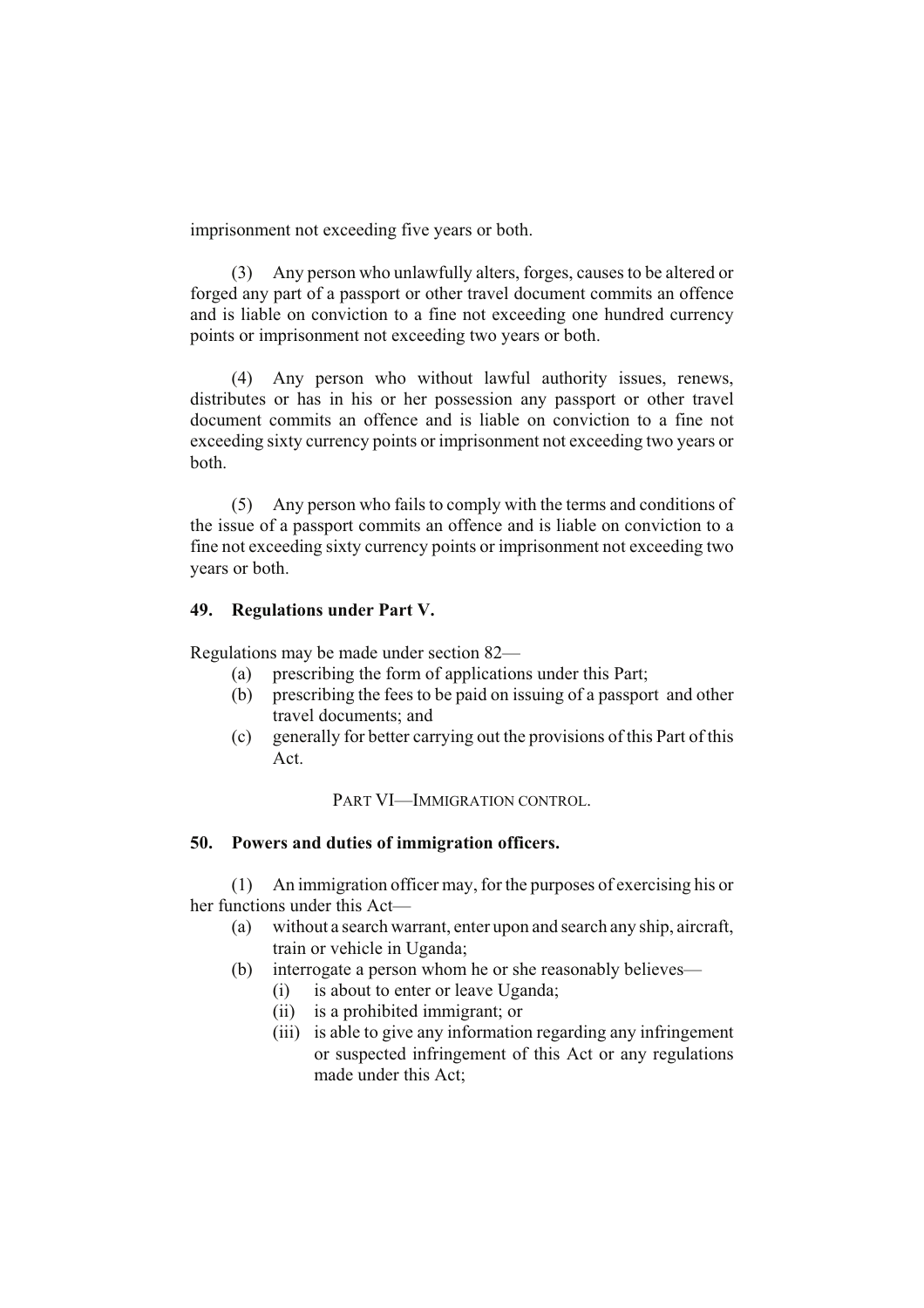- (c) require a person who desires to enter Uganda—
	- (i) to make and sign a declaration in such form as may be prescribed under this Act;
	- (ii) to submit himself or herself to a medical examination by a Government medical practitioner;
- (d) require the person who is in charge of a ship, aircraft, train or vehicle arriving from or leaving for any place outside Uganda to furnish a list in duplicate, signed by that person, of the names of all persons on board;
- (e) if there is reasonable cause to suspect that a person has contravened any provision of this Act or that his or her presence in Uganda is unlawful, and if in order to prevent the purpose of this Act from being defeated it is necessary to arrest that person immediately, arrest that person without warrant, and the provisions of section 17 of the Criminal Procedure Code Act shall apply to that arrest;
- (f) enter upon any premises during reasonable hours and investigate any matter relating to immigration.

(2) In the case of entry and search of premises under subsection (1)(f), the immigration officer shall act under the authority of a search warrant except—

- (a) where the immigration officer has reasonable ground to believe that there is on the premises a person who has contravened any provision of this Act or any regulation made under it;
- (b) where he or she has reasonable grounds to believe that there is in the premises evidence relating to any contravention of this Act or any regulation made under it which is likely to be lost or destroyed without such entry and search or investigation.
- (3) An immigration officer may require any person—
- (a) to declare whether or not he or she is carrying or conveying a document;
- (b) to produce to the officer a document he or she is carrying or conveying.
- (4) An immigration officer may—
- (a) search a person and any baggage belonging to that person or under his or her control, in order to ascertain whether that person is carrying a document; and
- (b) examine and detain for such time as the immigration officer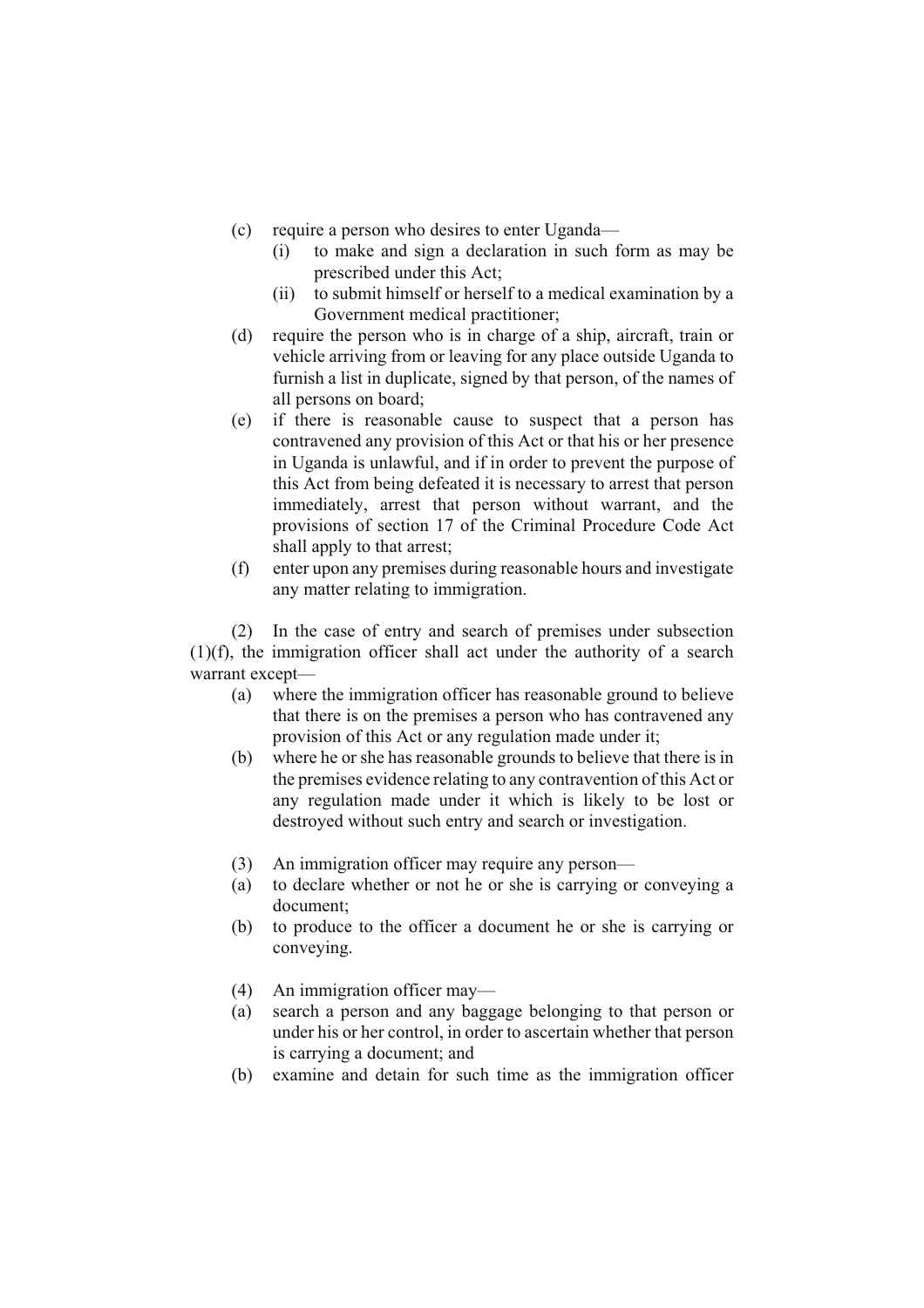thinks proper for the purpose of examining, a document produced to him or her or found on search.

(5) An immigration officer may, in writing, require a person to attend at his or her office and furnish to that officer such information, documents and other particulars as are necessary for the purposes of determining whether that person should be permitted to remain in Uganda.

### **51. Inspectors and investigators.**

The commissioner may designate from among immigration officers such number of immigration inspectors and investigators as are necessary for carrying out the purpose of this Act.

# **52. Prohibited immigrants.**

The following persons are prohibited immigrants and their entry into or presence within Uganda is unlawful except in accordance with the provisions of this Act—

- (a) a destitute person;
- (b) any person who—
	- (i) refuses to submit to a medical examination after having been required to do so under section 50;
	- (ii) is certified, by a Government medical practitioner, to be suffering from a contagious or infectious disease which makes his or her presence in Uganda dangerous to the community;
- (c) any person against whom there is in force an order of deportation from Uganda made under this Act or any other law for the time being in force;
- (d) any person whose presence in or entry into Uganda is, or at the time of his or her entry was, unlawful under this Act or any other law for the time being in force;
- (e) any person who has not in his or her possession a valid passport issued to that person by or on behalf of the Government of the State of which he or she is a subject or citizen or a valid passport or document of identity issued to him or her by an authority recognised by the Government, such document being complete and having endorsed on it all particulars, endorsements and visas required from time to time by the Government or authority issuing that document and by the Government;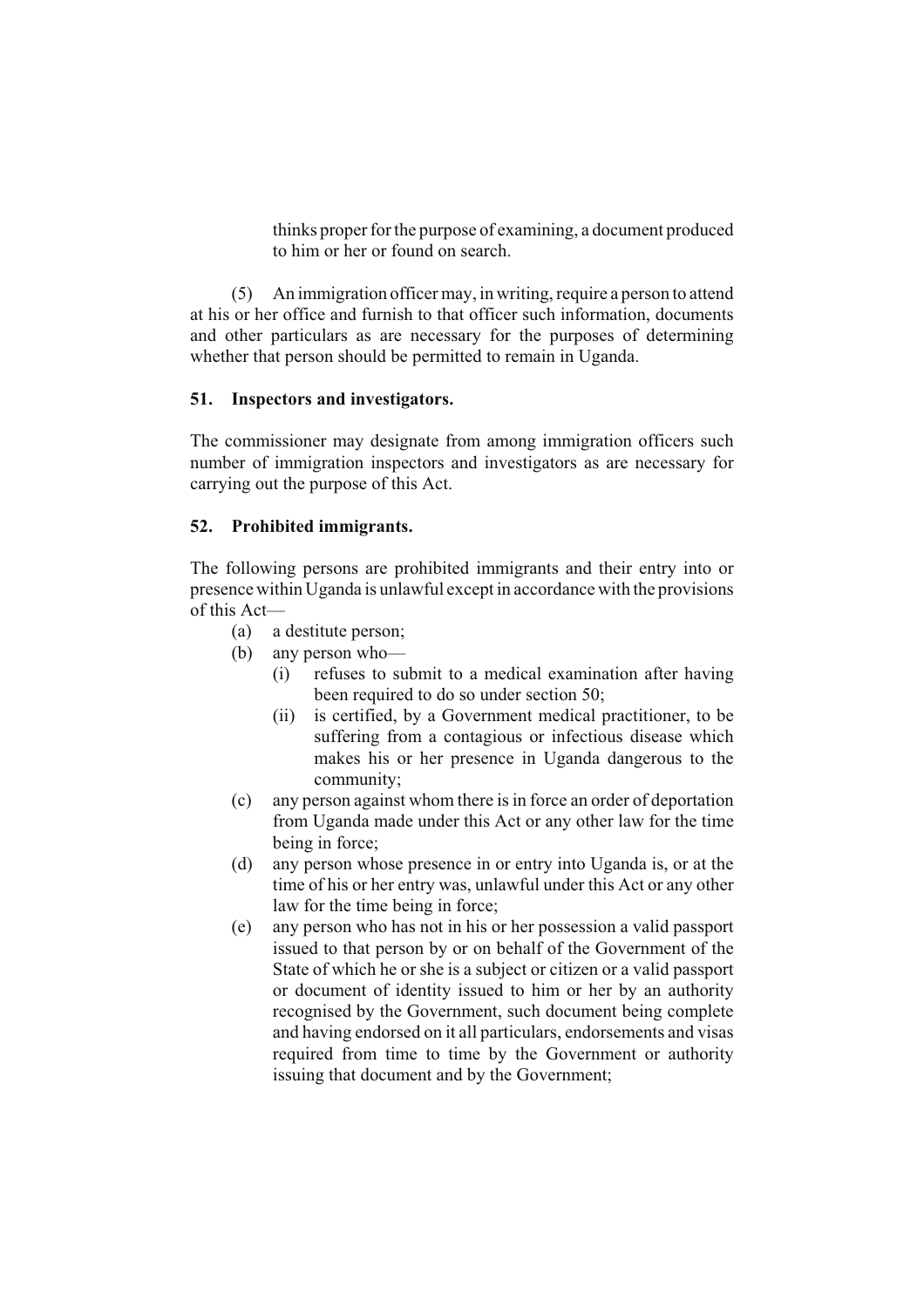- (f) any person who is a drug trafficker and who is living, or who prior to entering Uganda was living, on the earnings of drugs or drug trafficking or trade;
- (g) a person who as a consequence of information received from the government of any State, or any other source considered reliable by the Minister or the commissioner, is declared by the Minister or by the commissioner to be an undesirable immigrant; but every declaration of the commissioner under this paragraph shall be subject to confirmation or otherwise by the Minister;
- (h) any person who, not having received a free pardon, has been convicted in any country, for murder, or any offence for which a sentence of imprisonment has been passed for any term, and who by reason of the circumstances connected with the offence is declared by the Minister to be an undesirable immigrant; except that this paragraph shall not apply to offences of a political character not involving moral turpitude;
- (i) any person who is a subject or citizen of any country with which Uganda is at war;
- (j) the children, if under eighteen years of age and dependents of a prohibited immigrant, and any other dependent of a prohibited immigrant; and
- (k) any person convicted of any offence under this Act.

### **53. Entry into Uganda.**

(1) Subject to this Act, no person shall enter or remain in Uganda unless that person is in possession of a valid entry permit, certificate of permanent residence, or pass, issued under this Act.

(2) This section shall not apply to such person or class of persons as the Minister, may by statutory order, declare.

(3) A person who is not a citizen of Uganda shall not be issued with an entry permit, certificate of permanent residence or pass referred to in subsection (1) unless that person is in possession of a passport, certificate of identity, convention travel document or any other valid travel document.

(4) A person intending to take on employment under entry permit class G specified in the Fourth Schedule to this Act may only enter Uganda after his or her application for the entry permit has been granted.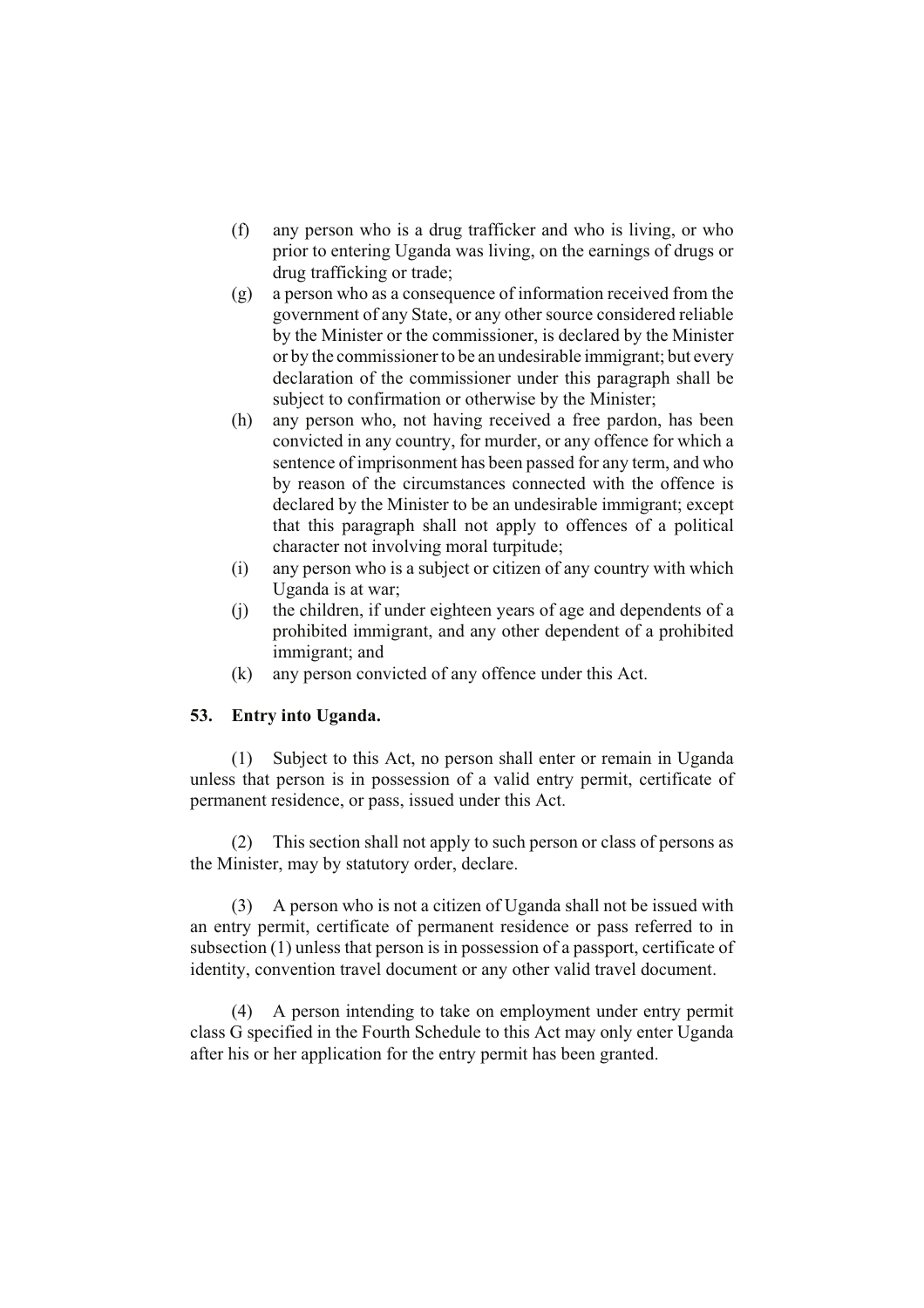### **54. Entry permits.**

(1) There shall be the classes of entry permits as specified in the Fourth Schedule to this Act.

(2) Where a person other than a prohibited immigrant makes an application for an entry permit of a particular class and satisfies the board that the conditions which must be fulfilled have been fulfilled in relation to the application, the board may issue an entry permit of that class to that person.

(3) The entry permit shall, when issued, be valid for a period determined by the board and may be renewed.

(4) The board, subject to the right of appeal under this Act, may cancel any entry permit upon a finding that—

- (a) the person holding the permit has violated any of the terms of his or her stay under the entry permit;
- (b) the person holding the permit has violated any of the provisions of this Act or regulations made under it;
- (c) the person has become a prohibited immigrant under section 52; or
- (d) the person has become an undesirable immigrant under section 52(g).

## **55. Certificate of permanent residence.**

(1) The board may grant to a person upon application a certificate of permanent residence which shall entitle that person to remain in Uganda for such period as is stipulated in the certificate.

(2) The application referred to in subsection (1) shall be in Form E specified in the Third Schedule to this Act.

(3) A certificate of permanent residence shall only be granted to a person on proof that—

- (a) that person—
	- (i) has contributed to the socioeconomic or intellectual development of Uganda;
	- (ii) has continuously lived legally in Uganda for ten years;
	- (iii) is of good character and of proven integrity;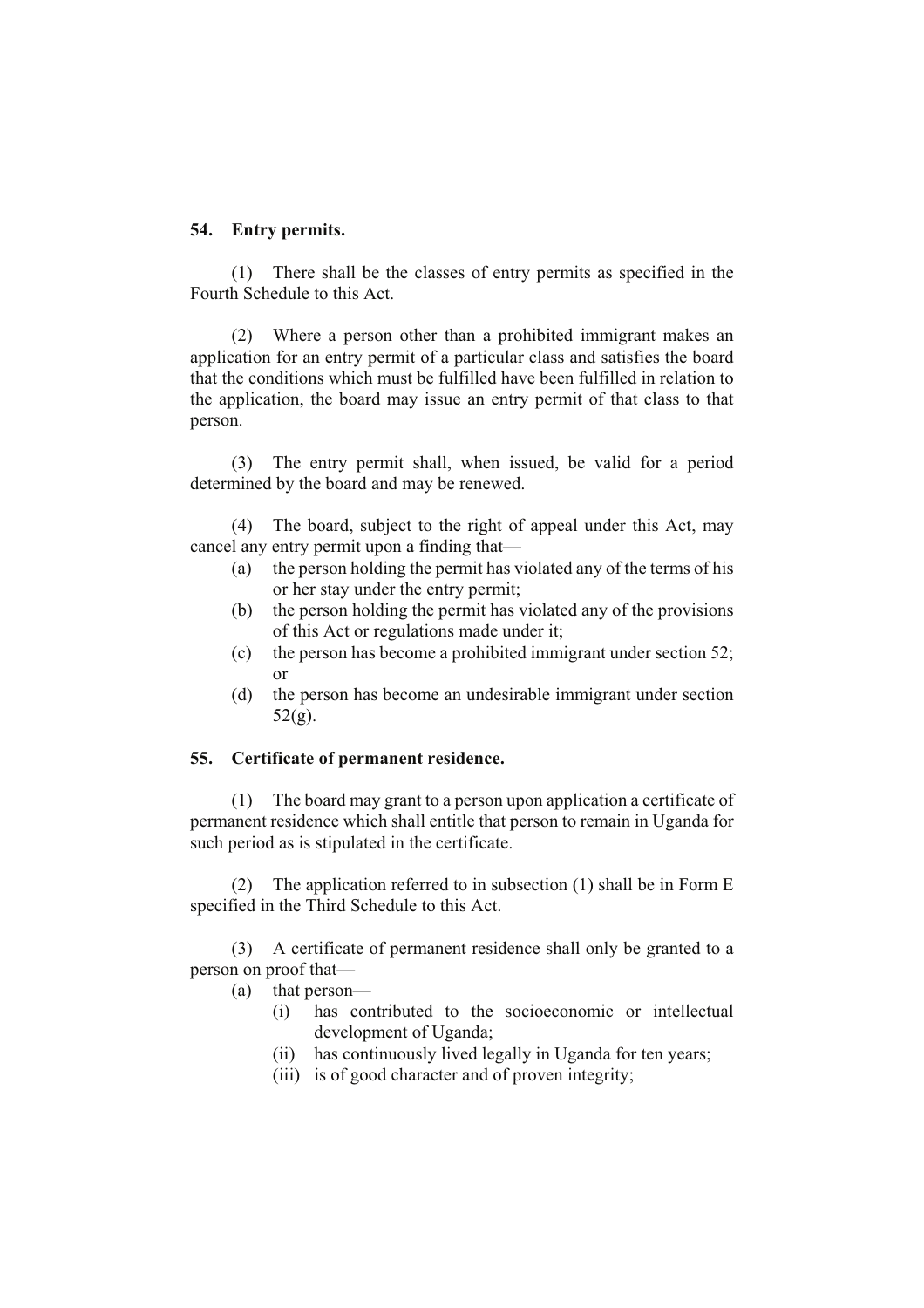- (iv) has not defaulted in the payment of any taxes required to be paid by him or her; and
- (v) has no criminal antecedents in Uganda or outside Uganda; and
- (vi) is not a bankrupt or destitute; or
- (b) he or she is legally married to a Ugandan citizen and there is a subsisting marriage of three years or such other period as may be prescribed.

(4) Notwithstanding anything in subsection (3), any Uganda citizen who acquires the citizenship of another country shall be eligible on application for the grant of a certificate of permanent residence under this section.

(5) Where a person has been granted a certificate of permanent residence under subsection  $(3)(g)$  and the marriage by virtue of which that person was granted a certificate of permanent residence is—

- (a) invalid or otherwise declared void by a court or tribunal of competent jurisdiction; or
- (b) dissolved,

that person shall cease to hold a certificate of permanent residence.

(6) The board may cancel any certificate of permanent residence obtained under subsection  $(3)(g)$  if it is proved that the holder of the certificate conducted a marriage of convenience for the sole purpose of acquiring a certificate of permanent residence.

(7) The board may revoke any certificate issued under this section upon a finding that—

- (a) the person holding the certificate has violated the terms of the certificate of permanent residence;
- (b) the person holding the certificate has violated any of the provisions of this Act;
- (c) the person has become a prohibited immigrant under section 52;  $\alpha r$
- (d) the person has become an undesirable immigrant under this Act.

### **56. Issue of aliens identity cards.**

The board shall cause to be issued an aliens identity card to every alien to whom is granted under this Act an entry permit, dependent pass or pupils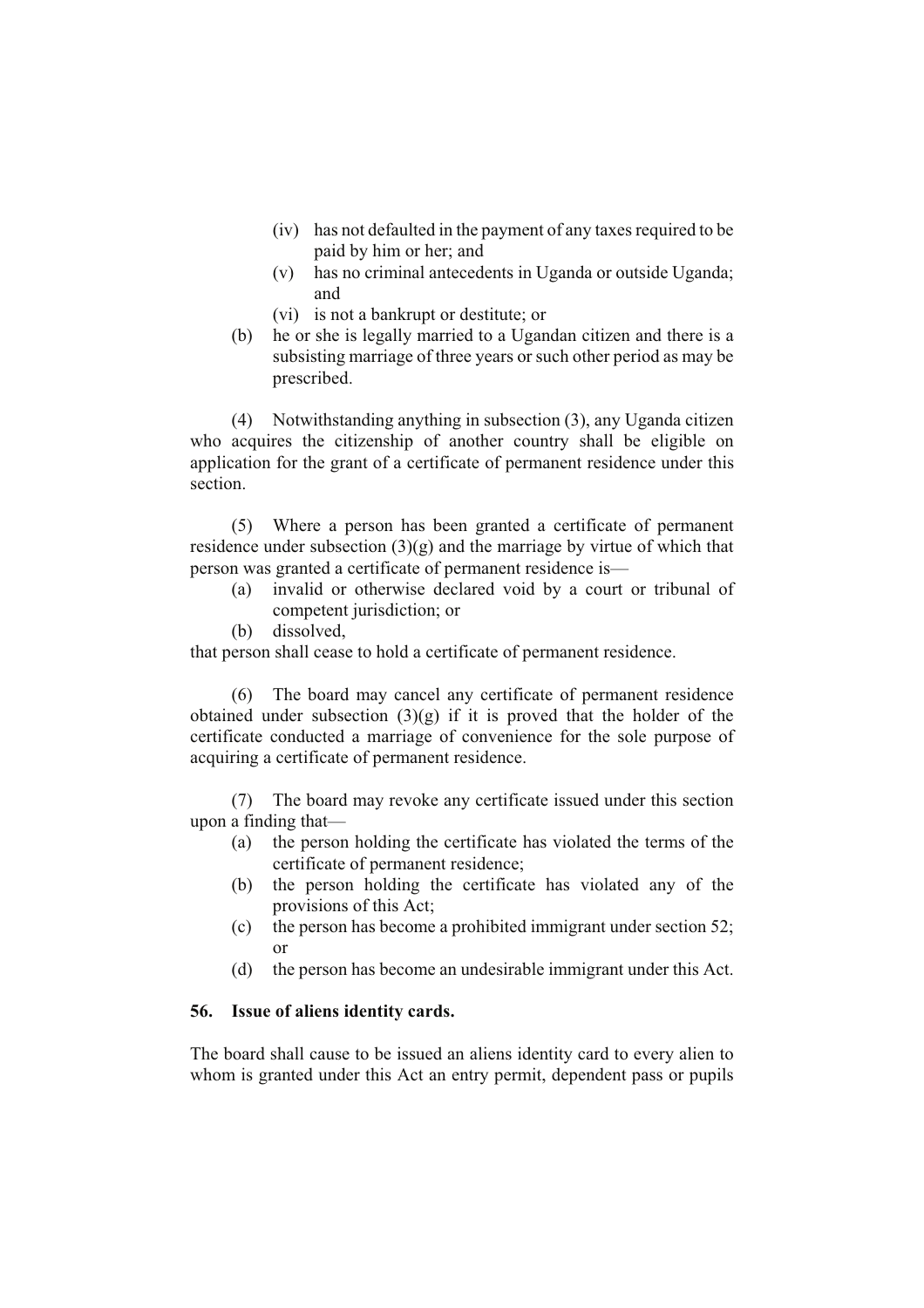pass.

### **57. Registers.**

(1) The commissioner shall maintain a register in the prescribed form, in which shall be entered the names and such particulars as the board may require, of every person to whom an entry permit, a certificate of permanent residence or pass is granted under this Act.

(2) The board may, for the purpose of discharging its functions under this Act, at least once a year, call for and inspect registers maintained under this Act.

### **58. Production of entry permit, etc.**

(1) A person who remains in Uganda shall at all times carry his or her entry permit, certificate of permanent residence or pass and, on being so required by an immigration officer, produce it for examination.

(2) A person who without reasonable excuse fails to comply with subsection (1) commits an offence and is liable on conviction to a fine not exceeding sixty currency points or imprisonment not exceeding twelve months or both.

### **59. Employment without entry permit.**

(1) A person who is not a citizen of Uganda shall not, unless that person is in possession of a valid entry permit, certificate of permanent residence or special pass issued under this Act—

- (a) be employed in a parastatal or private body;
- (b) be employed in the public service;
- (c) be employed by a private person;
- (d) engage in private business in Uganda.
- (2) A person who—
- (a) not being a citizen of Uganda, engages in any employment or profession, whether or not for gain, contrary to subsection (1); or
- (b) employs any alien, whether or not for gain, whom he or she knows or has reasonable cause to believe is contravening subsection  $(1)$ ,

commits an offence and is liable on conviction to a fine not exceeding one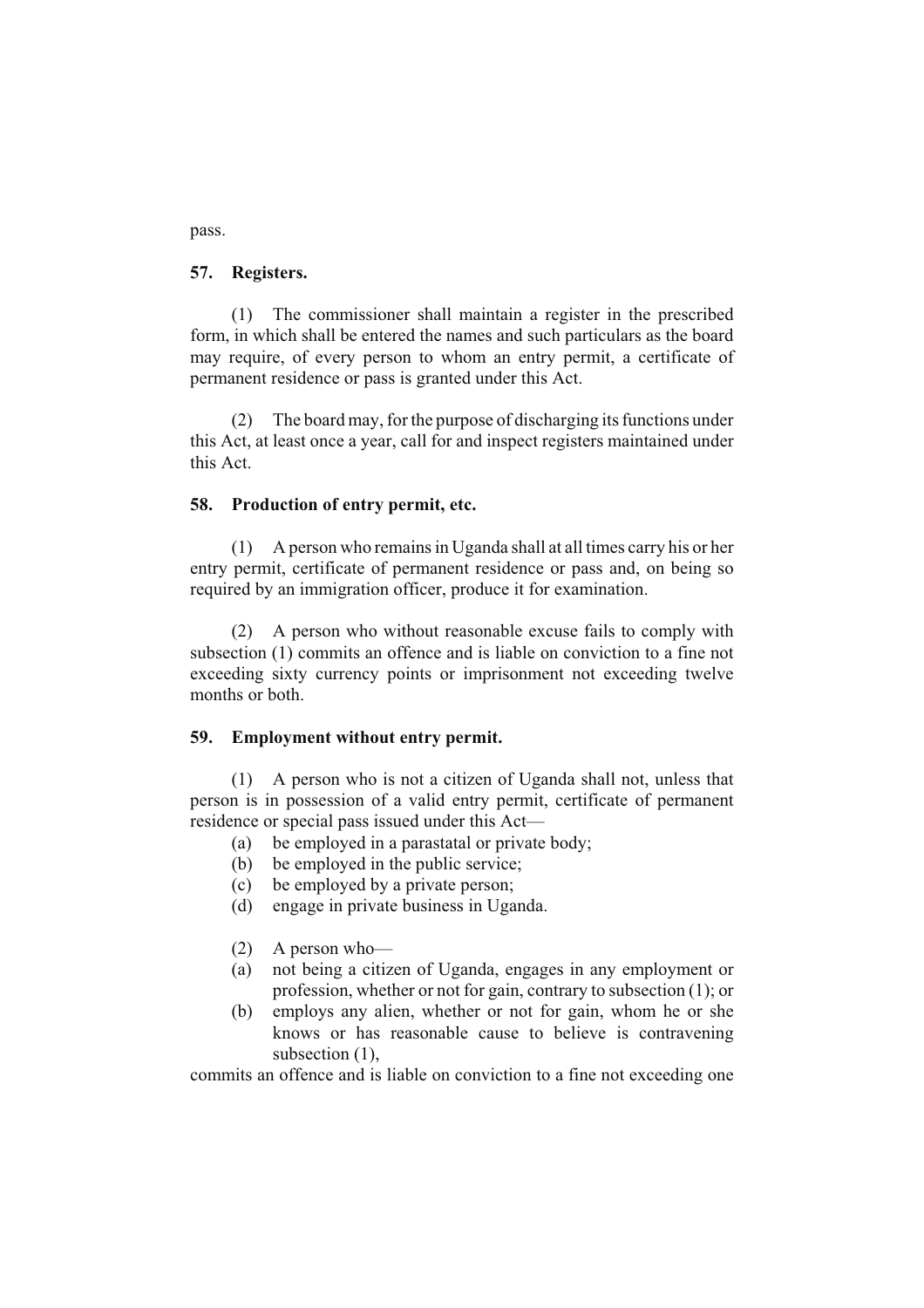hundred and fifty currency points or imprisonment not exceeding two years or both.

(3) Any person convicted of an offence under subsection (1)(a) is liable, in addition to any penalty imposed under that section, to a fine not exceeding two currency points in respect of each day on which he or she has acted contrary to subsection  $(1)(a)$ ; and the board may suspend or cancel the employer's permit, if any.

### **60. Deportation orders.**

(1) The Minister may, in writing signed by him or her, order any prohibited immigrant or person whose presence in Uganda is unlawful to be deported out of Uganda, either indefinitely or for such period of time as may be specified in the order.

(2) An order made under this section shall be carried into effect in such manner as the Minister may direct.

(3) A person against whom a deportation order has been made may, if the Minister so directs, while waiting for deportation and being conveyed to the place of departure, be kept in custody, and while so kept shall be deemed to be in lawful custody.

(4) If a person is brought before a court by an immigration officer and the court is informed that an application for a deportation order in respect of the person has been made, the court may direct that that person be detained in custody for a period not exceeding two months.

(5) There shall be a register of all persons served with deportation orders under this section.

(6) The Minister may, at any time, vary or revoke a deportation order.

(7) A person aggrieved by a deportation order made under this section may appeal against the order of deportation within fifteen days after the date of the order to the High Court, and a person aggrieved by the decision of the High Court may appeal against it to the Court of Appeal.

(8) Upon the filing of an appeal with the registrar of the High Court under this section, the High Court may, upon application by the appellant,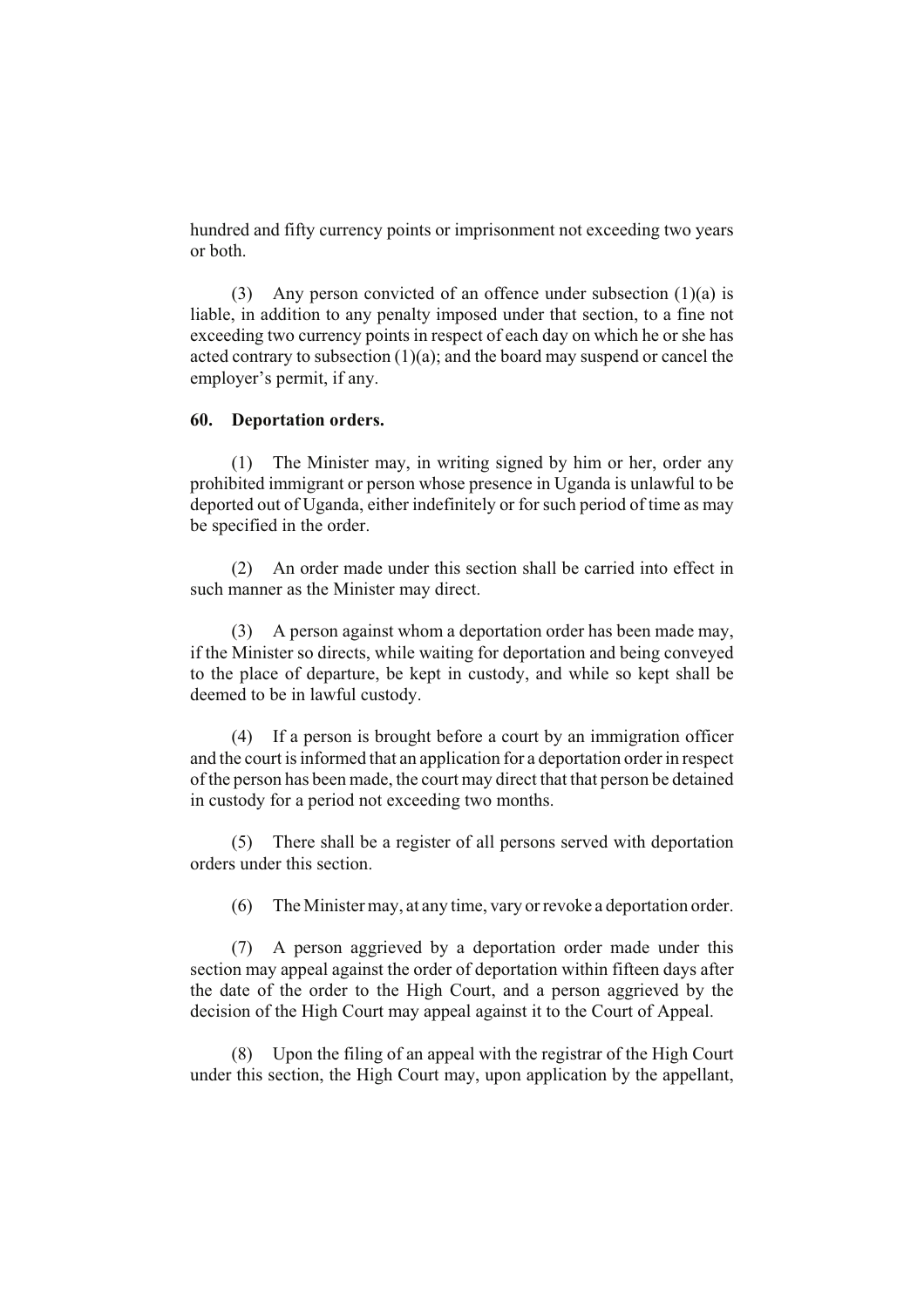make an order that the deportation order shall be stayed pending the decision of the High Court and the determination of any appeal from the High Court to the Court of Appeal; but the High Court shall give its ruling on the stay of execution of the deportation order within two working days after the application is made.

# **61. Application of the Interpretation Act modified.**

Notwithstanding the Interpretation Act, and subject to this Act, a deportation order shall come into force on the date it is signed by the Minister or such other date as is specified by the Minister in the order.

# **62. Place of deportation.**

A person against whom a deportation order has been made shall be deported to the place from where he or she came or to any place to which he or she consents to be deported, where the Government of that place consents to receive that person.

# **63. Arrest of deportees.**

(1) A person who having been deported from another country enters Uganda in transit to his or her destination may be arrested without a warrant by an immigration officer and may be detained in custody until arrangements are made for the continuation of his or her journey.

(2) A person detained under this section shall be taken to be in lawful custody.

(3) A person in charge of a ship, aircraft, train or vehicle leaving for any place outside Uganda shall, if required by an immigration officer, receive on board the ship, aircraft, train or vehicle a person who is detained under this section and shall, on due payment being made, afford that person passage and accommodation for his or her onward journey to his or her destination.

# **64. Power of the commissioner to order an organised departure.**

(1) The commissioner may make arrangements for the organised departure from Uganda of any person convicted of any offence under this Act or under any regulation made under this Act or any person who contravenes any provision of this Act or of the regulations.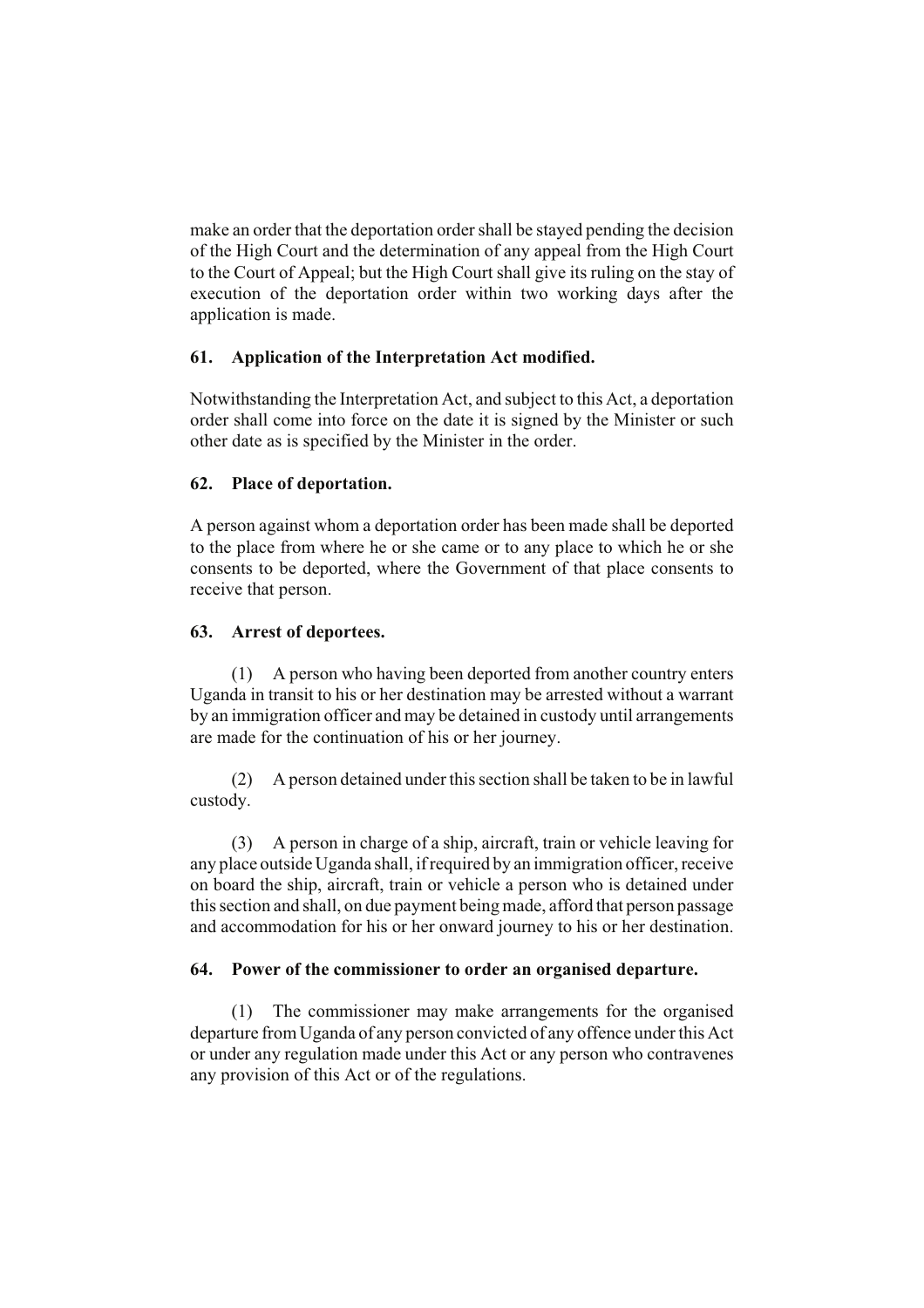(2) Any person ordered to leave Uganda under subsection (1) is liable to pay a fine equivalent to the fine payable under section 59(3).

(3) A person ordered to leave Uganda under subsection (1) shall be responsible for meeting his or her travel costs.

### **65. Application of Part VI.**

(1) Apart from this section, the provisions of this Part of this Act do not apply to citizens of Uganda.

(2) An immigration officer may exercise any of the powers conferred upon him or her under this Act in relation to a person who is a citizen of Uganda insofar as the exercise of that power is necessary to determine the status of that person as such.

(3) A person who is a citizen of Uganda shall be liable to be proceeded against, convicted and punished in respect of—

- (a) an offence under this Act in relation to a person to whom this Part of this Act applies generally; or
- (b) aiding and abetting an offence under this Part of this Act.

(4) Where, for the purpose of this Part, there is a question whether a person is a citizen of Uganda, the burden of proving that he or she is a citizen of Uganda shall lie upon that person.

### **66. Offences and penalties under Part VI.**

- (1) A person who—
- (a) without reasonable excuse refuses to answer any lawful or reasonable question put to him or her by an immigration officer;
- (b) knowingly makes any false declaration, return or statement for the purpose of obtaining or assisting another person to obtain a permit, certificate or pass under this Act;
- (c) alters a permit, certificate or pass issued under this Act;
- (d) obstructs or impedes an immigration officer in the exercise of his or her duties;
- (e) knowingly misleads an immigration officer seeking, in the exercise of his or her duties, information in relation to any matters under this Act;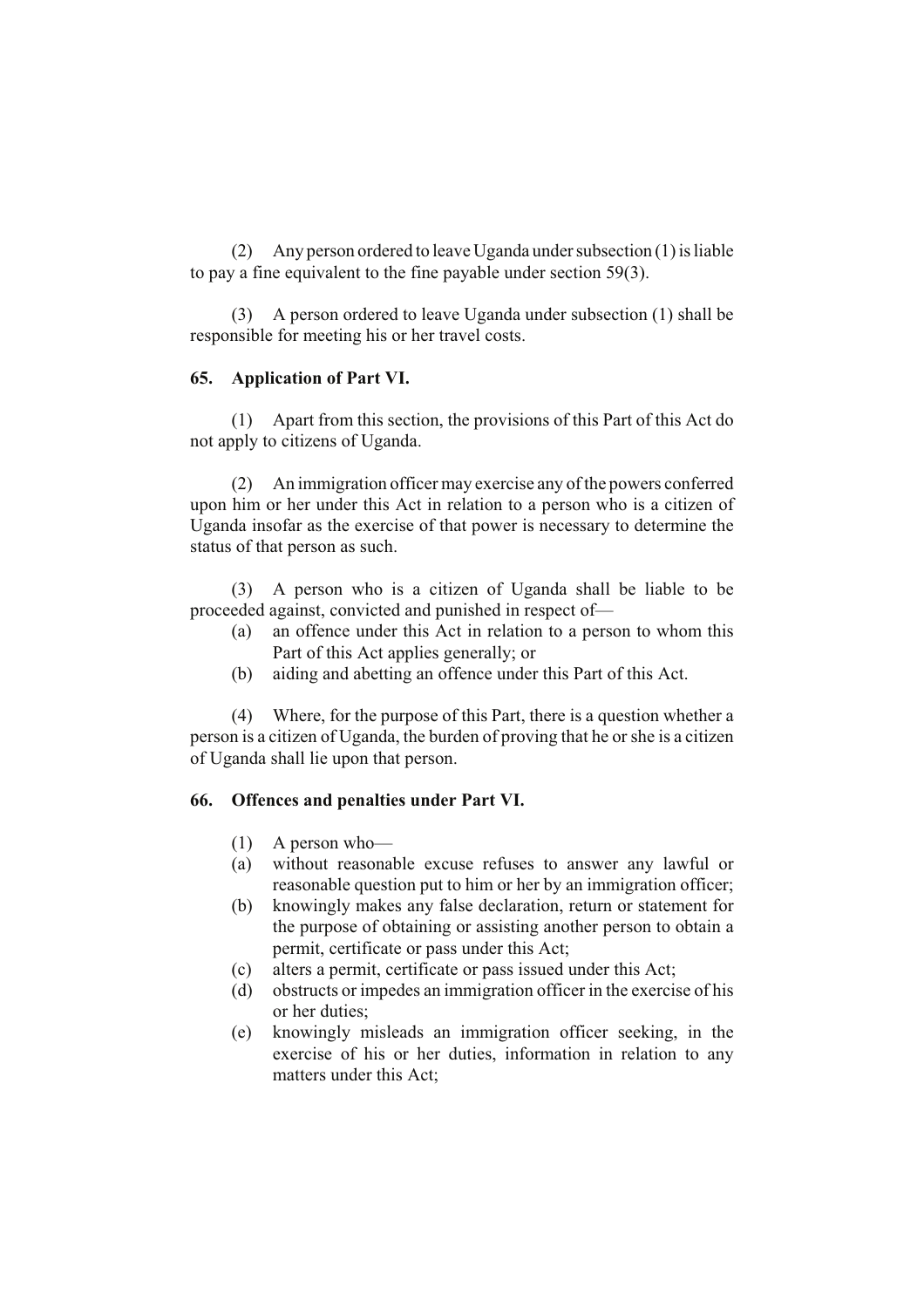- (f) knowingly uses or has in his or her possession a forged or irregular document of identity, passport, pass or other document which has been altered or issued without lawful authority;
- (g) fails to furnish any list or information required to be furnished by him or her under section 50;
- (h) unlawfully enters or is unlawfully present within Uganda in contravention of the provisions of this Act or any regulations made under it;
- (i) except as otherwise permitted by any provision of this Act or any regulations made under it, remains in Uganda after the expiration or cancellation of any permit, pass, certificate or other authority issued to him or her under this Act or any regulations made under it;
- (j) having made an application for an entry permit or a certificate of permanent residence which has been rejected makes another such application as if he or she has not previously applied;
- (k) conceals any information which could have otherwise affected his or her entry into Uganda;
- (l) contravenes any term or condition subject to which any permit, certificate or pass has been issued to him or her under this Act or under any regulations made under it; or
- (m) contravenes any provision of any order or direction made under this Act or under any regulation made under it,

commits an offence and is liable on conviction to a fine not exceeding one hundred currency points or imprisonment not exceeding three years or both and may, in addition, be deported.

(2) Where a person is convicted of an offence under this Part of the Act, the board may, in addition to any penalty imposed for the offence, cancel any permit, certificate or pass in respect of which the offence was committed.

(3) Any person who, having been deported from any other country or ordered to leave Uganda under this Act or any other written law, returns to Uganda without the permission of the Minister commits an offence and is liable on conviction to a fine not exceeding one hundred currency points or imprisonment not exceeding three years or both, and may, notwithstanding the conviction and on the expiration of the sentence of imprisonment, if any, imposed upon him or her be deported again under section 60.

(4) Where a prohibited immigrant enters Uganda from a ship, aircraft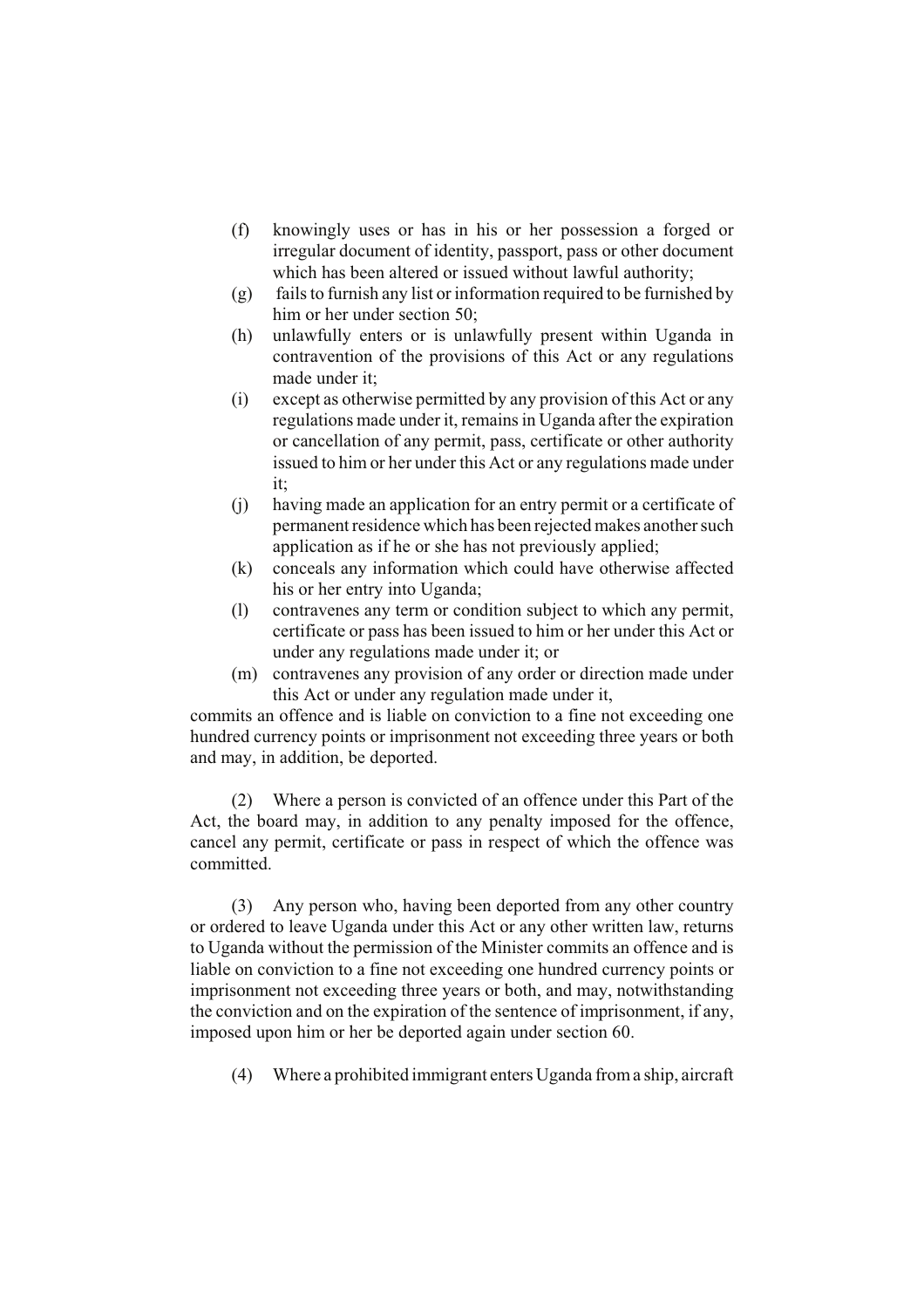or vehicle, whether or not with knowledge of the owner, agent or person in charge of it, the owner, agent or person in charge commits an offence and is liable on conviction to a fine not exceeding one hundred currency points; and provision shall be made by the owner, agent or person in charge, as the case may be, to the satisfaction of an immigration officer for the conveyance out of Uganda of the prohibited immigrant.

(5) Subsection (4) shall not apply in any case where the prohibited immigrant has been granted a permit or pass to enter Uganda under this Act, or any regulations made under it.

(6) Any aircraft which brings into Uganda any undesirable person shall be liable to a fine of not less than one hundred and fifty currency points and shall be required to arrange for the departure out of Uganda of the undesirable alien.

(7) The commissioner shall, from time to time, furnish a list of undesirable aliens to the Civil Aviation Authority and it shall be the duty of the authority to give notice of it to all airline operators.

(8) Notice given to Civil Aviation Authority shall be taken to be sufficient notice to all aircrafts conveying aliens into Uganda.

PART VII—REGISTRATION AND CONTROL OF ALIENS.

### **67. Board to be responsible for registration of aliens.**

(1) For the avoidance of doubt, the board shall, in accordance with the Constitution, be responsible for the registration of aliens and generally for the administration of this Part of this Act.

(2) The board shall designate any immigration officer as a registration officer for the purposes of this Part of this Act.

### **68. Registration of aliens.**

(1) Every alien shall, within ninety days after arrival in Uganda, register himself or herself with the registration officer and shall furnish full particulars relating to himself or herself to the registration officer as is required in Form F specified in the Third Schedule to this Act.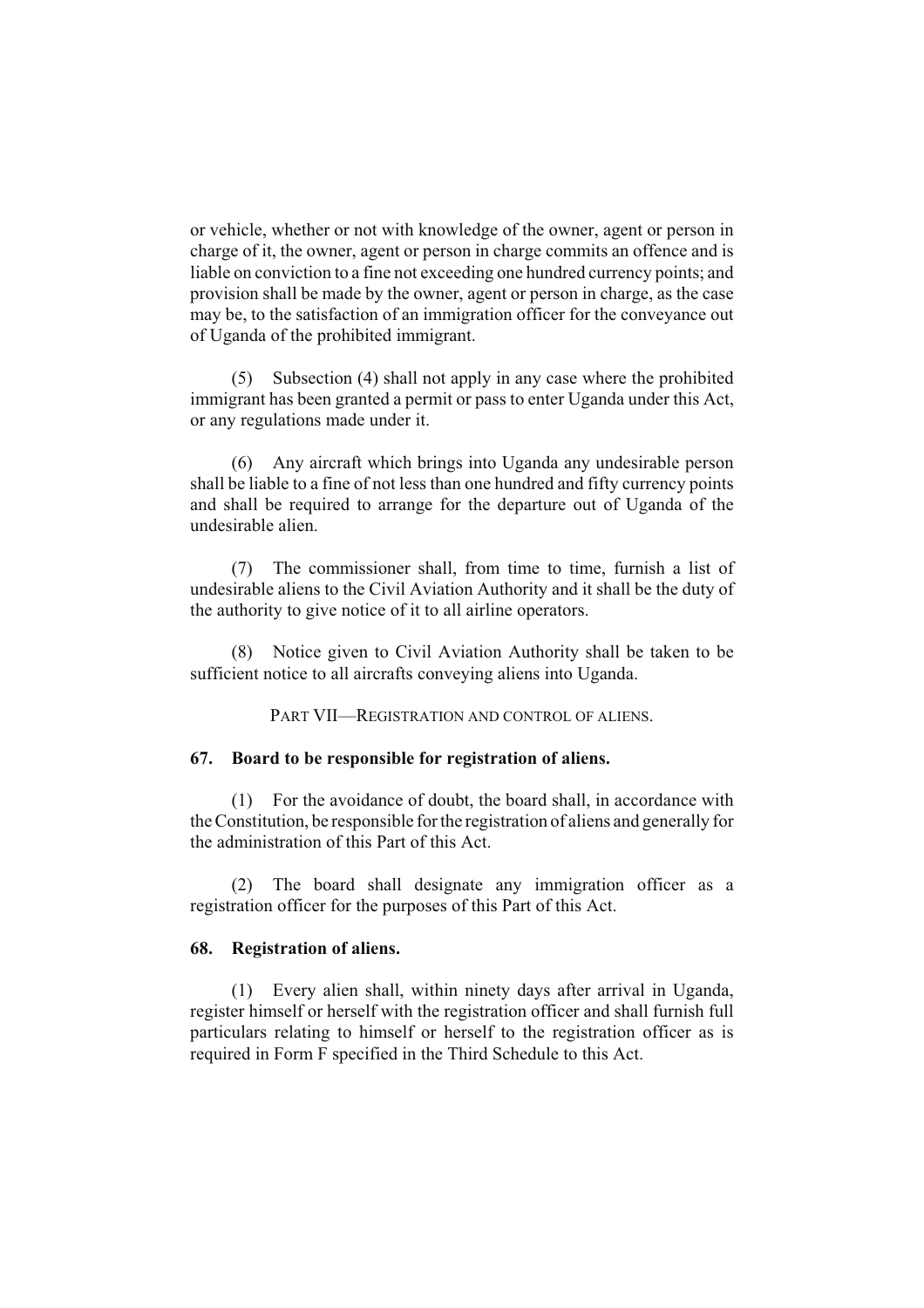(2) An alien who, at the commencement of this Act, is already a resident of Uganda shall register with the registration officer within such period as the Minister may, in consultation with the board, by statutory instrument prescribe.

- (3) An alien may be required by the registration officer—
- (a) to produce a valid passport or other official document of identity to establish his or her identity and nationality;
- (b) to produce two passport size photographs of himself or herself;
- (c) to give such other information as may reasonably be required by the registration officer.

# **69. Aliens identity card.**

Every alien resident in Uganda and holder of—

- (a) an entry permit;
- (b) a certificate of permanent residence;
- (c) a dependent pass; or
- (d) a pupils or students pass,

shall at all times hold an aliens identity card issued by the board.

# **70. Board to issue identification numbers to aliens.**

(1) A registration officer shall, on behalf of the board, issue to an alien registered under this Part an identification number.

(2) An alien shall produce proof of his or her registration identification number and entry permit, within seven days, for inspection whenever required to do so by an immigration officer.

# **71. Application of sections 69 and 70.**

(1) Sections 69 and 70 do not apply to the following aliens residing in Uganda—

- (a) an alien in possession of a valid in-transit pass issued under regulations made under this Act;
- (b) an alien who is in possession of a valid visitors or special pass whose period of stay does not exceed ninety days;
- (c) an alien recognised as a refugee by the Government and the United Nations High Commissioner for Refugees.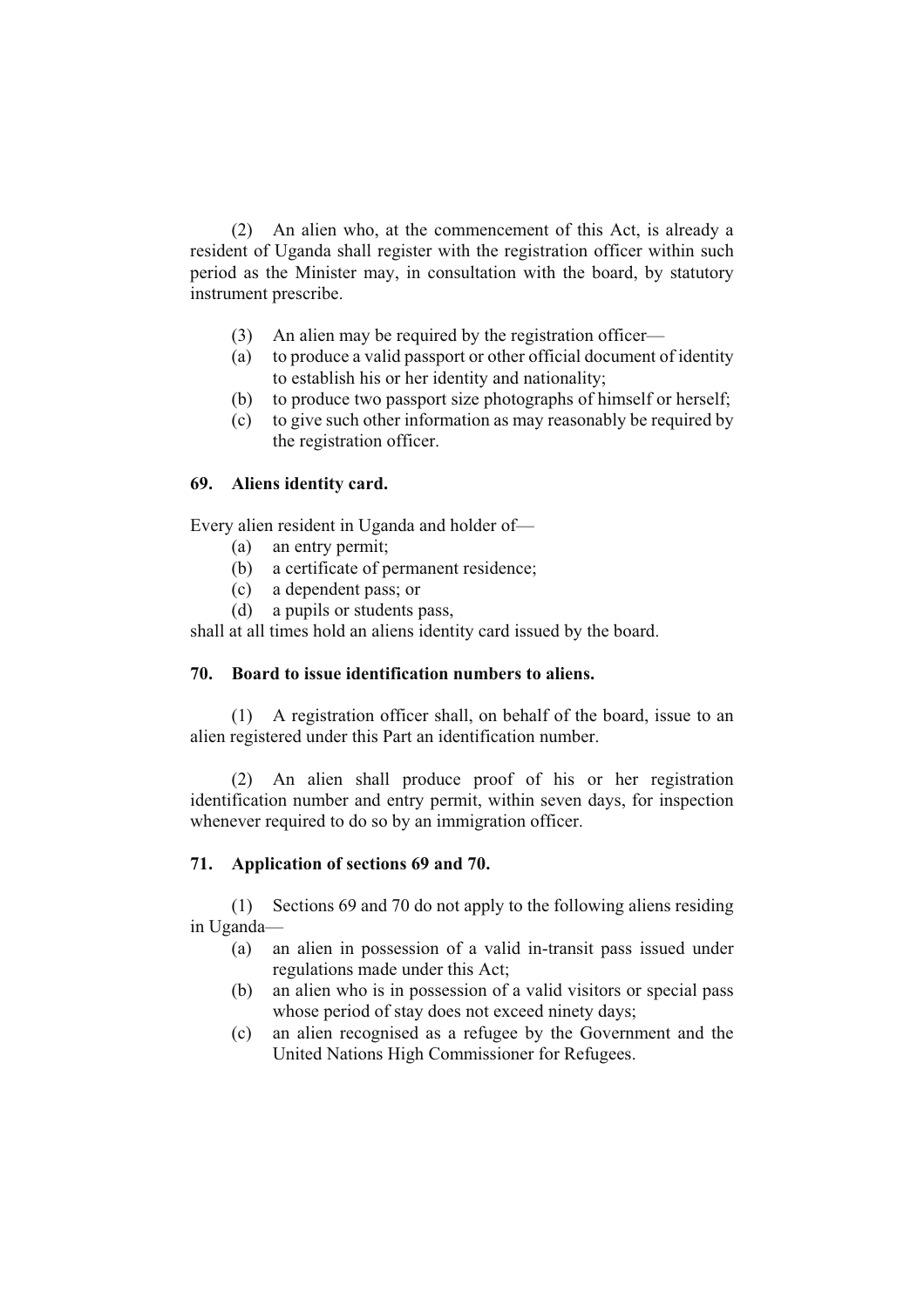(2) Nothing in this Act shall be construed to affect any person entitled to diplomatic immunity.

# **72. Registration centres.**

The Minister shall, in consultation with the board, declare by notice published in the Gazette any immigration office to be a registration centre for purposes of this Part of the Act.

### **73. Registers of aliens.**

The board shall cause to be maintained a register of all aliens in Uganda in which their local addresses shall be indicated.

# **74. Withdrawal of aliens identity cards.**

The board shall withdraw the aliens identity card of any alien—

- (a) on the holder acquiring citizenship of Uganda;
- (b) on the holder's departure from Uganda with no intention of returning; or
- (c) on the death of the holder.

# **75. Registrar of companies to furnish returns concerning alien registered businesses.**

The registrar of companies and business names shall from time to time upon request by the commissioner in writing furnish to the commissioner a list of all registered businesses owned by aliens in Uganda.

# **76. Prohibition from membership of certain organisations.**

(1) An alien shall not be a member of the executive committee of a trade union or a youth movement in Uganda.

(2) An alien shall not form, manage or join a political party, or unless authorised under any law, vote in any presidential, parliamentary or other election or in a referendum in Uganda.

# **77. Offences and penalties under Part VII.**

(1) An alien who attempts or does any act likely to cause sedition or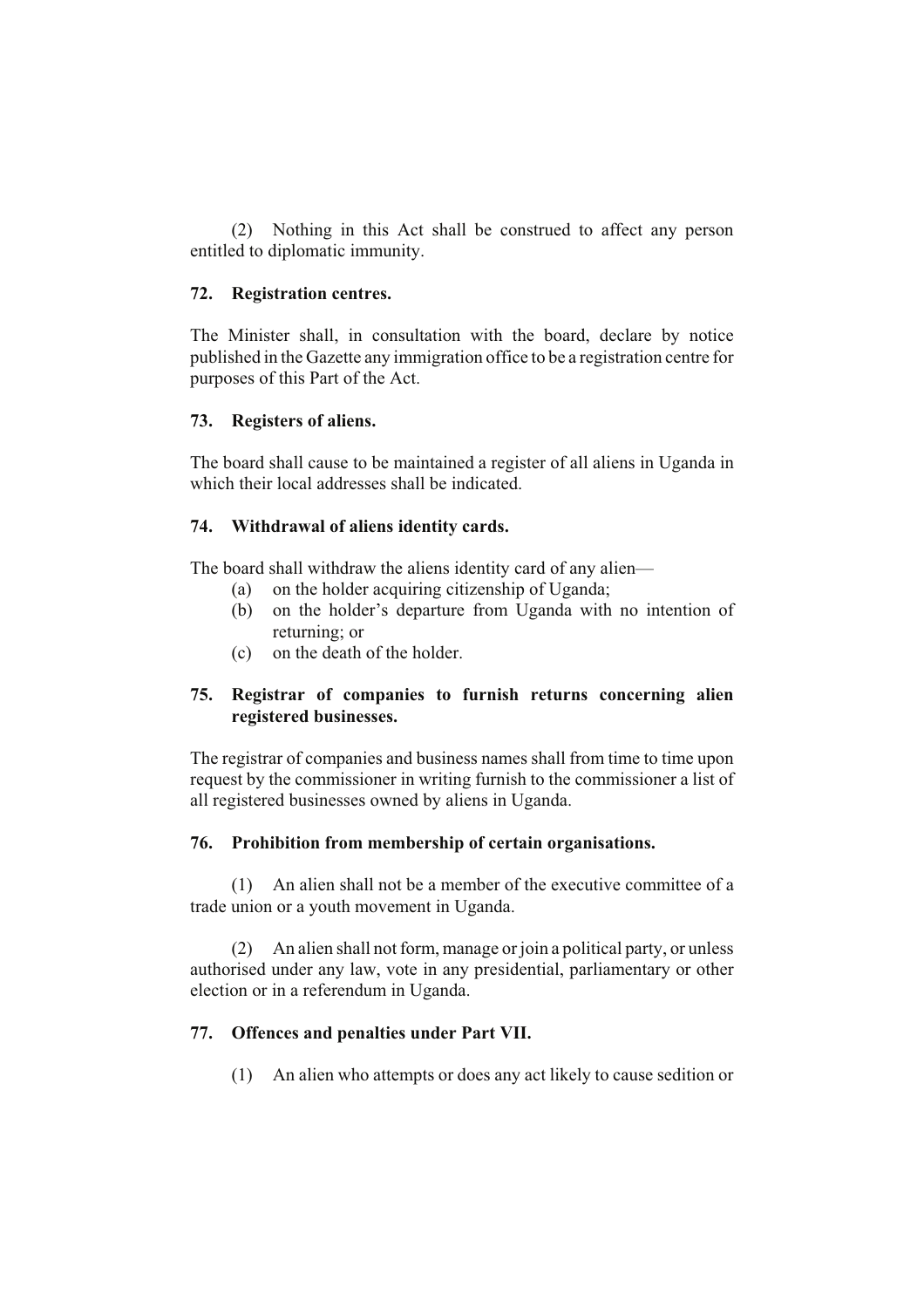disaffection among any members of the armed forces of Uganda or against the civilian population of Uganda commits an offence and is liable on conviction to a fine not exceeding two hundred and fifty currency points or imprisonment not exceeding five years or both.

(2) If any alien promotes or attempts to promote industrial unrest in any industry in which he or she has not been bona fide engaged for at least two years immediately preceding in Uganda, he or she commits an offence and is liable on conviction to a fine not exceeding two hundred and fifty currency points or imprisonment not exceeding five years or both.

(3) Nothing in this section shall affect the liability of a person to be prosecuted under the Penal Code Act or any other law in force in Uganda.

### **78. Employment disputes.**

Where any complaint is lodged with the immigration office concerning the conduct of an alien in the course of his or her employment, the commissioner may forward the complaint to an industrial or labour court which shall submit its findings to him or her, and the commissioner may then take any necessary immigration action considered relevant in the circumstances.

### **79. Definition.**

In this Part, "registration officer" means an immigration officer designated as such by the board.

### PART VIII—MISCELLANEOUS.

## **80. General penalty.**

Any person who—

- (a) contravenes any term or condition subject to which any permit, certificate or pass has been issued to him or her under this Act;
- (b) contravenes any other provision of this Act or of any lawful order or direction made or given under this Act,

commits an offence and where no other penalty is provided is liable on conviction to a fine not exceeding one hundred currency points or imprisonment not exceeding two years or both.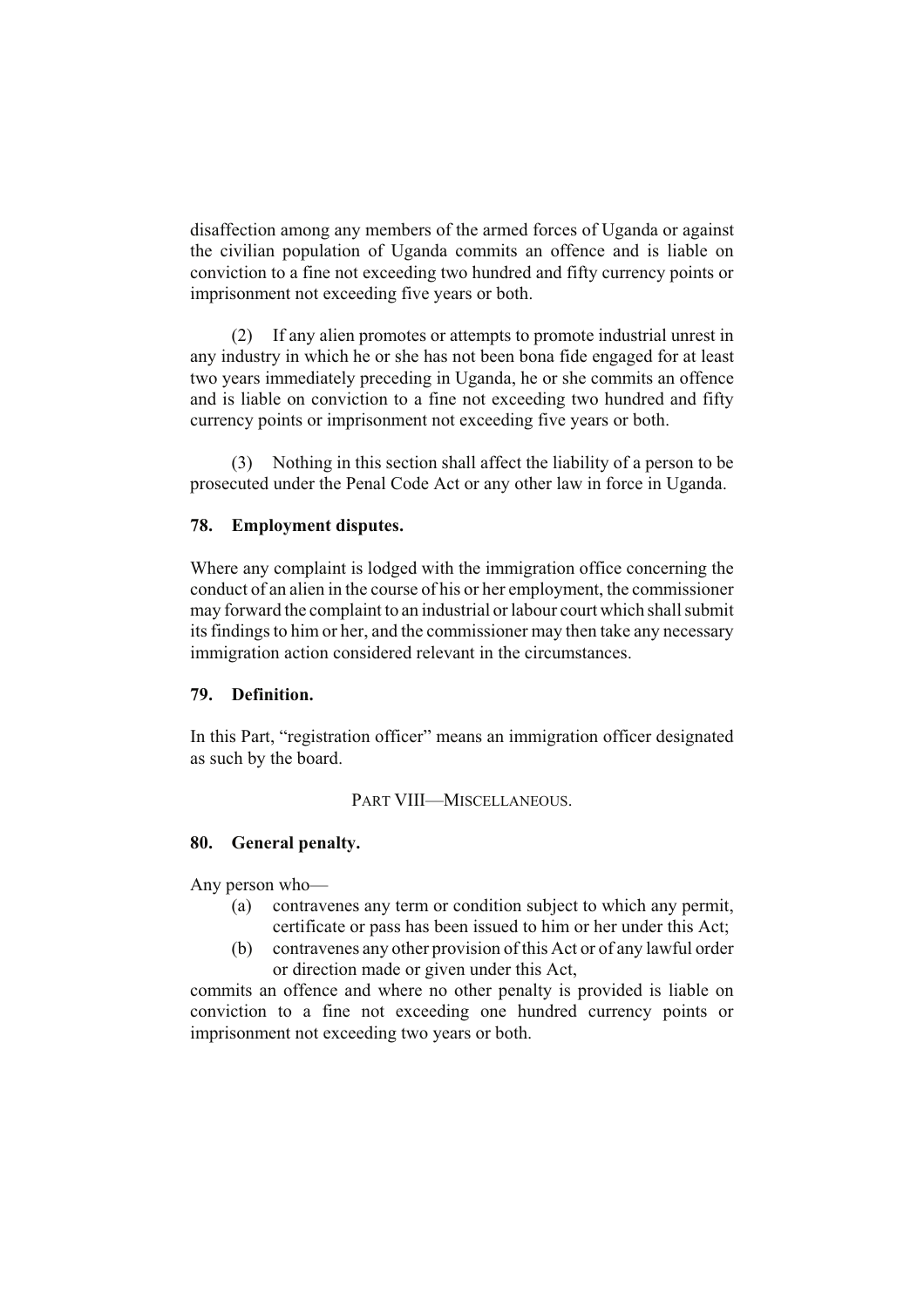### **81. Effect of declarations, returns and statements.**

In any proceedings for an offence under this Act, a person shall be taken to know the contents of any declaration, return or statement which he or she has signed or marked, whether or not he or she has read that declaration, return or statement, if he or she knows the nature of the document.

### **82. General power to make regulations.**

(1) The Minister may, by statutory instrument, in consultation with the board, make regulations for better carrying out the provisions of this Act.

(2) Without prejudice to the general effect of subsection (1), regulations made under it may—

- (a) provide for anything required or authorised by any provision of this Act to be prescribed by regulations;
- (b) prescribe the place where and the manner in which application to enter Uganda shall be made;
- (c) prescribe the place where and times at or between which entry into Uganda may be made and the procedure to be followed by persons entering or leaving Uganda;
- (d) provide for the terms and conditions subject to which an entry permit or a certificate of permanent residence may be granted or cancelled;
- (e) provide for types of passes entitling persons to enter and remain temporarily in Uganda, the terms and conditions of issue and cancellation and the authority which may issue or cancel such passes;
- (f) prescribe the deposit of security, if any, to be made or given by or in respect of any person granted a permit, certificate or pass under this Act or the regulations;
- (g) prescribe the fees to be charged upon the issue or renewal of any permit, certificate or pass or for any other purpose under this Act or under the regulations;
- (h) provide for the payment and recovery of any expenses incurred by the Government in connection with the detention, maintenance, medical treatment and deportation of prohibited immigrants;
- (i) provide for the deportation of aliens from Uganda subject to this Act;
- (j) prohibit aliens from residing or remaining in any specified areas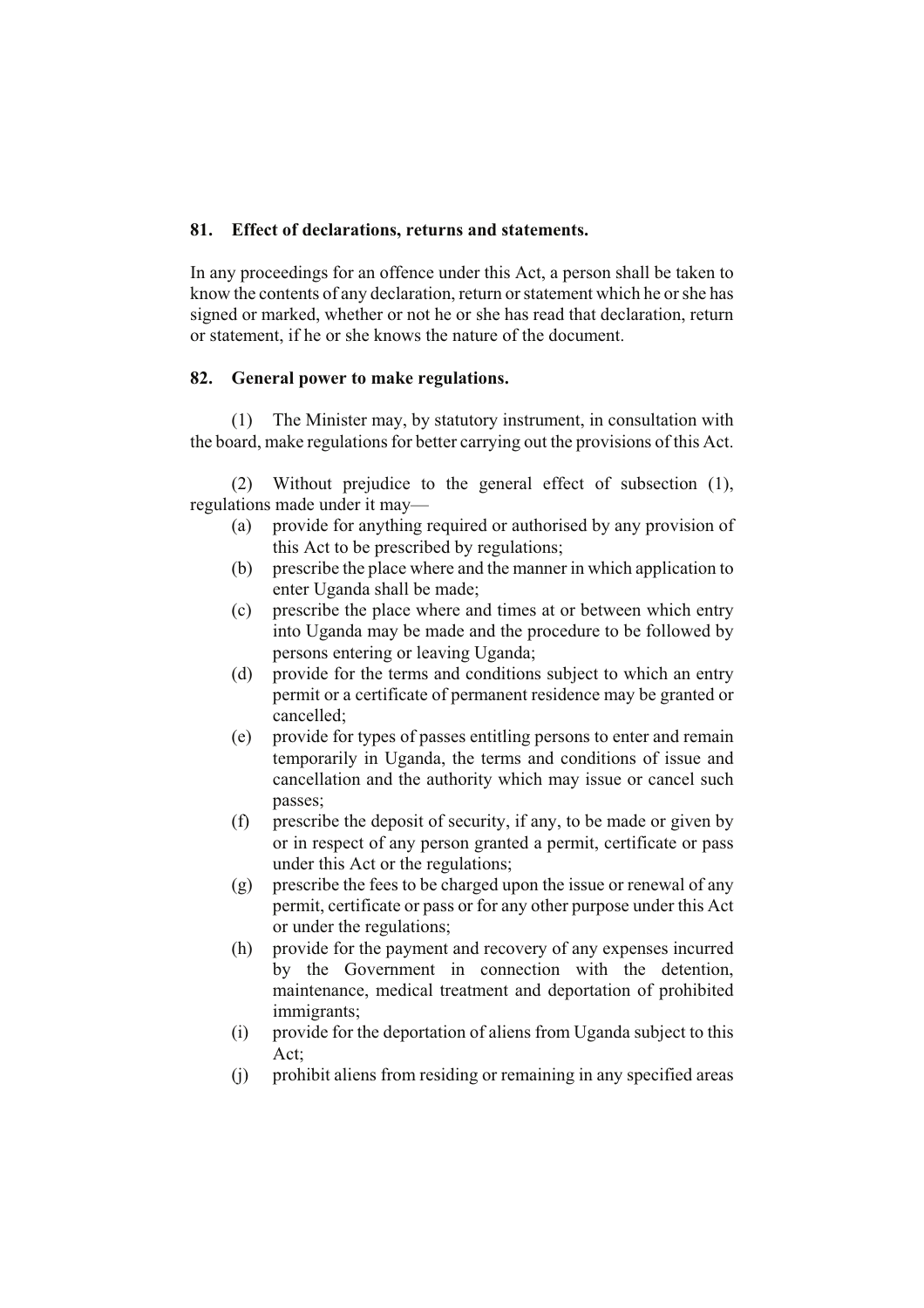if the prohibition is in the interest of public health or public safety;

- (k) prescribe the information to be furnished and the returns to be made by employers with respect to persons employed by them, including, in particular, information as to citizenship, nature of employment, qualifications and experience of those persons, and as to training schemes for Ugandan employees;
- (l) prescribing the forms to be used for the purposes of this Act;
- (m) provide for the imposition in respect of any contravention of the regulations of any fine not exceeding one hundred currency points or imprisonment not exceeding one year or both;
- (n) provide for an additional fine in respect of continuing offences not exceeding two currency points in respect of each day on which the offence continues;
- (o) provide for the forfeiture of anything involved in the commission of an offence against the regulations.

(3) Any provision of any regulation made under this section with respect to aliens may relate either to aliens in general or to any class or description of aliens.

(4) If any question arises in any proceedings under regulations made under this section or with reference to anything done or proposed to be done under any such regulations whether any person is an alien or not, the onus of proof that the person is not an alien or, as the case may be, that he or she is a citizen of Uganda shall lie upon that person.

# **83. Minister's powers to amend the First Schedule.**

The Minister may, with the approval of the Cabinet, by statutory instrument amend the First Schedule to this Act.

# **84. Repeals.**

The following enactments are repealed—

- (a) the Uganda Citizenship Act;
- (b) the Immigration Act;
- (c) the Passports Act;
- (d) the Aliens (Registration and Control) Act.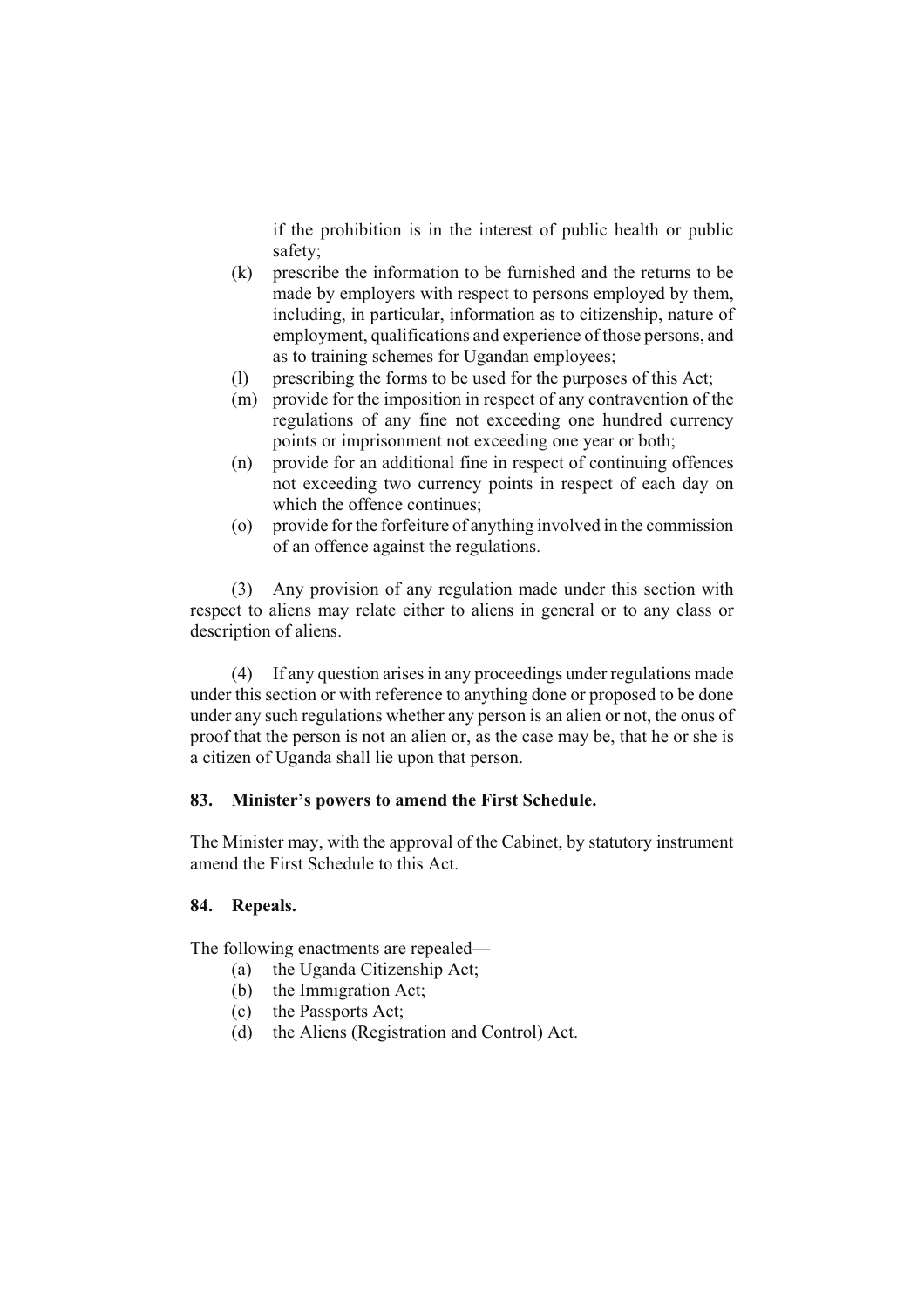### **85. Transitional provision.**

(1) Any entry permit, certificate of citizenship, certificate of permanent residence, certificate of registration for aliens or pass by whatever name called and any travel document granted under the Acts repealed by section 84 or under any law in force prior to the coming into force of this Act and which is valid immediately before the coming into force of this Act shall, so far as consistent with this Act, continue to have effect according to its terms as if it had been granted under this Act.

(2) For the avoidance of doubt, the immigration department existing immediately before the commencement of this Act shall continue serving the board notwithstanding the repeal of any of the enactments repealed by section 84 but subject to the Constitution.

### **SCHEDULES**

**\_\_\_\_\_**

*First Schedule.*

#### **Currency point.**

A currency point shall be equivalent to twenty thousand Uganda shillings.

*Second Schedule.*

**\_\_\_\_\_**

**Meetings of the board.**

**1. Meetings of the board.**

(1) The board shall, for purposes of discharging its functions under this Act, meet at least two times in a month at such place and time as the chairperson shall appoint.

(2) A meeting of the board shall also be called on the request in writing by not less than one-half of all the members of the board specifying the subject to be discussed at the meeting.

s. 2.

s. 5.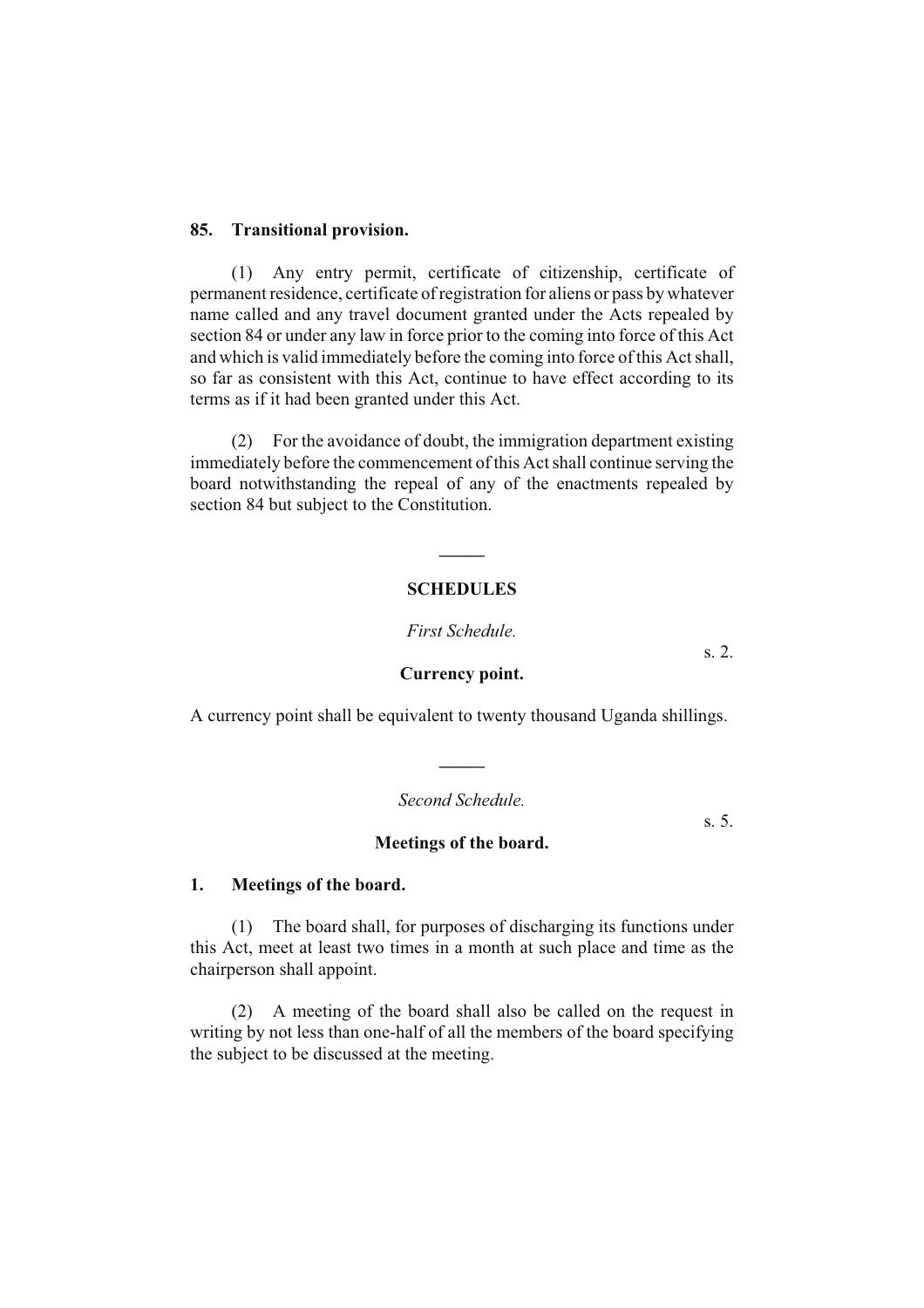# **2. Procedure at meetings.**

(1) Meetings of the board shall be presided over by the chairperson and in his or her absence by a member of the board nominated by the chairperson or if no member is so nominated, by a member of the board appointed by members present from their number.

(2) The quorum at any meeting of the board shall be half the number of the members of the board.

(3) Questions proposed at a meeting of the board shall be determined by a simple majority of the members present through voting; and in the case of an equality of votes, the person presiding at the meeting shall have a casting vote.

(4) Except as is provided in this section, the board may regulate its own procedure.

(5) Nothing done by the board shall be treated as invalid by reason of deficiency in the number of members of the board present, if any such decision is subsequently ratified by the board.

### **3. Minutes of the board.**

(1) The secretary of the board shall cause to be taken and maintained a record of all business transacted at every meeting of the board and all members present at the meeting.

(2) The minutes recorded under subparagraph (1) shall be submitted to and confirmed by the board at its meeting next following that to which the minutes relate, and on confirmation, the minutes shall be signed by the chairperson and the secretary in the presence of the other members present at that meeting.

### **4. Residual power of the board to regulate its proceedings.**

Subject to this Schedule, the board may regulate its own proceedings.

**\_\_\_\_\_**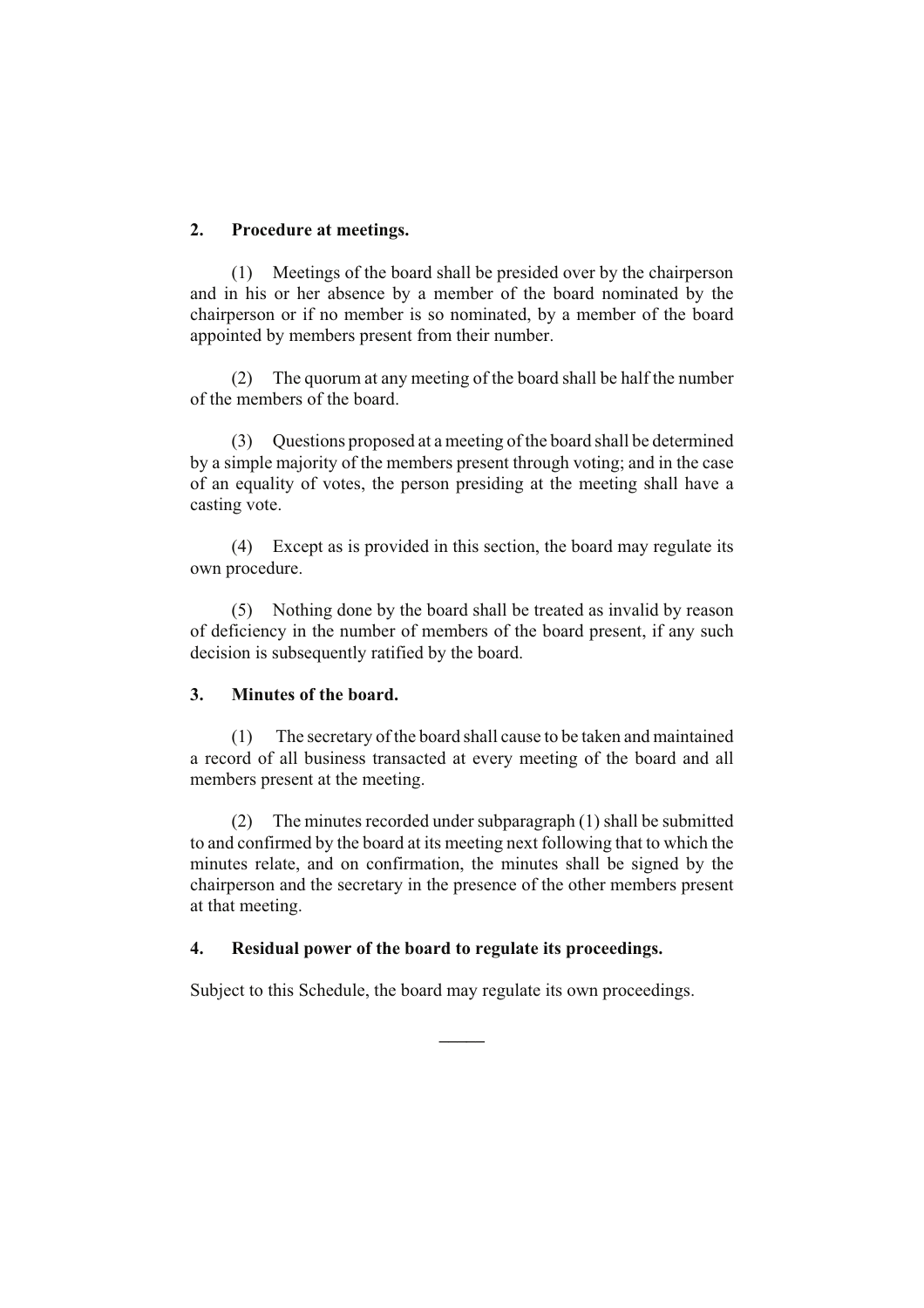*Third Schedule.*

ss. 15, 16, 19, 29, 32, 40, 55, 68.

### **Forms.**

# The Republic of Uganda

Form A.

# Uganda Citizenship. Oath of Allegiance. *The Uganda Citizenship and Immigration Control Act.*

I, \_\_\_\_\_\_\_\_\_\_\_\_\_\_\_\_\_\_\_\_\_\_\_\_\_\_\_\_\_\_\_\_\_\_\_\_\_\_\_\_\_\_\_, swear in the name of Almighty God/solemnly affirm that I will be faithful and bear true allegiance to the Republic of Uganda and that I will preserve, protect and defend the Constitution. (So help me God.)

Deponent

Sworn/affirmed and subscribed before me this \_\_\_\_\_\_ day of \_\_\_\_\_\_\_\_\_\_  $\overline{\phantom{a}}$   $\overline{\phantom{a}}$  , 20  $\overline{\phantom{a}}$ .

**\_\_\_\_\_**

Magistrate/Commissioner for Oaths

\_\_\_\_\_\_\_\_\_\_\_\_\_\_\_\_\_\_\_\_\_\_\_\_\_\_\_\_\_\_\_\_

\_\_\_\_\_\_\_\_\_\_\_\_\_\_\_\_\_\_\_\_\_\_\_\_\_\_\_\_\_\_\_\_\_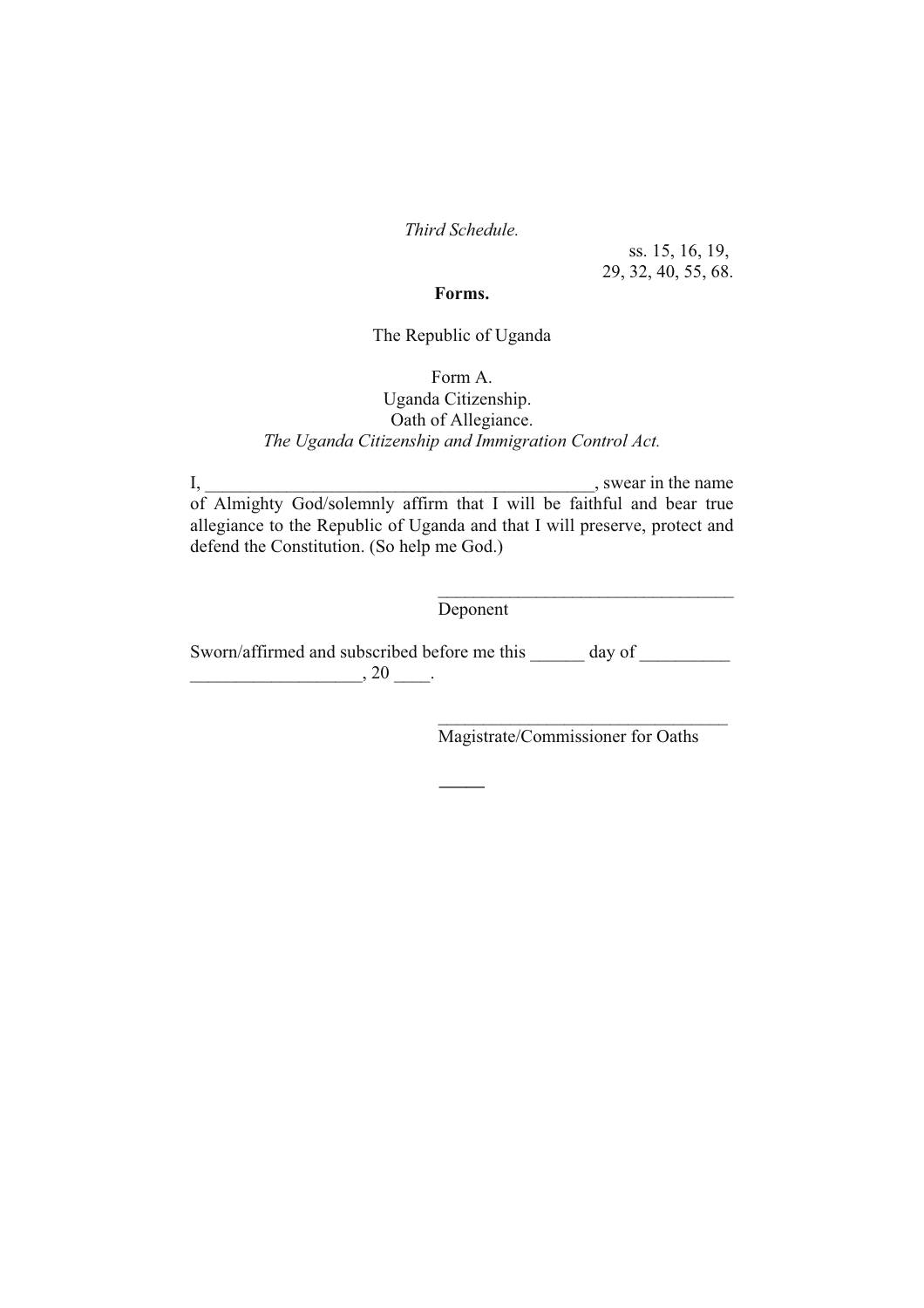# Form B. Declaration Concerning Renunciation of Citizenship of a Country Other Than Uganda. *The Uganda Citizenship and Immigration Control Act.*

|    | , (full name<br><i>in block capitals</i> ) do solemnly and sincerely declare—                                                                                                                                                                            |
|----|----------------------------------------------------------------------------------------------------------------------------------------------------------------------------------------------------------------------------------------------------------|
|    | That I was born at<br>in<br>(insert name of country)<br>Uganda/<br>and am of or over the age of eighteen years.                                                                                                                                          |
|    | That I am a citizen of Uganda by <i>(birth/registration/naturalisation)</i> and<br>am also a national of<br>(insert name of country) by birth/registration/naturalisation*.                                                                              |
| 3. | That as I am desirous of retaining my status as a citizen of Uganda, I<br>renounce so far as it lies within my power my status as a<br>citizen/national of<br><i>(insert name of country)</i> and any claim I have to the protection of that<br>country. |

Signature of applicant

Declared before me at \_\_\_\_\_\_\_\_\_\_\_\_\_\_\_\_\_\_\_\_\_\_\_\_\_\_\_\_\_\_\_\_\_\_, this \_\_\_\_\_\_ day of \_\_\_\_\_\_\_\_\_\_\_\_\_\_\_, 20 \_\_\_\_.

**\_\_\_\_\_**

Magistrate/Commissioner for Oaths

 $\mathcal{L}_\text{max}$  , where  $\mathcal{L}_\text{max}$  and  $\mathcal{L}_\text{max}$  and  $\mathcal{L}_\text{max}$ 

\_\_\_\_\_\_\_\_\_\_\_\_\_\_\_\_\_\_\_\_\_\_\_\_\_\_\_\_\_\_\_\_

*\*Delete as applicable.*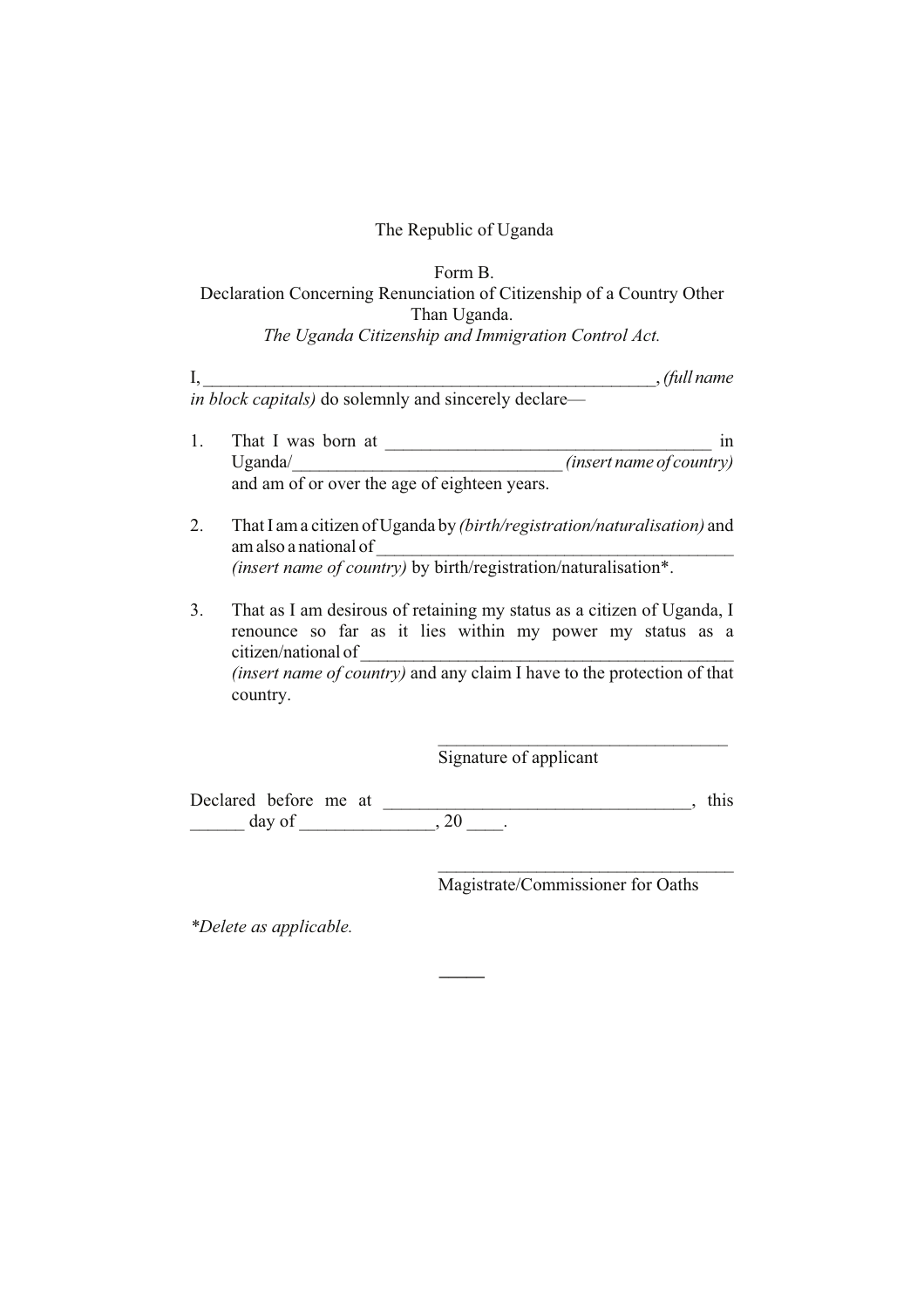# Form C. Declaration Concerning Residence. *The Uganda Citizenship and Immigration Control Act.*

| do solemnly and sincerely declare— |
|------------------------------------|

- 1. That so far as it lies within my power, I have renounced my citizenship or nationality of  $(insert$ *name of country)* and intend to reside permanently in Uganda if permitted.
- 2. That although I have renounced my citizenship or nationality of \_\_\_\_\_\_\_\_\_\_\_\_\_\_\_\_\_\_\_\_\_\_\_\_\_\_\_\_\_\_\_\_\_\_\_\_ *(insert name of country)* and intend my domicile of choice to be Uganda, it may be necessary in the course of my employment as /self-employment to be absent from time to time from Uganda.

\_\_\_\_\_\_\_\_\_\_\_\_\_\_\_\_\_\_\_\_\_\_\_\_\_\_\_\_\_\_\_\_\_ Signature of applicant

Declared before me at \_\_\_\_\_\_\_\_\_\_\_\_\_\_\_\_\_\_\_\_\_\_\_\_\_\_\_\_\_\_\_\_\_\_\_\_, this \_\_\_\_\_\_ day of \_\_\_\_\_\_\_\_\_\_\_\_\_\_\_, 20 \_\_\_\_.

**\_\_\_\_\_**

Magistrate/Commissioner for Oaths

 $\mathcal{L}_\text{max}$  , and the set of the set of the set of the set of the set of the set of the set of the set of the set of the set of the set of the set of the set of the set of the set of the set of the set of the set of the

*Delete paragraphs or words not applicable.*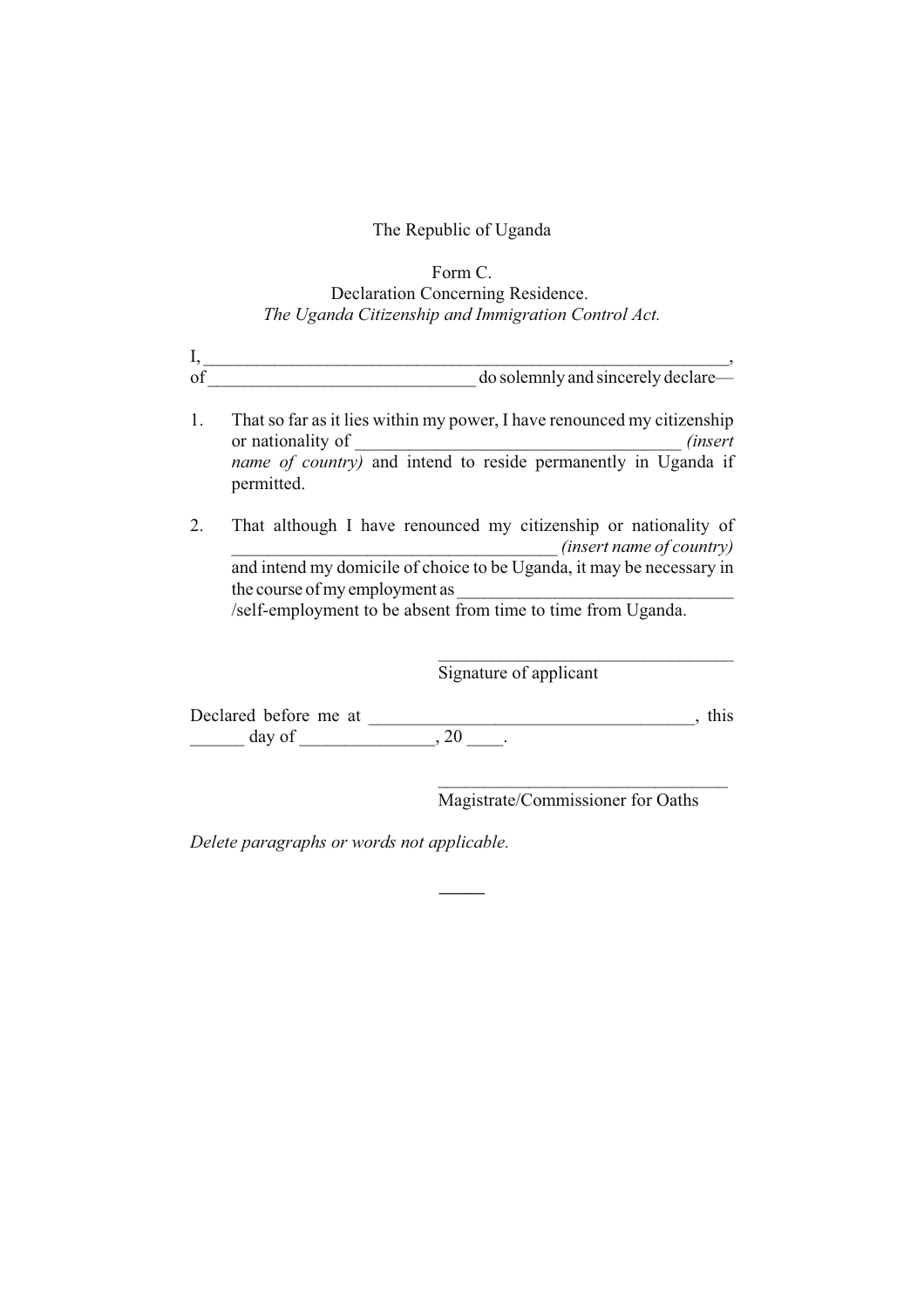# Form D. Application Form for National Identification Number and National Identity Cards. *The Uganda Citizenship and Immigration Control Act.*

# Application.

| 1.  | Surname                                                                                                     |  |  |  |  |  |
|-----|-------------------------------------------------------------------------------------------------------------|--|--|--|--|--|
| 2.  | Other names $\frac{1}{\text{Previous or maiden names } (if any)}$                                           |  |  |  |  |  |
| 3.  |                                                                                                             |  |  |  |  |  |
| 4.  | Sex                                                                                                         |  |  |  |  |  |
| 5.  |                                                                                                             |  |  |  |  |  |
| 6.  | Postal address                                                                                              |  |  |  |  |  |
| 7.  | Residential address (state actual village, subcounty, county and district                                   |  |  |  |  |  |
| 8.  |                                                                                                             |  |  |  |  |  |
| 9.  |                                                                                                             |  |  |  |  |  |
| 10. | Marital status                                                                                              |  |  |  |  |  |
| 11. | Number, names and ages of children                                                                          |  |  |  |  |  |
| 12. | Height of applicant                                                                                         |  |  |  |  |  |
| 13. | Colour of eyes                                                                                              |  |  |  |  |  |
| 14. | Colour of hair<br>the control of the control of the control of the control of the control of the control of |  |  |  |  |  |
| 15. | Place and date of birth of applicant                                                                        |  |  |  |  |  |
| 16. | Village, subcounty, county and district of birth _______________________________                            |  |  |  |  |  |
| 17. | Indigenous community to which applicant belongs ________________________________                            |  |  |  |  |  |
| 18. | Father's names and place of birth (give particulars of clan)                                                |  |  |  |  |  |
| 19. | Mother's names and place of birth (give particulars of clan)                                                |  |  |  |  |  |
| 20. | Previous nationality (if any) (attach proof of renunciation)                                                |  |  |  |  |  |
| 21. |                                                                                                             |  |  |  |  |  |
| 22. | Particulars of children of applicant (sex, date of birth)                                                   |  |  |  |  |  |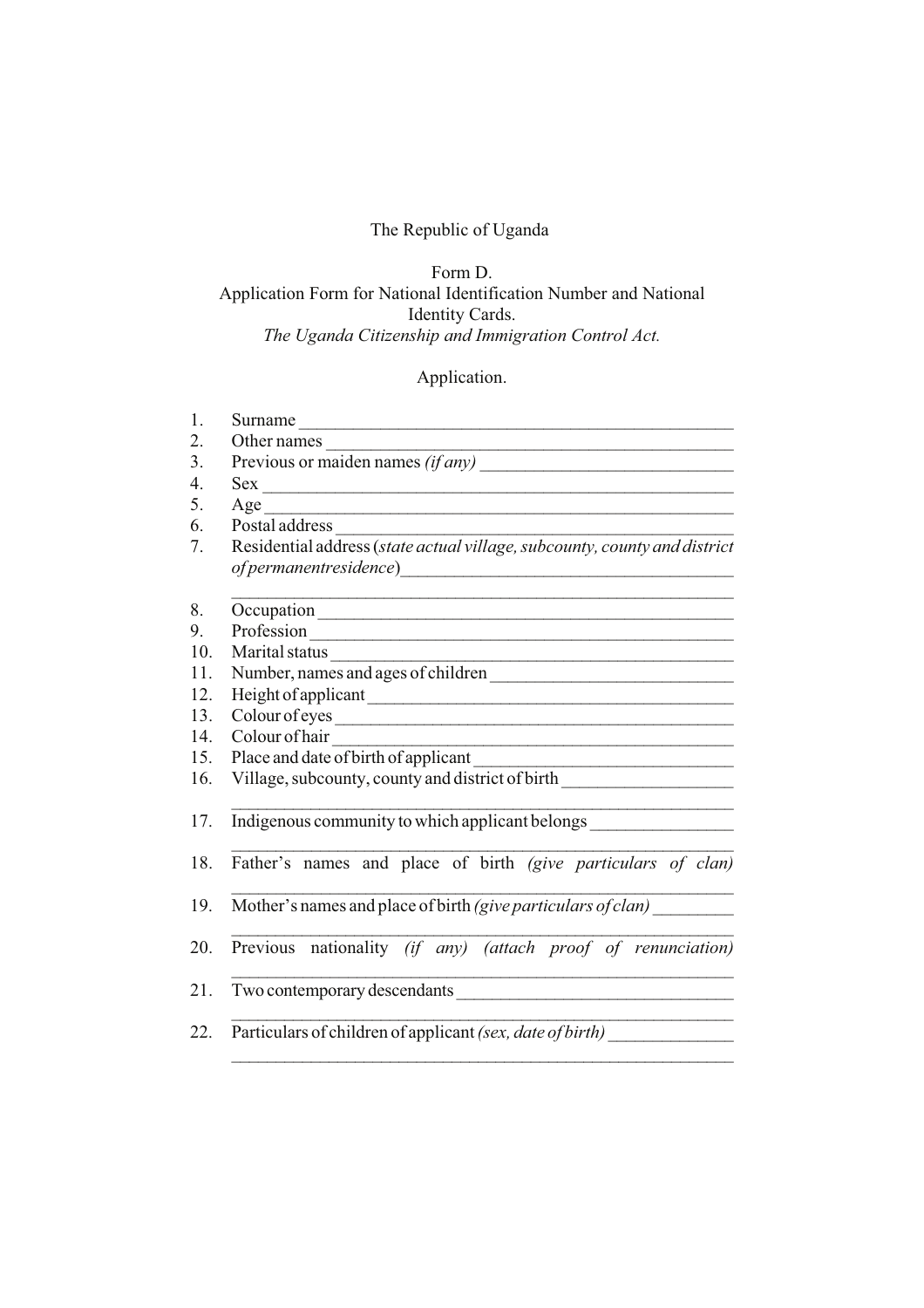| 23. | Passport number of applicant $(ifany)$ |
|-----|----------------------------------------|
|     | (a) Place of issue                     |
|     | (b) Date of issue                      |
|     | (c) Issuing authority                  |
| 24. | Applicant's blood group                |
|     | 25. Driving licence number             |
|     | 26. Tax identification number          |

# Declaration.

 $\rm I, \_\_$ declare that the above particulars are true to the best of my knowledge and belief.

Signature \_\_\_\_\_\_\_\_\_\_\_\_\_\_\_\_\_\_\_\_ Thumbprint \_\_\_\_\_\_\_\_\_\_\_\_\_\_\_\_\_\_\_\_ *(Three passport size photographs should be attached.*)

Date \_\_\_\_\_\_\_\_\_\_\_\_\_\_\_\_\_\_\_\_\_\_\_\_\_\_\_\_\_

# FOR OFFICIAL USE ONLY

| A.        | Remarks of prescribed person                                                     |  |  |
|-----------|----------------------------------------------------------------------------------|--|--|
| <b>B.</b> | Comments of registration officer                                                 |  |  |
|           | Application received and checked by<br>Signature of registration officer<br>Date |  |  |
|           | Board's decision                                                                 |  |  |
| Date.     | Chairperson                                                                      |  |  |

**\_\_\_\_\_**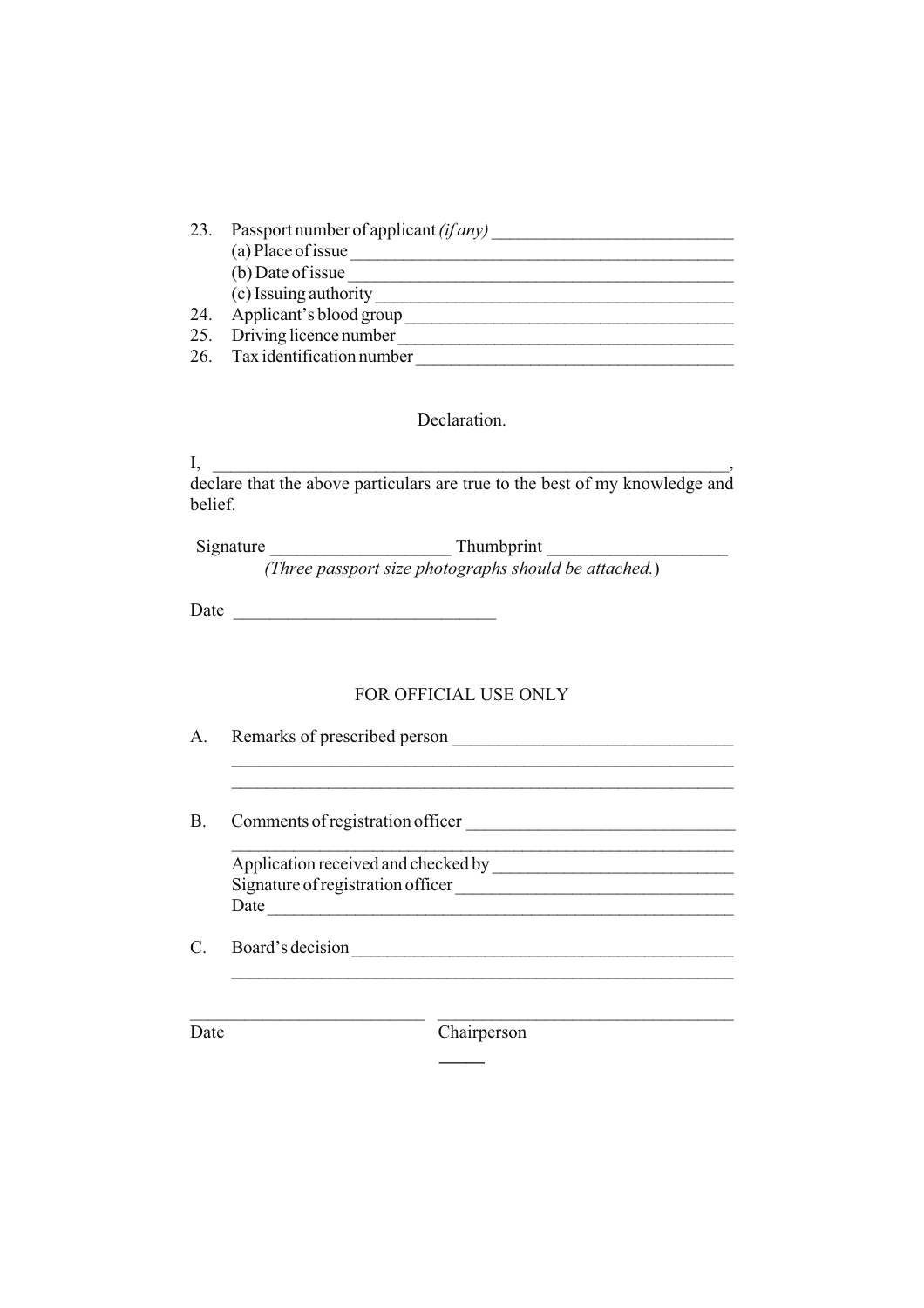# Form E. Application for Certificate of Permanent Residence. *The Uganda Citizenship and Immigration Control Act.*

| 1.              | Surname                                        |  |  |  |  |
|-----------------|------------------------------------------------|--|--|--|--|
| 2.              | Other names                                    |  |  |  |  |
| 3.              | Maiden name of applicant if married woman      |  |  |  |  |
| 4.              |                                                |  |  |  |  |
|                 |                                                |  |  |  |  |
| 5.              | Sex                                            |  |  |  |  |
| 6.              |                                                |  |  |  |  |
| 7.              |                                                |  |  |  |  |
| 8.              |                                                |  |  |  |  |
| 9.              |                                                |  |  |  |  |
| 10.             | Height                                         |  |  |  |  |
| 11 <sub>1</sub> | Colour of hair                                 |  |  |  |  |
| 12.             | Colour of eyes                                 |  |  |  |  |
| 13.             | Nationality of origin                          |  |  |  |  |
| 14.             |                                                |  |  |  |  |
| 15.             |                                                |  |  |  |  |
|                 |                                                |  |  |  |  |
|                 | Date of issue                                  |  |  |  |  |
| 16.             | How long have you been living in Uganda?       |  |  |  |  |
| 17.             | Income and source                              |  |  |  |  |
| 18.             | Particulars of property in Uganda and location |  |  |  |  |
|                 |                                                |  |  |  |  |
| 19.             | Full name of spouse or spouses                 |  |  |  |  |
|                 |                                                |  |  |  |  |

# 20. Particulars of children *(if any)—*

| Name | Sex | Date of birth | Place of birth |
|------|-----|---------------|----------------|
|      |     |               |                |
|      |     |               |                |
|      |     |               |                |

 $\mathcal{L}_\text{max}$  , and the contribution of the contribution of the contribution of the contribution of the contribution of the contribution of the contribution of the contribution of the contribution of the contribution of t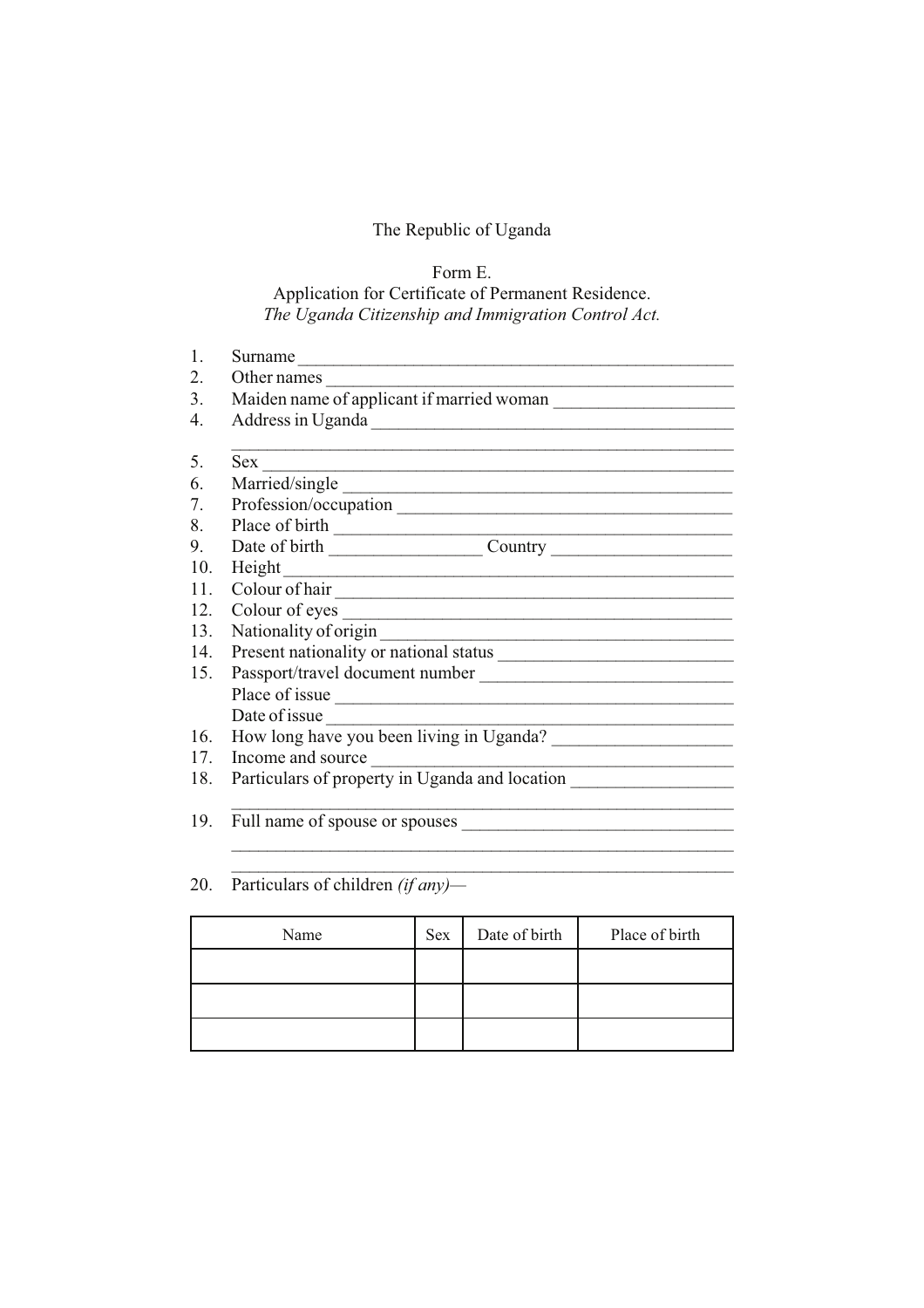21. Particulars of other dependents—

| Name | Sex | Date of birth | Relation to<br>applicant |
|------|-----|---------------|--------------------------|
|      |     |               |                          |
|      |     |               |                          |
|      |     |               |                          |

22. Years in respect of which income tax has been paid

23. Other relevant information applicant wants to give

- 24. Period applied for
- 25. Names and address of two referees
- 26. I solemnly declare that the statements I have made in the form are true to the best of my knowledge and belief.

\_\_\_\_\_\_\_\_\_\_\_\_\_\_\_\_\_\_\_\_\_\_\_\_\_ \_\_\_\_\_\_\_\_\_\_\_\_\_\_\_\_\_\_\_\_\_\_\_\_\_\_\_\_\_\_\_\_\_

\_\_\_\_\_\_\_\_\_\_\_\_\_\_\_\_\_\_\_\_\_\_\_\_\_\_\_\_\_\_\_\_\_\_\_\_\_\_\_\_\_\_\_\_\_\_\_\_\_\_\_\_\_\_\_

\_\_\_\_\_\_\_\_\_\_\_\_\_\_\_\_\_\_\_\_\_\_\_\_\_\_\_\_\_\_\_\_\_\_\_\_\_\_\_\_\_\_\_\_\_\_\_\_\_\_\_\_\_\_\_

 $\overline{\phantom{a}}$  ,  $\overline{\phantom{a}}$  ,  $\overline{\phantom{a}}$  ,  $\overline{\phantom{a}}$  ,  $\overline{\phantom{a}}$  ,  $\overline{\phantom{a}}$  ,  $\overline{\phantom{a}}$  ,  $\overline{\phantom{a}}$  ,  $\overline{\phantom{a}}$  ,  $\overline{\phantom{a}}$  ,  $\overline{\phantom{a}}$  ,  $\overline{\phantom{a}}$  ,  $\overline{\phantom{a}}$  ,  $\overline{\phantom{a}}$  ,  $\overline{\phantom{a}}$  ,  $\overline{\phantom{a}}$ 

Date Signature

Board's decision.

\_\_\_\_\_\_\_\_\_\_\_\_\_\_\_\_\_\_\_\_\_\_\_\_\_\_\_\_\_\_\_\_\_\_\_\_\_\_\_\_\_\_\_\_\_\_\_\_\_\_\_\_\_\_\_\_\_\_\_\_ \_\_\_\_\_\_\_\_\_\_\_\_\_\_\_\_\_\_\_\_\_\_\_\_\_\_\_\_\_\_\_\_\_\_\_\_\_\_\_\_\_\_\_\_\_\_\_\_\_\_\_\_\_\_\_\_\_\_\_\_

\_\_\_\_\_\_\_\_\_\_\_\_\_\_\_\_\_\_\_\_\_\_\_\_\_ \_\_\_\_\_\_\_\_\_\_\_\_\_\_\_\_\_\_\_\_\_\_\_\_\_\_\_\_\_\_\_\_\_

**\_\_\_\_\_**

Date Chairperson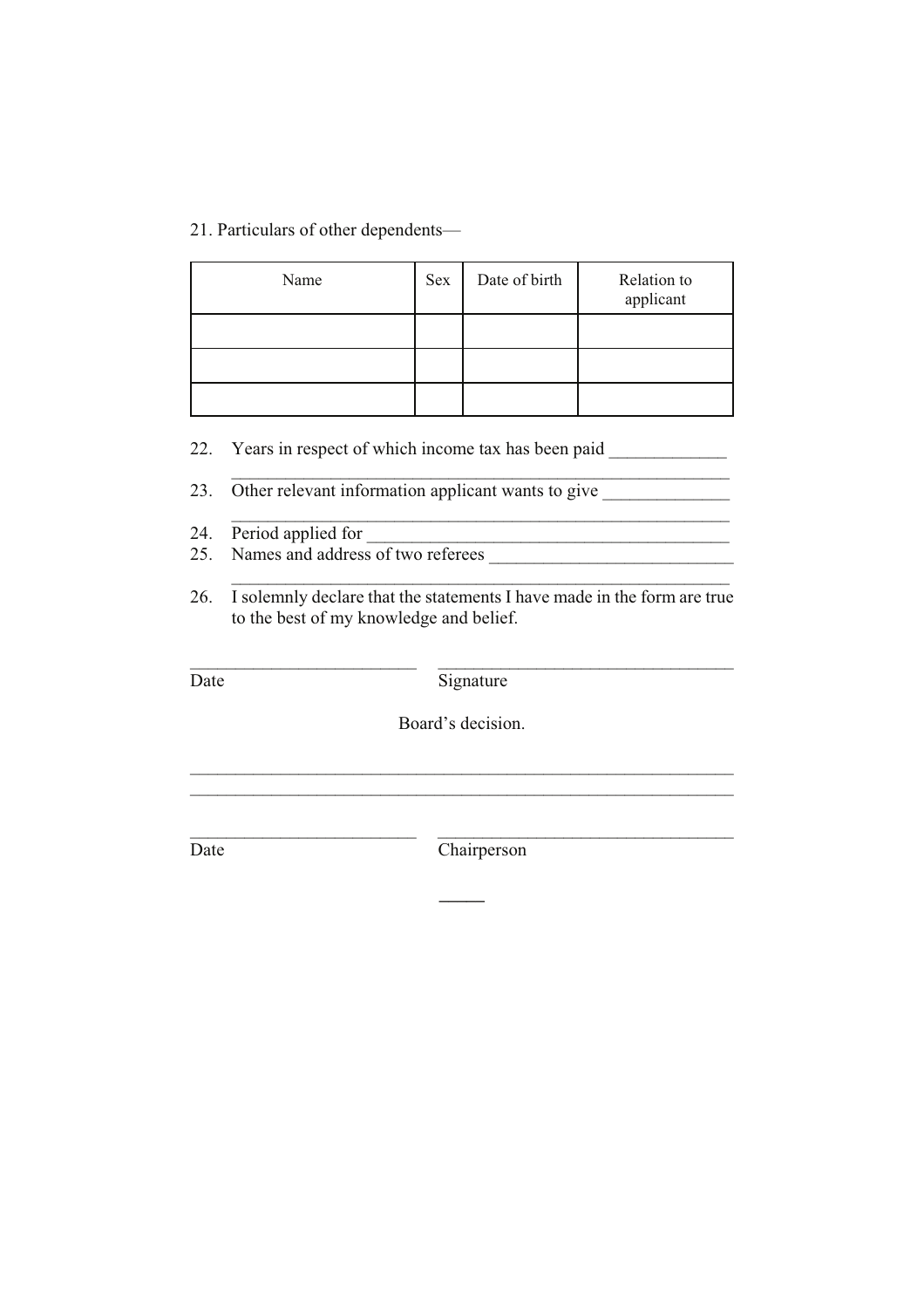# Form F. Form for Registration of Aliens. *The Uganda Citizenship and Immigration Control Act.*

# Photographs.

| 1.  | Surname                                                                                                                             |
|-----|-------------------------------------------------------------------------------------------------------------------------------------|
| 2.  | Other names<br><u> 1989 - Johann Barbara, martin amerikan basar dan bagian dalam basar dalam basar dalam basar dalam basar dala</u> |
| 3.  | Previous names (if any)                                                                                                             |
| 4.  | Sex                                                                                                                                 |
| 5.  | Postal address                                                                                                                      |
| 6.  |                                                                                                                                     |
| 7.  | Passport or travel document number                                                                                                  |
| 8.  |                                                                                                                                     |
| 9.  | Nationality                                                                                                                         |
| 10. | Place and date of birth                                                                                                             |
| 11. |                                                                                                                                     |
| 12. |                                                                                                                                     |
| 13. | Point of entry<br>Occupation/business interest in Uganda<br><u>Correction</u>                                                       |
| 14. | Nature/type of permit or pass held and validity (e.g. EP, DP, VP, CR,<br>$CTD$ ).                                                   |
| 15. | Name and address of employer in Uganda                                                                                              |
| 16. | the control of the control of the control of the control of the control of the control of<br>Designation in employment service      |
| 17. | State length of time intended to remain in Uganda                                                                                   |
| 18. |                                                                                                                                     |
|     |                                                                                                                                     |

I declare that the above particulars are true to the best of my knowledge and belief.

 $\_$  , and the set of the set of the set of the set of the set of the set of the set of the set of the set of the set of the set of the set of the set of the set of the set of the set of the set of the set of the set of th

Thumbprint Signature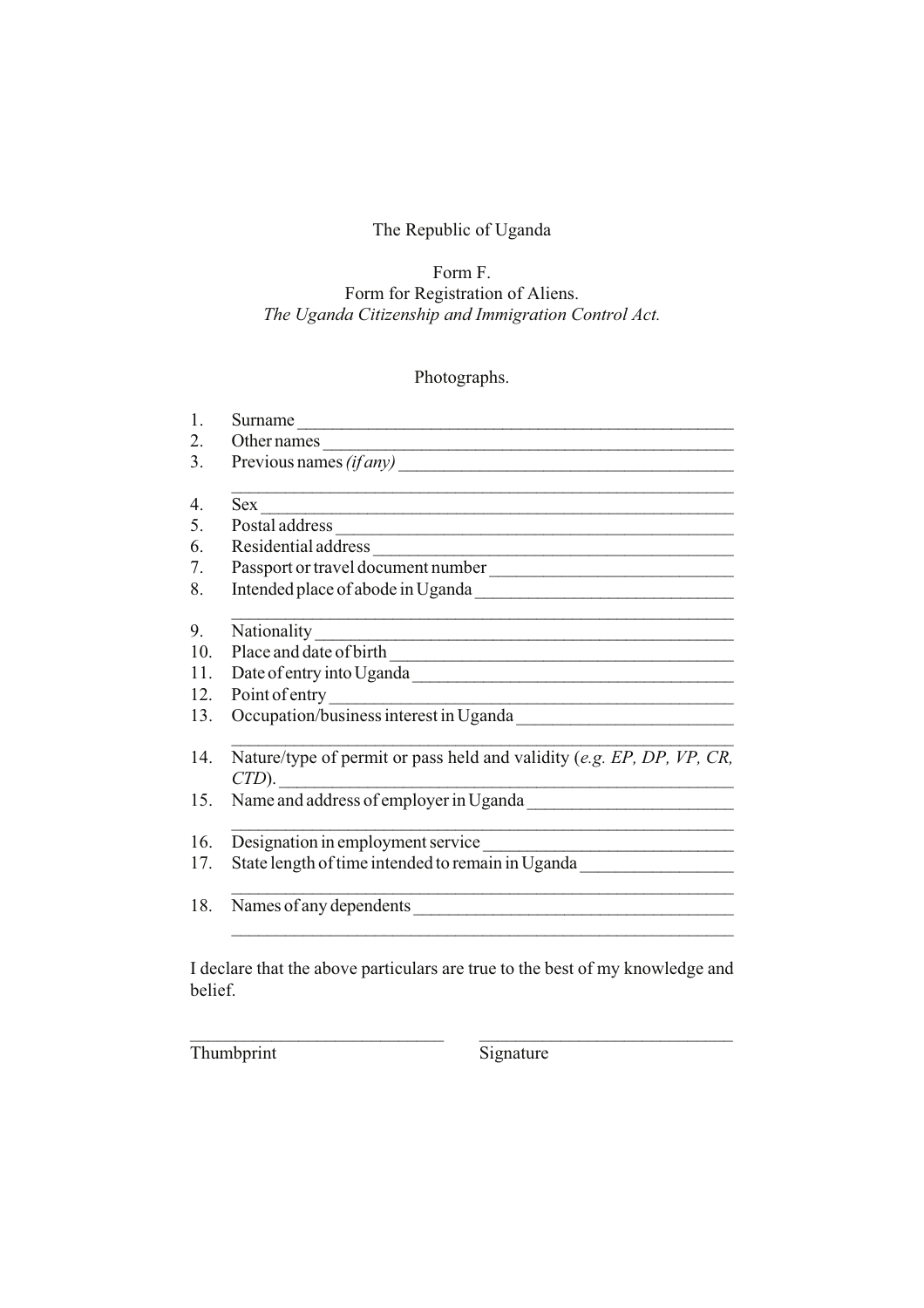N.B. Photocopies of passports or travel documents to be attached.

<u> 1989 - Johann John Stone, mars and deutscher Stone († 1951)</u> 

 $\overline{\phantom{a}}$ 

Endorsements and official remarks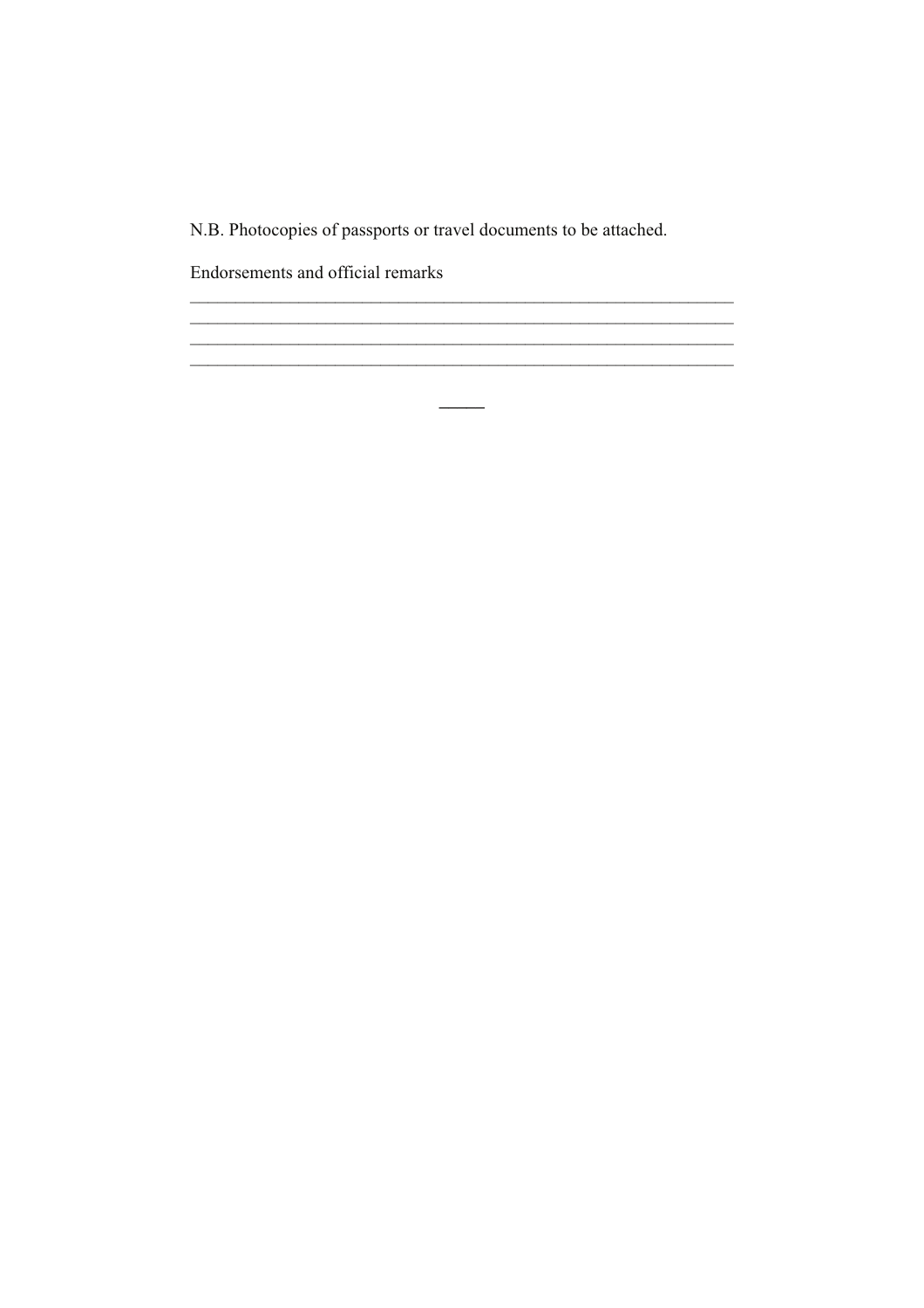# Form G. Application for a Uganda Travel Document. *The Uganda Citizenship and Immigration Control Act.*

*(Please read notes on the reverse before completing the form.)*

Serial No.

1. The applicant

| Surname                                                      |
|--------------------------------------------------------------|
| Other names                                                  |
| <b>Sex</b>                                                   |
| Place of birth                                               |
| Date of birth                                                |
| Identification number                                        |
| National identity card number                                |
| Postal address                                               |
| Residential address                                          |
| (if outside Uganda state nearest responsible Uganda Mission) |

| Personal description    |    |                |  |
|-------------------------|----|----------------|--|
| Profession              |    |                |  |
| County of residence     |    |                |  |
| Height                  | in | Colour of eyes |  |
| Colour of hair          |    |                |  |
| Distinguishing features |    |                |  |
|                         |    |                |  |

2. Citizenship of Uganda

By birth, by registration, by naturalisation *(delete words which do not apply)*

3. Purpose for which travel document is required (*indicate destination*) \_\_\_\_\_\_\_\_\_\_\_\_\_\_\_\_\_\_\_\_\_\_\_\_\_\_\_\_\_\_\_\_\_\_\_\_\_\_\_\_\_\_\_\_\_\_\_\_\_\_\_\_\_\_\_\_\_\_\_\_

 $\_$  , and the set of the set of the set of the set of the set of the set of the set of the set of the set of the set of the set of the set of the set of the set of the set of the set of the set of the set of the set of th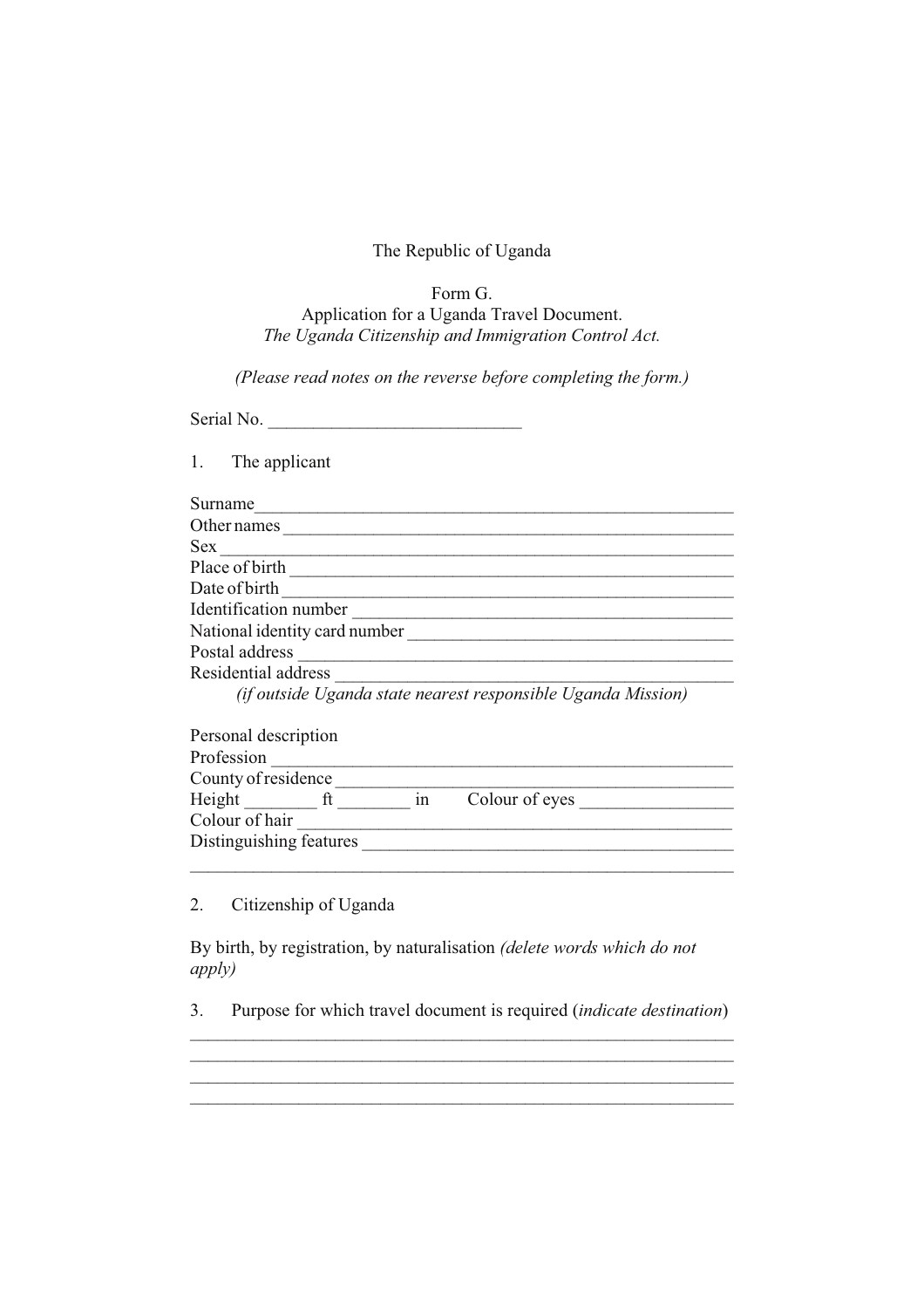### 4. Declaration—

I, the undersigned, apply for the issue of a Uganda passport.

- I declare—
	- (a) that the information given in this application is correct to the best of my knowledge and belief;
	- (b) that I have not lost the status of citizen of Uganda;
	- (c) that I have not previously held or applied for a travel document of any description;
	- (d) that all previous travel documents granted to me have been surrendered other than travel document number issued at \_\_\_\_\_\_\_\_\_\_\_\_\_\_\_\_\_\_\_\_\_\_\_\_\_\_\_\_\_\_\_\_\_\_\_\_\_\_\_\_\_\_ on

which is lost/destroyed/now enclosed and that I have made no other application for a passport since the attached was issued. *(Delete (c) or (d) whichever is inapplicable.)*

\_\_\_\_\_\_\_\_\_\_\_\_\_\_\_\_\_\_\_\_\_\_\_\_\_\_\_\_\_\_\_\_\_\_\_\_\_\_\_\_\_\_\_\_\_\_\_\_\_

(e) that I fully understand the legal implications of what I have stated above and as such I do accept any legal consequences that may arise out of what I have stated on this form.

| Specimen<br>Signature |  |  |  |
|-----------------------|--|--|--|
|                       |  |  |  |

Date  $\qquad \qquad \ldots \qquad \qquad .20$ 

Note: Your signature must fit in the box above.

5. Recommender—

I certify that the applicant is personally known to me and to the best of my knowledge and belief the facts stated on this form are correct. I am a citizen of Uganda.

| Full names |  |
|------------|--|
| Profession |  |
| Address    |  |
| Phone      |  |
| Signature  |  |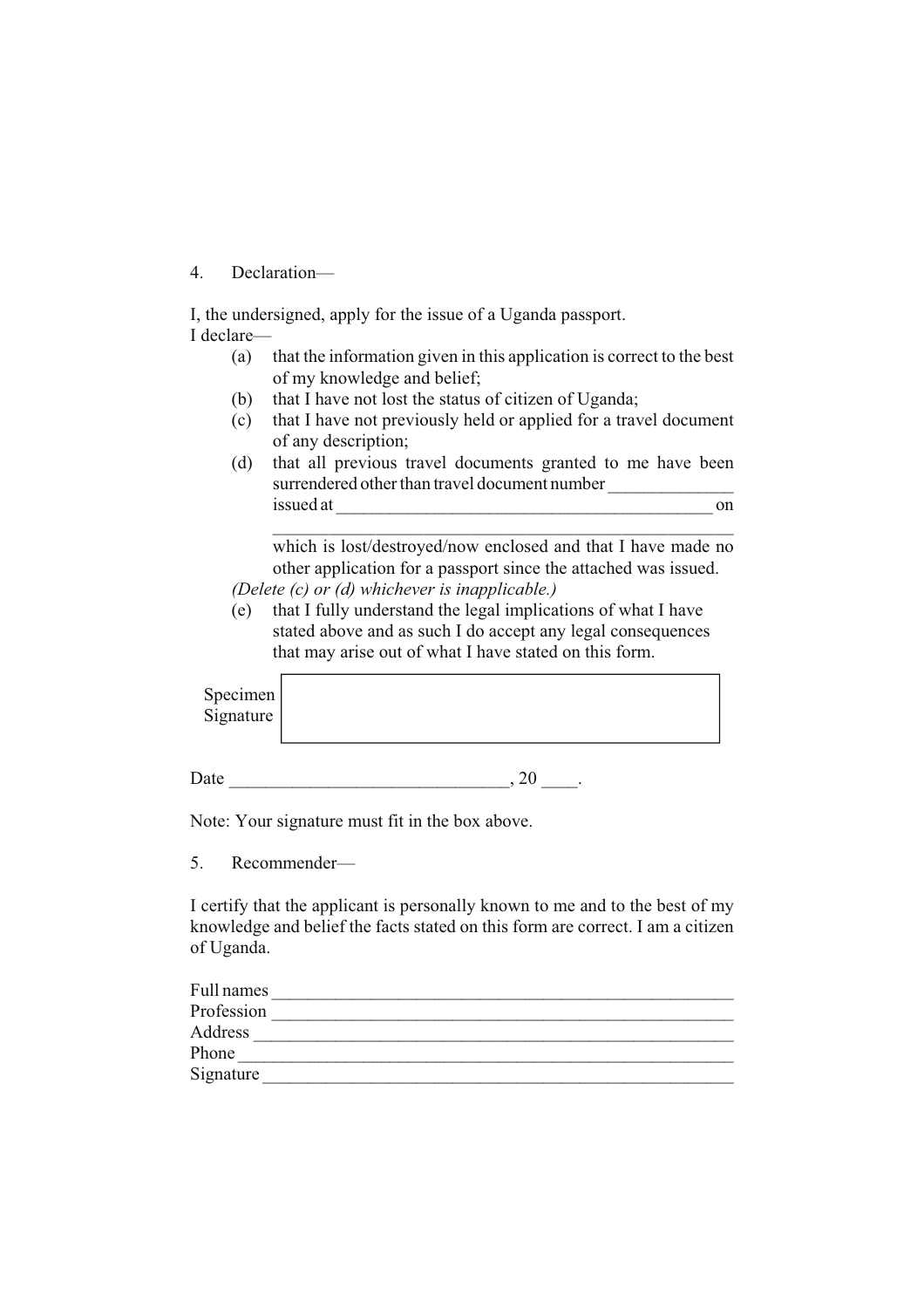# 7. Children under 16 years of age *(if to be included in the passport):*

 $\mathcal{L}_\mathcal{L}$  , and the contribution of the contribution of the contribution of the contribution of the contribution of the contribution of the contribution of the contribution of the contribution of the contribution of

| Forenames | Surnames | Place of<br>birth | Date of<br>birth | Sex and<br>relationship<br>to applicant |
|-----------|----------|-------------------|------------------|-----------------------------------------|
|           |          |                   |                  |                                         |
|           |          |                   |                  |                                         |
|           |          |                   |                  |                                         |

Legal guardian's consent—

|                                                       | (name)                  |
|-------------------------------------------------------|-------------------------|
| the                                                   | ( <i>relationship</i> ) |
| of the child(ren) give my consent to this endorsement |                         |

of the child(ren), give my consent to this endorsement.

Signature Date

\_\_\_\_\_\_\_\_\_\_\_\_\_\_\_\_\_\_\_\_\_\_\_\_\_\_ \_\_\_\_\_\_\_\_\_\_\_\_\_\_\_\_\_\_\_\_\_\_\_\_\_\_\_\_\_\_\_\_\_

*Notes:*

*1. How to complete the form*.

Sections 1, 2, 4 and 5 of this form must be completed by all applicants for new passports.

Section 7 must be completed if the applicant's children are to be included in the passport. Children over 16 years of age (14 years if proceeding to U.S.A.) will not be included for an adult's passport.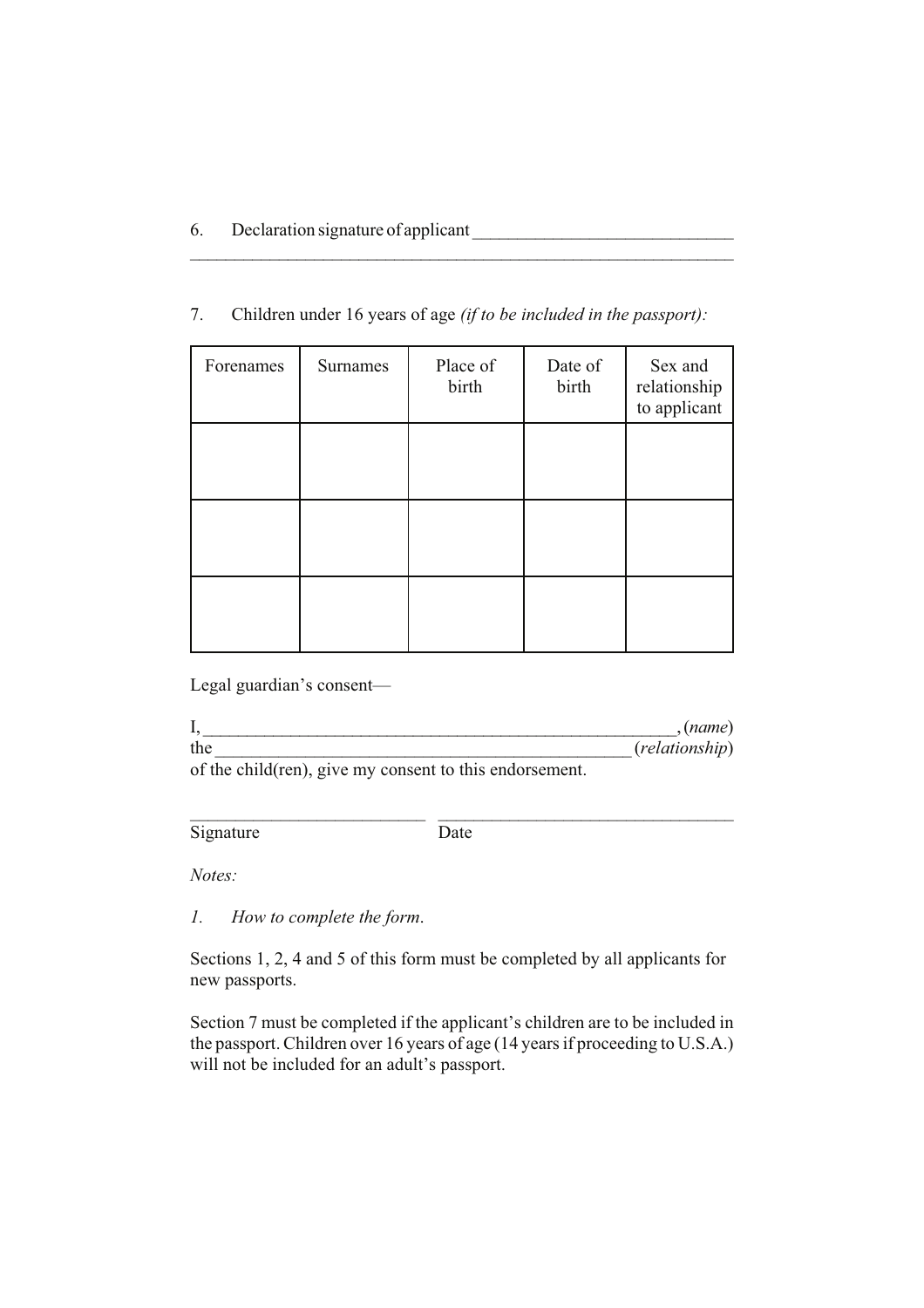# *2. Authentication of application.*

The application must be authenticated and sponsored in section 5 by a citizen of Uganda of some standing such as a Minister, Permanent Secretary, district administrator, magistrate, bank manager, head of a parastatal organisation, head of an education institution or head of a Government department.

### *3. Photographs*.

The copies of recent photographs of the applicant must be included with the application. These photographs must be taken full face without a hat or veil and must not be mounted. This size of photographs must not be more than 2½ inches. The photographs must be printed on normal thin photographic paper and must not be glazed on the reverse side. The recommender is also required to endorse the reverse side of one copy of the photograph with the words—

"I certify that this is a true likeness of the applicant Mr./Mrs./Miss \_\_\_\_\_\_\_\_\_\_\_\_\_\_\_\_\_\_\_\_\_\_\_\_\_\_\_\_\_\_\_\_\_\_\_\_\_\_\_."

and add his or her signature.

# *Footnote:*

Payments for the application forms do not necessarily mean automatic acquisition of a passport.

**\_\_\_\_\_**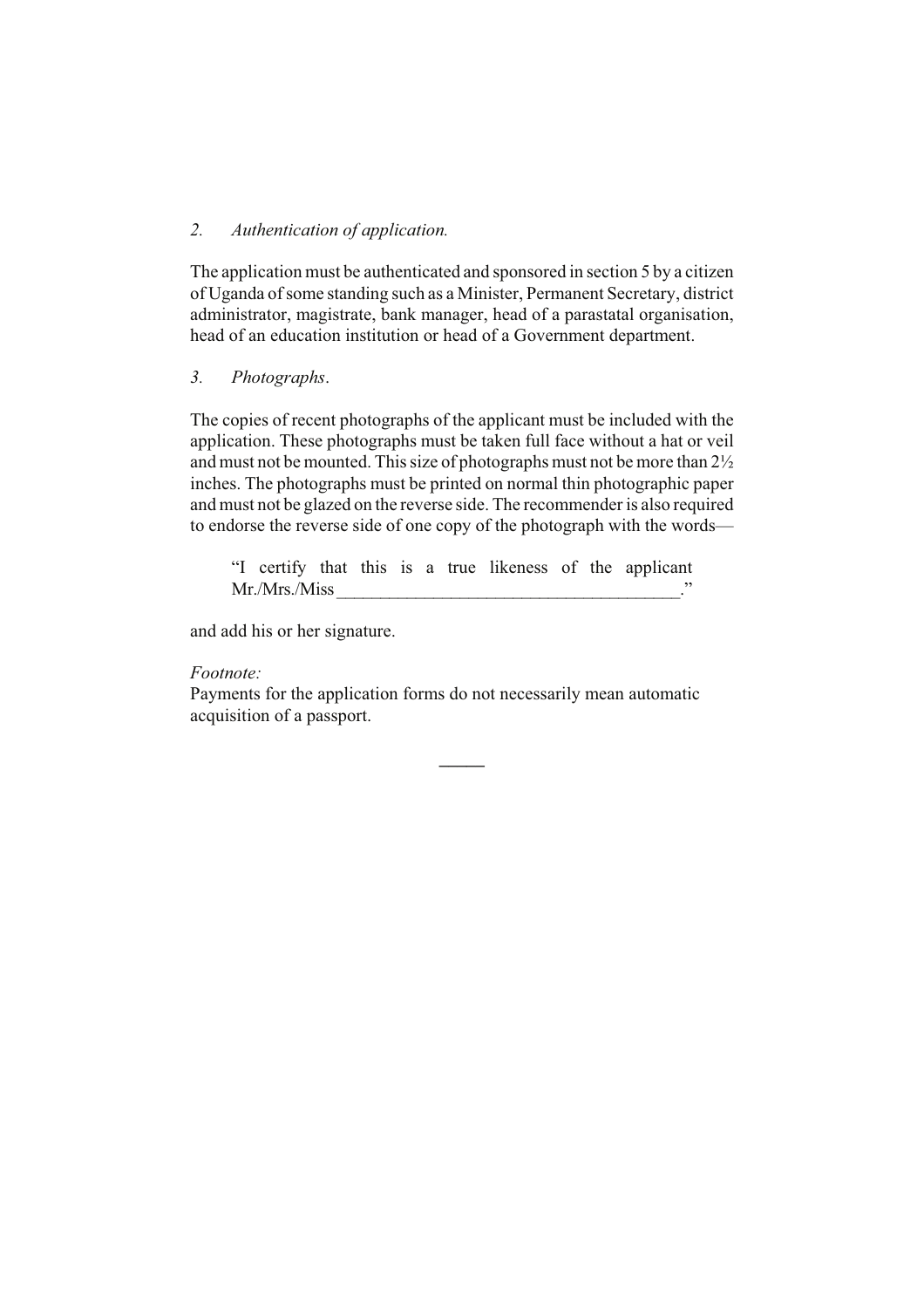*Fourth Schedule.*

ss. 53, 54.

# **Classes of entry permits.**

*Part A.*

# **1. Class A (Government and diplomatic service)**

A person in the service of the Government of Uganda or a diplomat.

# **2. Class A2 (Government contractors)**

Persons on Government contracts, including persons serving in tertiary institutions.

# **3. Class B (Agriculturalists)**

Persons intending to engage on their own account in the business of agriculture or animal husbandry in Uganda who satisfy the board that—

- (a) permission to acquire an interest in land of an area commensurate with and suitable for the type of agriculture to be undertaken in Uganda has been granted;
- (b) the amount prescribed by the responsible Ministry to be held in respect of any type of agriculture and animal husbandry is held by the applicant in his or her own right and at his or her full and free disposition; and
- (c) obligations imposed by regulations made under this Act have been fulfilled.

# **4. Class C (Miners)**

A person intending to engage on his or her own account in prospecting for minerals or mining in Uganda who satisfies the board that—

- (a) he or she is in possession of, or will be able to obtain, any licence that may be necessary to enable him or her to engage in prospecting or mining; and
- (b) he or she has in his or her own right and at his or her full and free disposition such sum as may be prescribed by the responsible Ministry in respect of any particular type of prospecting or mining.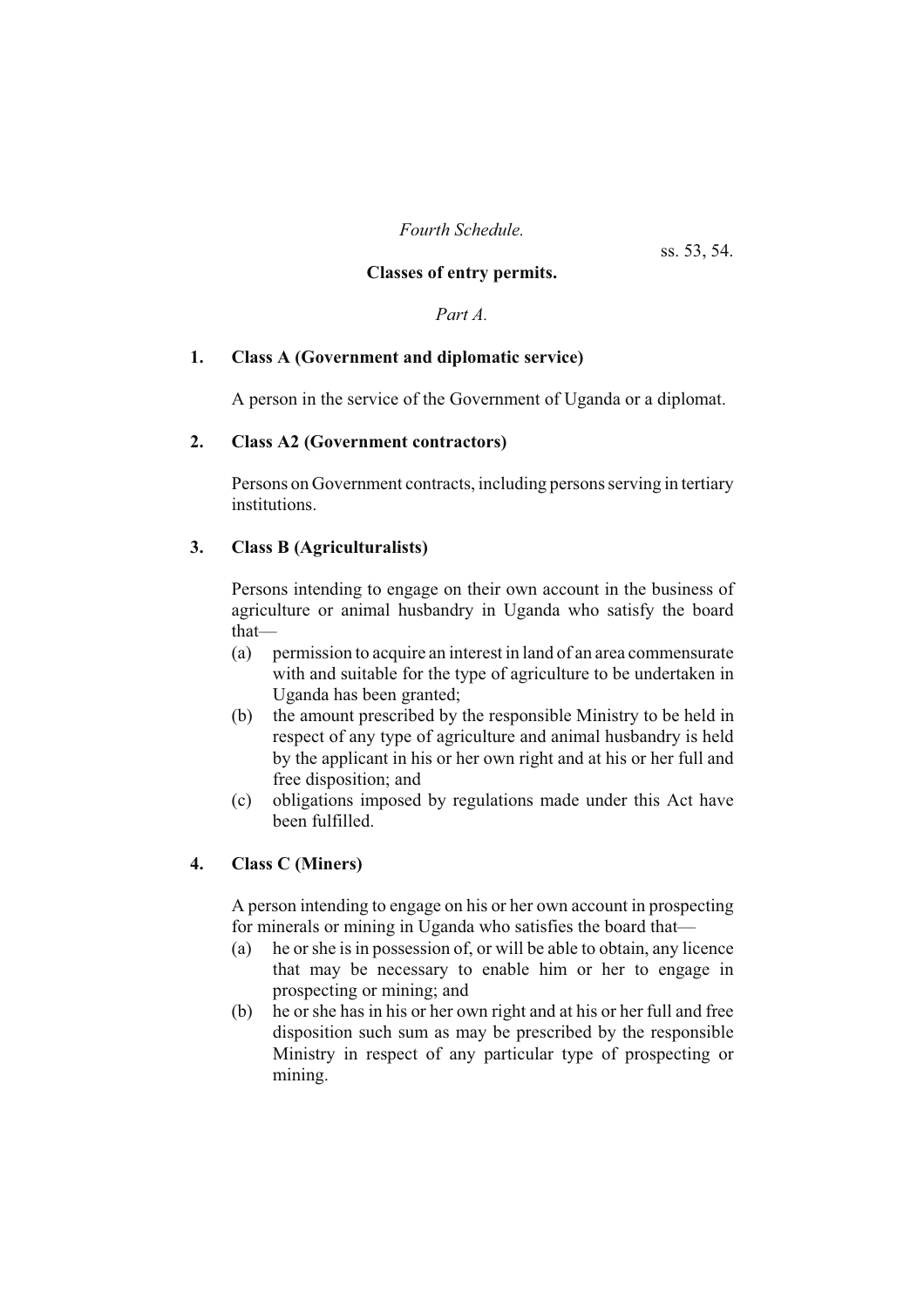# **5. Class D (Business and trade)**

A person intending to carry on a business or trade on his or her own account, or as partners in a firm in Uganda, or who satisfies the board that—

- (a) if a licence is required to enable him or her to engage in the trade or business, he or she is in possession of such licence or will be able to obtain one; and
- (b) he or she has in his or her own right and at his or her full and free disposition such sum as may be prescribed by the responsible Ministry in respect of any particular trade or business.

# **6. Class E (Manufacturers)**

A person intending to engage in manufacturing on his or her own account in Uganda who satisfies the board that—

- (a) if a licence is required to enable him or her to engage in the manufacture which he or she intends to carry on, he or she is in possession of such licence or will be able to obtain one;
- (b) he or she has in his or her own right and at his or her full and free disposition such sum as may be prescribed by the responsible Ministry in respect of any particular class of manufacture.

# **7. Class F (Professionals)**

A member of a prescribed profession who intends to practise such profession in Uganda who satisfies the board that—

- (a) he or she is in possession of such qualifications as may be prescribed;
- (b) he or she is in possession of sufficient capital or assured income to enable him or her to give effect to his or her intention; and
- (c) has registered with the relevant professional body in Uganda.

# **8. Class G (Employees)**

A person who satisfies the board that he or she has been offered and has accepted employment in Uganda.